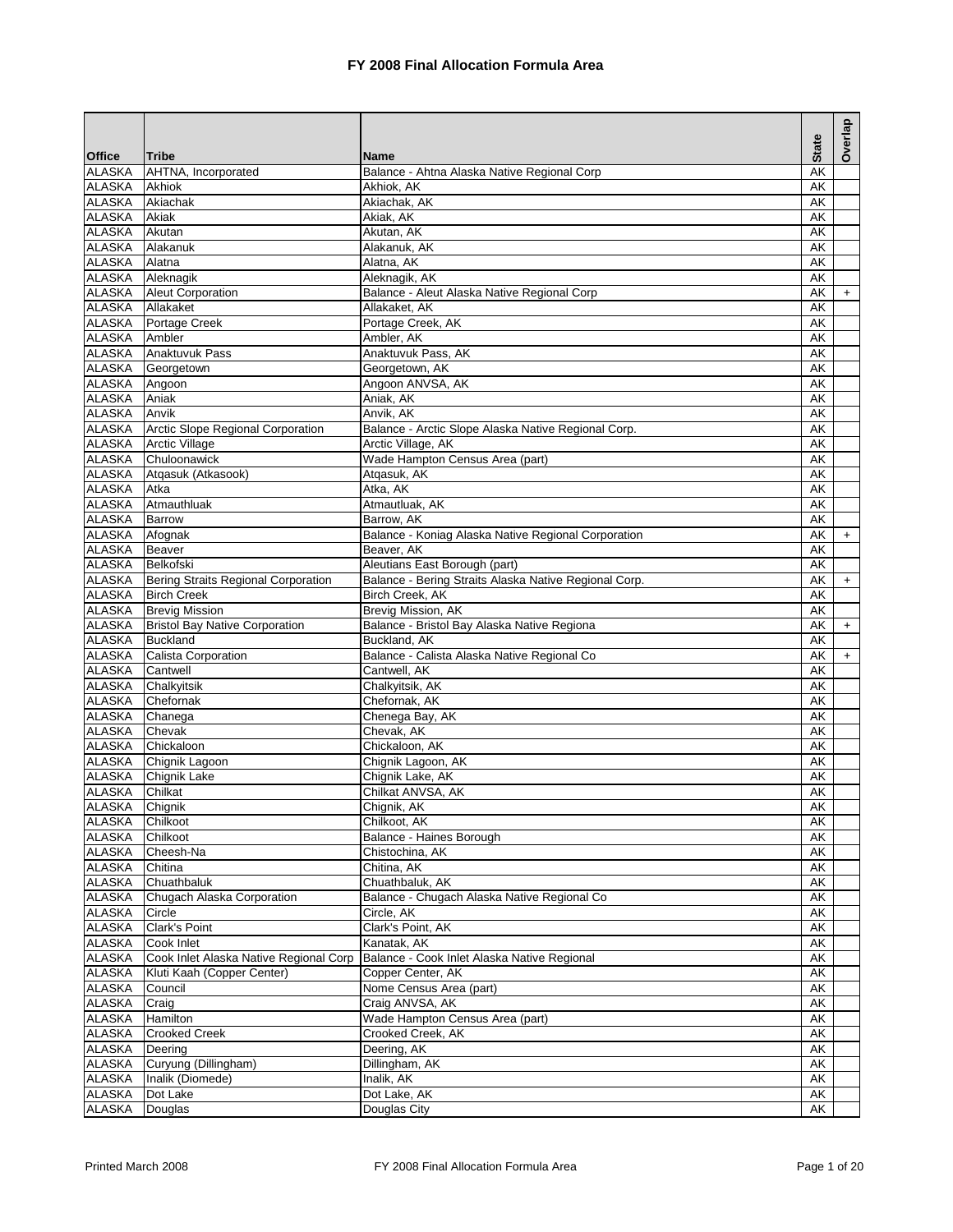|                                |                             |                                                                       | <b>State</b> | Overlap   |
|--------------------------------|-----------------------------|-----------------------------------------------------------------------|--------------|-----------|
| <b>Office</b>                  | <b>Tribe</b>                | <b>Name</b>                                                           |              |           |
| <b>ALASKA</b><br><b>ALASKA</b> | Doyon, Ltd.<br>Eagle        | Balance - Doyon Alaska Native Regional Corp<br>Eagle, AK              | AK<br>AK     |           |
| <b>ALASKA</b>                  | Eek                         | Eek, AK                                                               | AK           |           |
| <b>ALASKA</b>                  | Egegik                      | Egegik, AK                                                            | AK           |           |
| <b>ALASKA</b>                  | Eklutna                     | Eklutna, AK                                                           | AK           |           |
| <b>ALASKA</b>                  | Ekuk                        | Dillingham Census Area (part)                                         | AK           |           |
| <b>ALASKA</b>                  | Ekwok                       | Ekwok, AK                                                             | AK           |           |
| <b>ALASKA</b>                  | Elim                        | Balance - Nome Census Area                                            | AK           | $+$       |
| <b>ALASKA</b>                  | Emmonak                     | Emmonak, AK                                                           | AK           |           |
| ALASKA                         | Nanwelek (English Bay)      | Nanwalek, AK                                                          | AK           |           |
| <b>ALASKA</b>                  | Evansville (Bettles Field)  | Evansville, AK                                                        | AK           |           |
| <b>ALASKA</b>                  | Eyak                        | City of Cordova                                                       | AK           |           |
| <b>ALASKA</b>                  | Eyak                        | Eyak ANVSA, AK                                                        | AK           |           |
| <b>ALASKA</b>                  | <b>False Pass</b>           | False Pass, AK                                                        | AK           |           |
| <b>ALASKA</b>                  | Ohogamiut                   | Wade Hampton Census Area (part)                                       | AK           |           |
| <b>ALASKA</b>                  | Fort Yukon                  | Fort Yukon, AK                                                        | AK           |           |
| <b>ALASKA</b>                  | Gakona                      | Gakona ANVSA, AK                                                      | AK           |           |
| <b>ALASKA</b>                  | Galena                      | Galena, AK                                                            | AK           |           |
| <b>ALASKA</b>                  | Gambell                     | Gambell, AK                                                           | AK           |           |
| <b>ALASKA</b>                  | Golovin (Chinik)            | Golovin, AK                                                           | AK           |           |
| <b>ALASKA</b>                  | Goodnews Bay                | Goodnews Bay, AK                                                      | AK           |           |
| <b>ALASKA</b>                  | Grayling                    | Grayling, AK                                                          | AK           |           |
| <b>ALASKA</b>                  | Gulkana                     | Gulkana, AK                                                           | AK           |           |
| <b>ALASKA</b>                  | <b>Healy Lake</b>           | Healy Lake, AK                                                        | AK           |           |
| <b>ALASKA</b>                  | <b>Holy Cross</b>           | Holy Cross, AK                                                        | AK           |           |
| <b>ALASKA</b>                  | Hoonah                      | Hoonah, AK                                                            | AK           |           |
| <b>ALASKA</b>                  | Hooper Bay                  | Hooper Bay, AK                                                        | AK           |           |
| <b>ALASKA</b>                  | Hughes                      | Hughes, AK                                                            | AK           |           |
| <b>ALASKA</b>                  | Huslia                      | Huslia, AK                                                            | AK           |           |
| <b>ALASKA</b>                  | Hydaburg                    | Hydaburg, AK                                                          | AK           |           |
| <b>ALASKA</b>                  | Igiugig                     | Igiugig, AK                                                           | AK           |           |
| <b>ALASKA</b>                  | Iliamna                     | Iliamna, AK                                                           | AK           |           |
| <b>ALASKA</b>                  | Ivanof Bay                  | Ivanof Bay, AK                                                        | AK           |           |
| <b>ALASKA</b><br><b>ALASKA</b> | Kaguyak<br>Kake             | Balance - Koniag Alaska Native Regional Corporation<br>Kake ANVSA, AK | AK           | $+$       |
| <b>ALASKA</b>                  | Kaktovik                    | Kaktovik, AK                                                          | AK<br>AK     |           |
| <b>ALASKA</b>                  | Kanatak                     |                                                                       |              |           |
| <b>ALASKA</b>                  | Kaltag                      | Kaltag, AK                                                            | AK           |           |
| <b>ALASKA</b>                  | Karluk                      | Karluk, AK                                                            | AK           |           |
| <b>ALASKA</b>                  | Kassan                      | Kasaan ANVSA, AK                                                      | AK           |           |
| <b>ALASKA</b>                  | Kasigluk                    | Kasigluk, AK                                                          | AK           |           |
| <b>ALASKA</b>                  | Kenaitze                    | Kenaitze, AK                                                          | AK           |           |
| <b>ALASKA</b>                  | Ketchikan                   | Balance - Ketchikan Gateway Borough                                   | <b>AK</b>    |           |
| ALASKA                         | Kiana                       | Kiana, AK                                                             | AK           |           |
| <b>ALASKA</b>                  | Agdaagux Tribe of King Cove | King Cove, AK                                                         | AK           |           |
| <b>ALASKA</b>                  | King Island                 | Balance - Nome Census Area                                            | AK           | $\ddot{}$ |
| <b>ALASKA</b>                  | King Salmon                 | Balance - Bristol Bay Alaska Native Regional Corporation              | AK           | $\ddot{}$ |
| <b>ALASKA</b>                  | Kipnuk                      | Kipnuk, AK                                                            | AK           |           |
| <b>ALASKA</b>                  | Kivalina                    | Kivalina, AK                                                          | AK           |           |
| <b>ALASKA</b>                  | Klawock                     | Klawock ANVSA, AK                                                     | AK           |           |
| <b>ALASKA</b>                  | Kobuk                       | Kobuk, AK                                                             | AK           |           |
| ALASKA                         | Kokhanok                    | Kokhanok, AK                                                          | AK           |           |
| <b>ALASKA</b>                  | Koliganek                   | New Koliganek, AK                                                     | AK           |           |
| <b>ALASKA</b>                  | Kongiganak                  | Kongiganak, AK                                                        | AK           |           |
| <b>ALASKA</b>                  | Koniag, Incorporated        | Balance - Koniag Alaska Native Regional Cor                           | AK           | $\ddot{}$ |
| <b>ALASKA</b>                  | <b>Bill Moore's Slough</b>  | Wade Hampton Census Area (part)                                       | AK           |           |
| ALASKA                         | Kotlik                      | Kotlik, AK                                                            | AK           |           |
| <b>ALASKA</b>                  | Kotzebue                    | Kotzebue, AK                                                          | AK           |           |
| <b>ALASKA</b>                  | Koyuk                       | Koyuk, AK                                                             | AK           |           |
| <b>ALASKA</b>                  | Koyukuk                     | Koyukuk, AK                                                           | AK           |           |
| <b>ALASKA</b>                  | Kwethluk                    | Kwethluk, AK                                                          | AK           |           |
| <b>ALASKA</b>                  | Kwigillingok                | Kwigillingok, AK                                                      | AK           |           |
| ALASKA                         | Kwinhagak (Quinhagak)       | Kwinhagak, AK                                                         | AK           |           |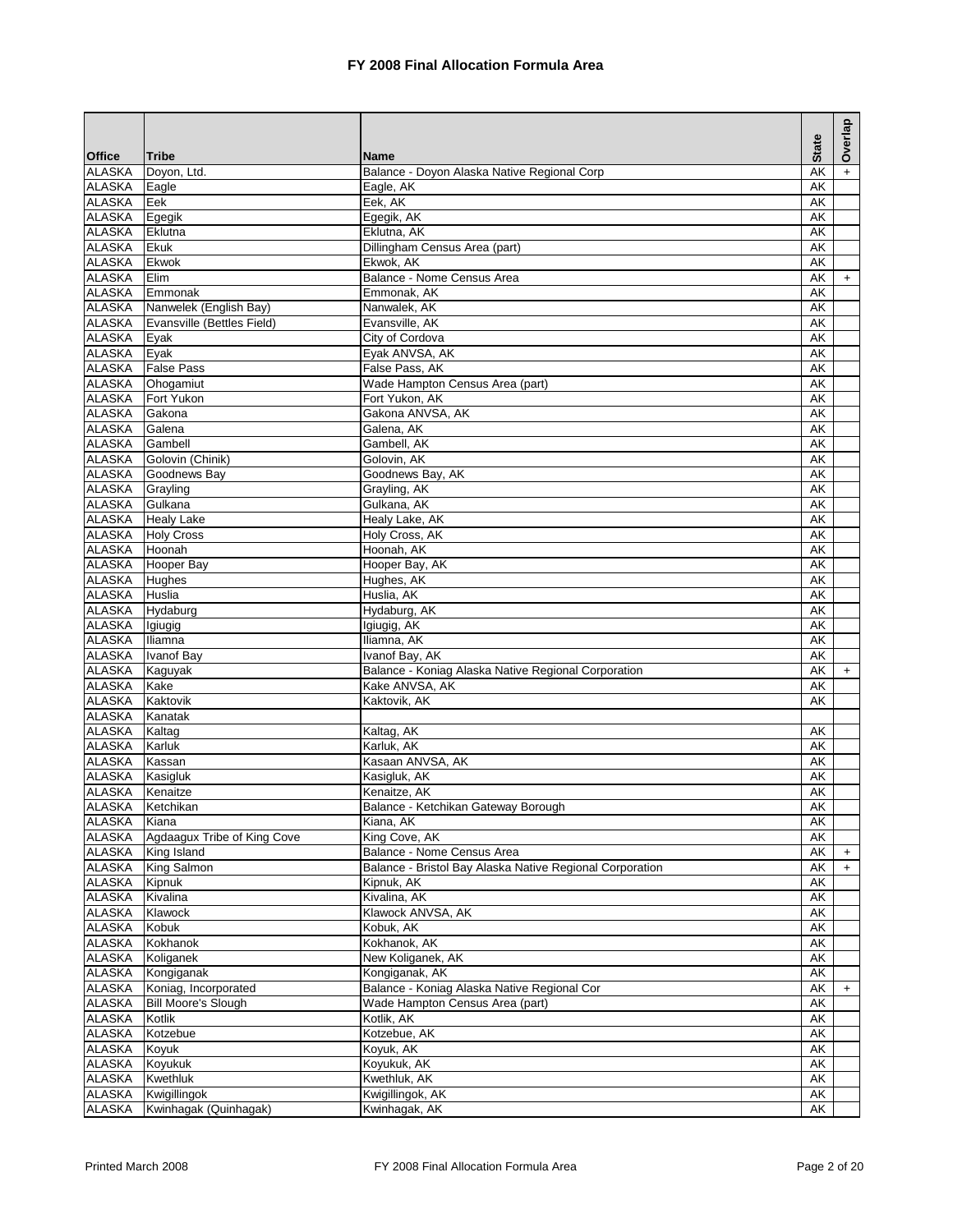|                                |                                   |                                                      | <b>State</b> | Overlap                          |
|--------------------------------|-----------------------------------|------------------------------------------------------|--------------|----------------------------------|
| <b>Office</b>                  | <b>Tribe</b>                      | <b>Name</b>                                          |              |                                  |
| <b>ALASKA</b>                  | Larsen Bay                        | Larsen Bay, AK                                       | AK           |                                  |
| <b>ALASKA</b>                  | Levelock                          | Levelock, AK                                         | AK           |                                  |
| <b>ALASKA</b>                  | Lime Village                      | Bethel Census Area (part)                            | AK           |                                  |
| <b>ALASKA</b><br><b>ALASKA</b> | Lower.Kalskag<br><b>McGrath</b>   | Lower Kalskag, AK<br>McGrath, AK                     | AK<br>AK     |                                  |
| <b>ALASKA</b>                  | Manley Hot Springs                | Manley Hot Springs, AK                               | AK           |                                  |
| ALASKA                         | Manokotak                         | Manokotak, AK                                        | AK           |                                  |
| <b>ALASKA</b>                  | Marshall                          | Marshall, AK                                         | AK           |                                  |
| ALASKA                         | Mekoryuk                          | Mekoryuk, AK                                         | AK           |                                  |
| ALASKA                         | Mentasta                          | Mentasta Lake, AK                                    | AK           |                                  |
| <b>ALASKA</b>                  | Annette Island (Metlakakla)       | Annette Island Reserve, AK                           | AK           |                                  |
| ALASKA                         | Minto                             | Minto, AK                                            | AK           |                                  |
| <b>ALASKA</b>                  | Mountain Village (Asa'Carsarmiut) | Mountain Village, AK                                 | AK           |                                  |
| <b>ALASKA</b>                  | Naknek                            | Naknek, AK                                           | AK           |                                  |
| <b>ALASKA</b>                  | <b>NANA Corporation</b>           | Balance - NANA Alaska Native Regional Corpo          | AK           |                                  |
| <b>ALASKA</b>                  | Napaimute                         | Bethel Census Area (part)                            | AK           |                                  |
| <b>ALASKA</b>                  | Napaskiak                         | Napaskiak, AK                                        | AK           |                                  |
| <b>ALASKA</b>                  | Napakiak                          | Napakiak, AK                                         | AK           |                                  |
| <b>ALASKA</b>                  | Nelson Lagoon                     | Nelson Lagoon, AK                                    | AK           |                                  |
| ALASKA                         | Nenana                            | Nenana, AK                                           | AK           |                                  |
| <b>ALASKA</b>                  | Newhalen                          | Newhalen, AK                                         | AK           |                                  |
| <b>ALASKA</b>                  | New Stuyahok                      | New Stuyahok, AK                                     | AK           |                                  |
| ALASKA                         | <b>Newtok</b>                     | Newtok, AK                                           | AK           |                                  |
| <b>ALASKA</b>                  | Umkumiute                         | Balance - Calista Alaska Native Regional Corporation | AK           | $\begin{array}{c} + \end{array}$ |
| ALASKA                         | Nightmute                         | Nightmute, AK                                        | AK           |                                  |
| <b>ALASKA</b>                  | Nikolai                           | Nikolai, AK                                          | AK           |                                  |
| <b>ALASKA</b>                  | Nikolski                          | Nikolski, AK                                         | AK           |                                  |
| <b>ALASKA</b>                  | Ninilchik                         | Ninilchik, AK                                        | AK           |                                  |
| <b>ALASKA</b>                  | <b>Noatak</b>                     | Noatak, AK                                           | AK           |                                  |
| <b>ALASKA</b>                  | Nome                              | Balance - Nome Census Area                           | AK           | $\ddot{}$                        |
| <b>ALASKA</b>                  | Nondalton                         | Nondalton, AK                                        | AK           |                                  |
| <b>ALASKA</b>                  | Noorvik                           | Noorvik, AK                                          | AK           |                                  |
| <b>ALASKA</b>                  | Northway                          | Northway, AK                                         | AK           | $\ddot{}$                        |
| ALASKA                         | Northway                          | Balance - Doyon Alaska Native Regional Corp          | AK           | $\ddot{}$                        |
| <b>ALASKA</b>                  | Nuiqsut                           | Nuiqsut, AK                                          | AK           |                                  |
| <b>ALASKA</b>                  | <b>Nulato</b>                     | Nulato, AK                                           | AK           |                                  |
| <b>ALASKA</b>                  | Nunapitchuk                       | Nunapitchuk, AK                                      | AK           |                                  |
| <b>ALASKA</b>                  | Old Harbor                        | Old Harbor, AK                                       | AK           |                                  |
| ALASKA                         | Orutsararmuit (Bethel)            | Bethel, AK                                           | AK           |                                  |
| <b>ALASKA</b>                  | Oscarville                        | Oscarville, AK                                       | AK           |                                  |
| <b>ALASKA</b>                  | Ouzinkie                          | Ouzinkie, AK                                         | AK           |                                  |
| <b>ALASKA</b>                  | Paimiut                           | Wade Hampton Census Area (part)                      | AK           |                                  |
| <b>ALASKA</b>                  | Pauloff Harbor Village            | Balance - Aleut Alaska Native Regional Corporation   | AK I         | $+$                              |
| <b>ALASKA</b>                  | Pedro Bay                         | Pedro Bay, AK                                        | AK           |                                  |
| <b>ALASKA</b>                  | Perryville                        | Perryville, AK                                       | AK           |                                  |
| ALASKA                         | Petersburg                        | Petersburg Census Area                               | AK           |                                  |
| <b>ALASKA</b>                  | <b>Pilot Point</b>                | Pilot Point ANVSA, AK                                | AK           |                                  |
| <b>ALASKA</b>                  | <b>Pilot Station</b>              | Pilot Station, AK                                    | AK           |                                  |
| <b>ALASKA</b>                  | Pitka's Point                     | Pitkas Point, AK                                     | AK           |                                  |
| <b>ALASKA</b>                  | Platinum                          | Platinum, AK                                         | AK           |                                  |
| <b>ALASKA</b>                  | Point Hope                        | Point Hope, AK                                       | AK           |                                  |
| ALASKA<br><b>ALASKA</b>        | Point Lay                         | Point Lay, AK                                        | AK           |                                  |
| <b>ALASKA</b>                  | Port Graham<br>Port Heiden        | Port Graham, AK<br>Port Heiden, AK                   | AK           |                                  |
| <b>ALASKA</b>                  | Port Lions                        | Port Lions, AK                                       | AK<br>AK     |                                  |
| <b>ALASKA</b>                  | Rampart                           | Rampart, AK                                          | AK           |                                  |
| ALASKA                         | <b>Red Devil</b>                  | Red Devil, AK                                        | AK           |                                  |
| <b>ALASKA</b>                  | Ruby                              | Ruby, AK                                             | AK           |                                  |
| <b>ALASKA</b>                  | lqurmuit                          | Russian Mission, AK                                  | AK           |                                  |
| <b>ALASKA</b>                  | Saint George                      | St. George, AK                                       | AK           |                                  |
| <b>ALASKA</b>                  | Algaaciq (St. Mary's)             | St. Mary's ANVSA, AK                                 | AK           |                                  |
| <b>ALASKA</b>                  | Saint Michael                     | St. Michael, AK                                      | AK           |                                  |
| <b>ALASKA</b>                  | Saint Paul                        | St. Paul ANVSA, AK                                   | AK           |                                  |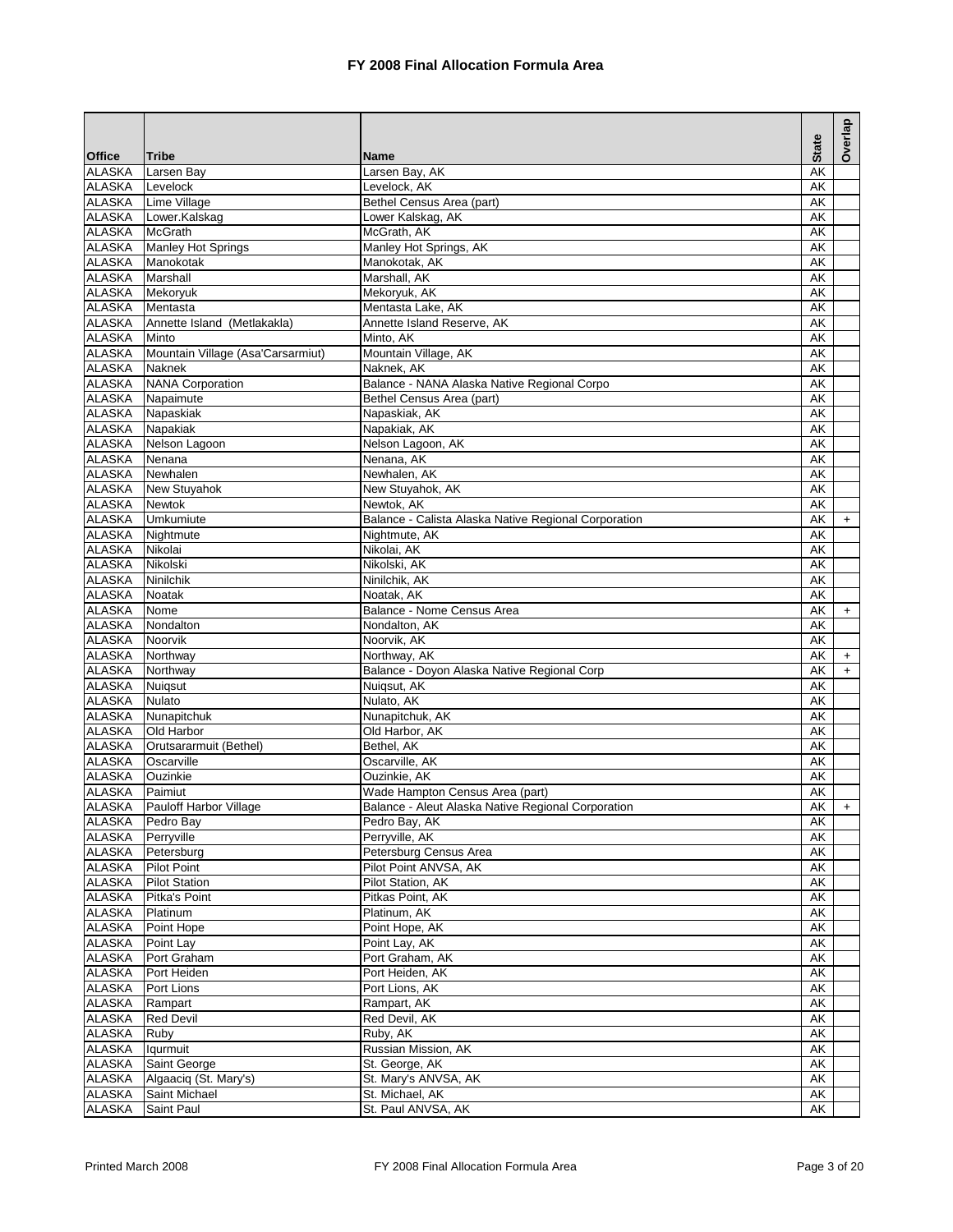|               |                                  |                                                     |              | Overlap   |
|---------------|----------------------------------|-----------------------------------------------------|--------------|-----------|
| <b>Office</b> | <b>Tribe</b>                     | <b>Name</b>                                         | <b>State</b> |           |
| <b>ALASKA</b> | Salamatoff                       | Salamatof, AK                                       | AK           |           |
| <b>ALASKA</b> | Qagan Tayagungin (Sand Point)    | Sand Point, AK                                      | AK           |           |
| <b>ALASKA</b> | Savoonga                         | Savoonga, AK                                        | AK           |           |
| <b>ALASKA</b> | Saxman                           | Saxman, AK                                          | AK           |           |
| <b>ALASKA</b> | Scammon Bay                      | Scammon Bay, AK                                     | AK           |           |
| <b>ALASKA</b> | Selawik                          | Selawik, AK                                         | AK           |           |
| <b>ALASKA</b> | Seldovia                         | Seldovia, AK                                        | AK           |           |
| <b>ALASKA</b> | Shageluk                         | Shageluk, AK                                        | AK           |           |
| <b>ALASKA</b> | Shaktoolik                       | Shaktoolik, AK                                      | AK           |           |
| <b>ALASKA</b> | Sheldon's Point                  | Nunam Iqua, AK                                      | AK           |           |
| <b>ALASKA</b> | Shishmaref                       | Shishmaref, AK                                      | AK           |           |
| <b>ALASKA</b> | Sun'aq Tribe of Kodiak           | Balance - Koniag Alaska Native Regional Corporation | AK           | $\ddot{}$ |
| <b>ALASKA</b> | Shungnak                         | Shungnak, AK                                        | AK           |           |
| <b>ALASKA</b> | Baranof Island Housing Authority | Balance - Sitka City and Borough                    | AK           |           |
| <b>ALASKA</b> | Skagway                          | Balance - Skagway-Hoonah-Angoon Census Area         | AK           |           |
| <b>ALASKA</b> | Sleetmute                        | Sleetmute, AK                                       | AK           |           |
| <b>ALASKA</b> | Solomon                          | Solomon, AK                                         | AK           |           |
| <b>ALASKA</b> | South Naknek                     | South Naknek, AK                                    | AK           |           |
| <b>ALASKA</b> | <b>Stebbins</b>                  | Stebbins, AK                                        | AK           |           |
| <b>ALASKA</b> | <b>Stevens Village</b>           | Stevens Village, AK                                 | AK           |           |
| <b>ALASKA</b> | <b>Stony River</b>               | Stony River, AK                                     | AK           |           |
| <b>ALASKA</b> | Takotna                          | Takotna, AK                                         | AK           |           |
| <b>ALASKA</b> | Tanacross                        | Tanacross, AK                                       | AK           |           |
| <b>ALASKA</b> | Tanana                           | Tanana, AK                                          | AK           |           |
| <b>ALASKA</b> | <b>Tatitlek</b>                  | Tatitlek, AK                                        | AK           |           |
| <b>ALASKA</b> | Tazlina                          | Tazlina, AK                                         | AK           |           |
| <b>ALASKA</b> | Mary's Igloo                     | Nome Census Area (part)                             | AK           |           |
| <b>ALASKA</b> | Teller                           | Teller, AK                                          | AK           |           |
| <b>ALASKA</b> | Telida                           | Telida, AK                                          | AK           |           |
| <b>ALASKA</b> | Tetlin                           | Tetlin, AK                                          | AK           |           |
| <b>ALASKA</b> | Tlingit-Haida Central Council    | Balance - Sealaska Alaska Native Regional C         | AK           |           |
| <b>ALASKA</b> | Togiak                           | Togiak, AK                                          | AK           |           |
| <b>ALASKA</b> | Toksook Bay-Nunakauyarmuit Tribe | Toksook Bay, AK                                     | AK           |           |
| <b>ALASKA</b> | Tuluksak                         | Tuluksak, AK                                        | AK           |           |
| <b>ALASKA</b> | Tuntutuliak                      | Tuntutuliak, AK                                     | AK           |           |
| <b>ALASKA</b> | Tununak                          | Tununak, AK                                         | AK           |           |
| <b>ALASKA</b> | <b>Twin Hills</b>                | Twin Hills, AK                                      | AK           |           |
| <b>ALASKA</b> | Tyonek                           | Tyonek, AK                                          | AK           |           |
| <b>ALASKA</b> | Ugashik                          | Ugashik, AK                                         | AK           |           |
| <b>ALASKA</b> | Unga                             | Balance - Aleut Alaska Native Regional Corporation  | AK           | $+$       |
| <b>ALASKA</b> | Unalakleet                       | Unalakleet, AK                                      | AK           |           |
| <b>ALASKA</b> | Qawalangin (Unalaska)            | Unalaska, AK                                        | AK           |           |
| <b>ALASKA</b> | Kalskag                          | Kalskag, AK                                         | <b>AK</b>    |           |
| <b>ALASKA</b> | Venetie                          | Balance Doyon Alaska Native Regional Corporation    | AK           | $+$       |
| <b>ALASKA</b> | Wainwright                       | Wainwright, AK                                      | AK           |           |
| <b>ALASKA</b> | Wales                            | Wales, AK                                           | AK           |           |
| <b>ALASKA</b> | <b>White Mountain</b>            | White Mountain, AK                                  | AK           |           |
| <b>ALASKA</b> | Lesnoi (Woody Island)            | Balance - Koniag Alaska Native Regional Corporation | AK           | $+$       |
| <b>ALASKA</b> | Wrangell                         | Wrangell Census Area                                | AK           |           |
| <b>ALASKA</b> | Yakutat                          | Yakutat ANVSA, AK                                   | AK           |           |
| <b>ALASKA</b> | Andreafski                       | Andreafsky ANVSA, AK                                | AK           |           |
| <b>ALASKA</b> | Knik                             | Knik ANVSA, AK                                      | AK           |           |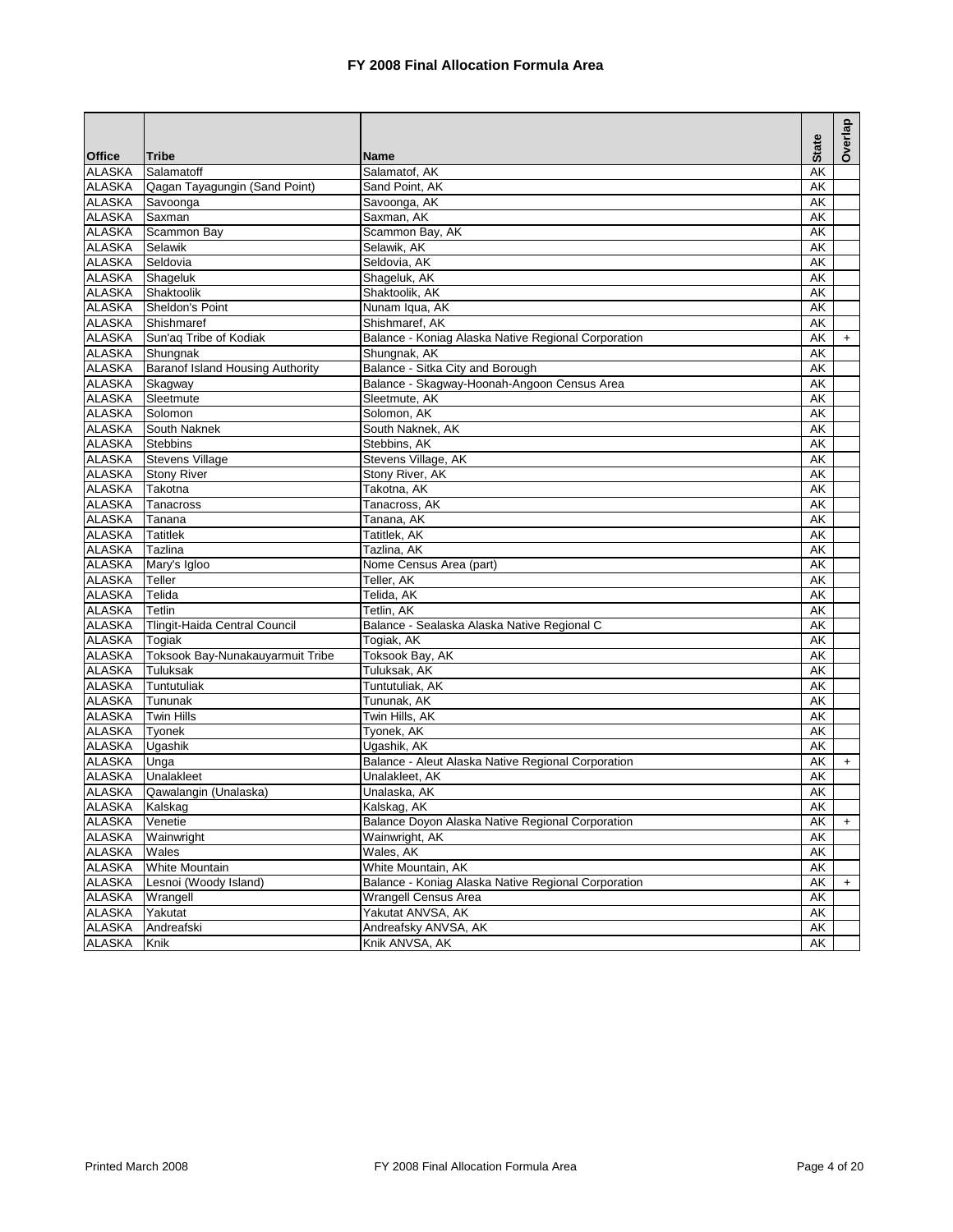|               |                                                                              |                                                                     | <b>State</b>           | Overlap                          |
|---------------|------------------------------------------------------------------------------|---------------------------------------------------------------------|------------------------|----------------------------------|
| <b>Office</b> | Tribe                                                                        | <b>Name</b>                                                         |                        |                                  |
|               | CHICAGO MOWA Band of Choctaw Indians<br>CHICAGO MOWA Band of Choctaw Indians | <b>MOWA Choctaw. AL</b><br>Balance - Washington County              | AL<br><b>AL</b>        |                                  |
|               | CHICAGO Poarch Band of Creek Indians                                         | Poarch Creek Reservation and Off-Reservation Trust Land, AL         | <b>AL</b>              |                                  |
|               | <b>CHICAGO</b> Poarch Band of Creek Indians                                  | Poarch Creek Reservation and Off-Reservation Trust Land, AL         | <b>FL</b>              |                                  |
|               | <b>CHICAGO</b> Poarch Band of Creek Indians                                  | Balance - Baldwin County                                            | <b>AL</b>              |                                  |
|               | CHICAGO Poarch Band of Creek Indians                                         | Balance - Escambia County                                           | AL                     |                                  |
|               | <b>CHICAGO</b> Poarch Band of Creek Indians                                  | Balance - Escambia County                                           | FL                     |                                  |
|               | CHICAGO Poarch Band of Creek Indians                                         | <b>Balance - Mobile County</b>                                      | <b>AL</b>              |                                  |
|               | <b>CHICAGO</b> Poarch Band of Creek Indians                                  | Balance - Monroe County                                             | <b>AL</b>              |                                  |
|               | CHICAGO Golden Hill Paugusset                                                | Fairfield County (part)                                             | <b>CT</b>              |                                  |
|               | CHICAGO Golden Hill Paugusset                                                | New London County (part)                                            | <b>CT</b>              |                                  |
|               | CHICAGO Mohegan Tribe of Connecticut                                         | New London County (part)                                            | <b>CT</b>              |                                  |
|               | CHICAGO Paucatuck Eastern Pequot Tribe                                       | Paucatuck Eastern Pequot, CT                                        | <b>CT</b>              |                                  |
|               | CHICAGO Schaghticoke                                                         | Schaghticoke, CT                                                    | <b>CT</b>              |                                  |
|               | <b>CHICAGO</b> Miccosukee Tribe                                              | <b>Broward County (part)</b>                                        | FL                     |                                  |
|               | <b>CHICAGO</b> Miccosukee Tribe                                              | Miami-Dade County (part)                                            | <b>FL</b>              |                                  |
|               | <b>CHICAGO</b> Seminole Tribe                                                | Big Cypress Reservation, FL                                         | <b>FL</b>              |                                  |
|               | <b>CHICAGO</b> Seminole Tribe                                                | Brighton Reservation, FL                                            | F                      |                                  |
|               | <b>CHICAGO</b> Seminole Tribe                                                | <b>Broward County (part)</b>                                        | <b>FL</b>              |                                  |
|               | CHICAGO Seminole Tribe                                                       | Hillsborough County (part)<br>Hollywood Reservation, FL             | FL                     |                                  |
|               | <b>CHICAGO</b> Seminole Tribe<br>CHICAGO Seminole Tribe                      |                                                                     | <b>FL</b><br><b>FL</b> |                                  |
|               | CHICAGO Seminole Tribe                                                       | Immokalee Reservation, FL<br>St. Lucie County (part)                | <b>FL</b>              |                                  |
|               | <b>CHICAGO</b> Seminole Tribe                                                | <b>Balance - Collier County</b>                                     | <b>FL</b>              |                                  |
|               | CHICAGO Seminole Tribe                                                       | Balance - Hillsborough County                                       | FL                     |                                  |
|               | CHICAGO Seminole Tribe                                                       | Balance - Miami-Dade County                                         | FL                     |                                  |
|               | <b>CHICAGO</b> Seminole Tribe                                                | Balance - St. Lucie County                                          | <b>FL</b>              |                                  |
|               | CHICAGO Sac & Fox Tribe                                                      | Sac and Fox/Meskwaki Reservation and Off-Reservation Trust Land, IA | IA                     |                                  |
|               | <b>CHICAGO</b> Houlton Band of Maliseets                                     | Houlton Maliseets Trust Land, ME                                    | ME                     | $\ddot{}$                        |
|               | <b>CHICAGO</b> Houlton Band of Maliseets                                     | Balance - Aroostook County                                          | ME                     | $\ddot{}$                        |
|               | CHICAGO Passamaquoddy Indian Tribe                                           | Indian Township Reservation, ME                                     | ME                     |                                  |
|               | <b>CHICAGO</b> Penobscot Tribe                                               | Penobscot Reservation and Off-Reservation Trust Land, ME            | <b>ME</b>              |                                  |
|               | CHICAGO Penobscot Tribe                                                      | Balance - Penobscot County                                          | ME                     |                                  |
|               | <b>CHICAGO</b> Pleasant Point                                                | Franklin County (part)                                              | ME                     |                                  |
|               | CHICAGO Pleasant Point                                                       | Hancock County (part)                                               | <b>ME</b>              |                                  |
|               | <b>CHICAGO Pleasant Point</b>                                                | Penobscot County (part)                                             | ME                     |                                  |
|               | CHICAGO Pleasant Point                                                       | Pleasant Point Reservation, ME                                      | ME                     |                                  |
|               | CHICAGO Pleasant Point                                                       | Somerset County (part)                                              | <b>ME</b>              |                                  |
|               | <b>CHICAGO</b> Pleasant Point                                                | Washington County (part)                                            | ME                     |                                  |
|               | CHICAGO Pleasant Point                                                       | Balance - Washington County                                         | <b>ME</b>              |                                  |
|               | CHICAGO Aroostook Band of Micmac                                             | Aroostook Band of Micmac, ME                                        | <b>ME</b>              | $\ddot{}$                        |
|               | CHICAGO Aroostook Band of Micmac<br>CHICAGO Wampanoag Tribe                  | Balance - Aroostook County                                          | ME                     | $+$                              |
|               |                                                                              | Wampanoag-Gay Head TDSA, MA                                         | <b>MA</b>              |                                  |
|               | CHICAGO Wampanoag Tribe<br>CHICAGO Mashpee Wampanoag                         | Balance - Dukes County<br>Balance - Barnstable County               | МA                     |                                  |
|               | <b>CHICAGO Lac Vieux Desert Band</b>                                         | Lac Vieux Desert Reservation, MI                                    | МA<br>МI               |                                  |
|               | CHICAGO Bay Mills Indian Community                                           | Bay Mills Reservation and Off-Reservation Trust Land, MI            | MI                     |                                  |
|               | CHICAGO Bay Mills Indian Community                                           | Balance - Chippewa County                                           | MI                     | +<br>$\ddot{}$                   |
|               | CHICAGO Grand Traverse Band                                                  | Grand Traverse Reservation and Off-Reservation Trust Land, MI       | МI                     | $\ddot{}$                        |
|               | CHICAGO Grand Traverse Band                                                  | Balance - Antrim County                                             | MI                     | $\ddot{}$                        |
|               | <b>CHICAGO</b> Grand Traverse Band                                           | Balance - Benzie County                                             | MI                     | $\ddot{}$                        |
|               | CHICAGO Grand Traverse Band                                                  | Balance - Grand Traverse County                                     | MI                     | $\ddot{}$                        |
|               | CHICAGO Grand Traverse Band                                                  | Balance - Leelanau County                                           | MI                     | $\ddot{}$                        |
|               | <b>CHICAGO Grand Traverse Band</b>                                           | <b>Balance - Manistee County</b>                                    | MI                     | $\ddot{}$                        |
|               | CHICAGO Grand Traverse Band                                                  | Balance - Charlevoix County                                         | MI                     | $\ddot{}$                        |
|               | CHICAGO Match-e-be-nash-she-wish Band of Potta Balance - Barry County        |                                                                     | MI                     | $\ddot{}$                        |
|               | CHICAGO Match-e-be-nash-she-wish Band of Potta Balance - Kalamazoo County    |                                                                     | MI                     | $\ddot{}$                        |
|               | CHICAGO Match-e-be-nash-she-wish Band of Potta Balance - Kent County         |                                                                     | MI                     | $\begin{array}{c} + \end{array}$ |
|               | CHICAGO Match-e-be-nash-she-wish Band of Potta Balance - Ottawa County       |                                                                     | MI                     | $\ddot{}$                        |
|               | CHICAGO Match-e-be-nash-she-wish Band of Potta Balance - Allegan County      |                                                                     | MI                     | $\ddot{}$                        |
|               | <b>CHICAGO</b> Hannahville Community                                         | Hannahville Community and Off-Reservation Trust Land, MI            | ΜI                     |                                  |
|               | CHICAGO Huron Band of Potawatomi                                             | Huron Potawatomi Reservation, MI                                    | MI                     |                                  |
|               | CHICAGO Huron Band of Potawatomi                                             | Balance - Calhoun County                                            | MI                     |                                  |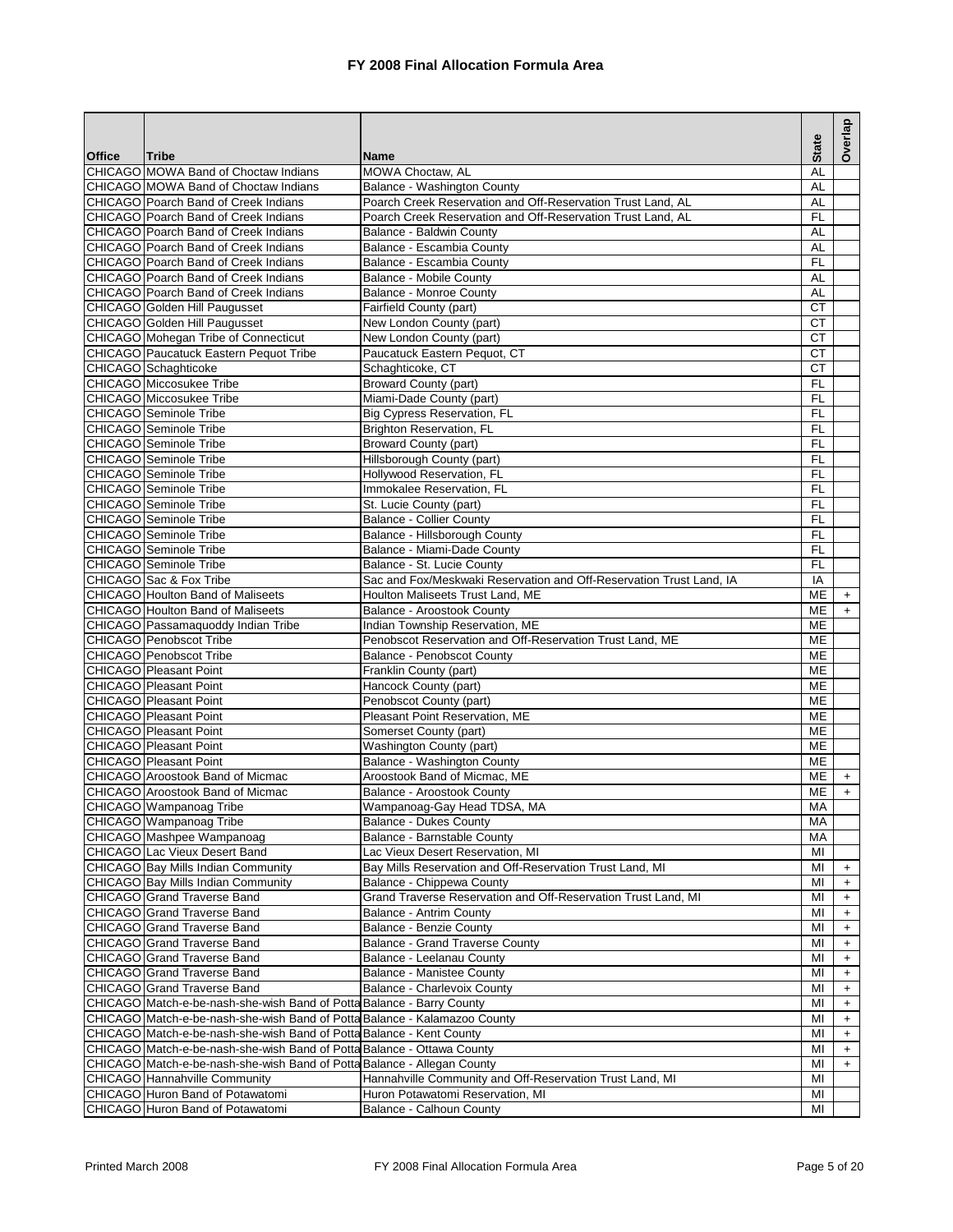| Overlap<br><b>State</b><br><b>Office</b><br><b>Tribe</b><br><b>Name</b><br>CHICAGO Keweenaw Bay Indian Community<br>L'Anse Reservation and Off-Reservation Trust Land, MI<br>MI<br>$+$<br>CHICAGO Keweenaw Bay Indian Community<br>Ontonagon County (part)<br>MI<br>$\ddot{}$<br>CHICAGO Keweenaw Bay Indian Community<br>Balance - Baraga County<br>MI<br>$\ddot{}$<br>CHICAGO Keweenaw Bay Indian Community<br><b>Balance - Marquette County</b><br>MI<br>$\ddot{}$<br>CHICAGO Little River Band of Ottawa<br>Manistee County (part)<br>MI<br><b>CHICAGO</b> Little River Band of Ottawa<br>Balance - Lake County<br>MI<br>CHICAGO Little River Band of Ottawa<br>Balance - Mason County<br>MI<br>CHICAGO Little River Band of Ottawa<br><b>Balance - Wexford County</b><br>MI<br>CHICAGO Little Traverse Bay Band<br><b>Emmet County</b><br>MI<br>$+$<br>Balance - Charlevoix County<br>CHICAGO Little Traverse Bay Band<br>MI<br>$\ddot{}$<br><b>CHICAGO</b> Little Traverse Bay Band<br>Balance - Cheboygan County<br>$+$<br>MI<br>CHICAGO Little Traverse Bay Band<br><b>Balance - Emmet County</b><br>MI<br>$\ddot{}$<br>CHICAGO Pokagon Band of Potawatomi<br>Pokagon Band of Potawatomi, IN-MI<br>IN<br>$\ddot{}$<br>CHICAGO Pokagon Band of Potawatomi<br>Pokagon Band of Potawatomi, IN-MI<br>MI<br>$+$<br>CHICAGO Pokagon Band of Potawatomi<br>Balance - Allegan County<br>MI<br>$\ddot{}$<br>CHICAGO Pokagon Band of Potawatomi<br><b>Balance - Berrien County</b><br>MI<br>$\ddot{}$<br>CHICAGO Pokagon Band of Potawatomi<br><b>Balance - Cass County</b><br>MI<br>$\ddot{}$<br>CHICAGO Pokagon Band of Potawatomi<br><b>Balance - Elkhart County</b><br>IN<br>$\ddot{}$<br>CHICAGO Pokagon Band of Potawatomi<br>$+$<br>Balance - Kosciusko County<br>IN<br>CHICAGO Pokagon Band of Potawatomi<br>Balance - LaPorte County<br>IN<br>$\ddot{}$<br>CHICAGO Pokagon Band of Potawatomi<br><b>Balance - Marshall County</b><br>IN<br>$\ddot{}$<br>CHICAGO Pokagon Band of Potawatomi<br>Balance - St. Joseph County<br>IN<br>$+$<br>CHICAGO Pokagon Band of Potawatomi<br>Balance - Starke County<br>IN<br>$\ddot{}$<br>CHICAGO Pokagon Band of Potawatomi<br>Balance - Van Buren County<br>MI<br>$+$<br>CHICAGO Saginaw Chippewa<br><b>Isabella Reservation and Trust Lands, MI</b><br>MI<br>CHICAGO Saginaw Chippewa<br><b>Balance-Arenac County</b><br>MI<br>CHICAGO Saginaw Chippewa<br><b>Balance-Gladwin County</b><br>MI<br>CHICAGO Saginaw Chippewa<br><b>Balance-Gratiot County</b><br>MI<br>CHICAGO Saginaw Chippewa<br>MI<br>Balance-Isabella County<br>CHICAGO Saginaw Chippewa<br><b>Balance-Mecosta County</b><br>MI<br>CHICAGO Saginaw Chippewa<br><b>Balance-Midland County</b><br>MI<br>CHICAGO Saginaw Chippewa<br><b>Balance-Montcalm County</b><br>MI<br>CHICAGO Saginaw Chippewa<br><b>Balance-Osceola County</b><br>MI<br><b>CHICAGO</b> Sault Ste. Marie Tribe<br>Sault Ste. Marie Reservation and Off-Reservation Trust Land, WA<br>MI<br>$\ddot{}$<br>CHICAGO Sault Ste. Marie Tribe<br>Balance - Alger County<br>MI<br>$+$<br><b>CHICAGO</b> Sault Ste. Marie Tribe<br>Balance - Chippewa County<br>MI<br>$\ddot{}$<br>CHICAGO Sault Ste. Marie Tribe<br>Balance - Delta County<br>MI<br>$\ddot{}$<br>CHICAGO Sault Ste. Marie Tribe<br><b>Balance - Luce County</b><br>MI<br>$+$<br>CHICAGO Sault Ste. Marie Tribe<br>Balance - Mackinac County<br>MI<br>$\ddot{}$<br>CHICAGO Sault Ste. Marie Tribe<br><b>Balance - Schoolcraft County</b><br>$+$<br>MI<br><b>CHICAGO</b> Sault Ste. Marie Tribe<br>Balance - Marquette County<br>MI<br>$+$<br>CHICAGO Boise Forte Band of Minnesota Chippew Bois Forte Reservation, MN<br>MN<br>CHICAGO Fond Du Lac Band of Minnesota Chippey Fond du Lac Reservation and Off-Reservation Trust Land, MN-WI<br><b>MN</b><br>CHICAGO Fond Du Lac Band of Minnesota Chippey Fond du Lac Reservation and Off-Reservation Trust Land, MN-WI<br>WI<br>CHICAGO Fond Du Lac Band of Minnesota Chippev Balance - Carlton County<br>MN<br>CHICAGO Fond Du Lac Band of Minnesota Chippev Balance - St. Louis County<br>ΜN<br>CHICAGO Grand Portage Band of Minn. Chippewa Grand Portage Reservation and Off-Reservation Trust Land, MT<br>ΜN<br>CHICAGO Grand Portage Band of Minn. Chippewa Balance - Cook County<br>ΜN<br>CHICAGO Leech Lake Band of Minnesota Chippew Balance - Beltrami County<br>ΜN<br>CHICAGO Leech Lake Band of Minnesota Chippew Leech Lake Reservation and Off-Reservation Trust Land, MN<br>ΜN<br><b>CHICAGO</b> Lower Sioux<br>Lower Sioux Reservation, MN<br>ΜN<br><b>CHICAGO</b> Lower Sioux<br>Balance - Redwood County<br>ΜN<br>CHICAGO Mille Lacs Band of Minnesota Chippewa<br>Mille Lacs Reservation and Off-Reservation Trust Land, MN<br>ΜN<br>CHICAGO Mille Lacs Band of Minnesota Chippewa<br>Balance - Crow Wing County<br>ΜN<br>CHICAGO Mille Lacs Band of Minnesota Chippewa<br>Balance - Mille Lacs County<br>ΜN<br>CHICAGO Mille Lacs Band of Minnesota Chippewa<br>Balance - Pine County<br>ΜN<br><b>CHICAGO</b> Prairie Island Sioux<br>Prairie Island Community, MN<br>ΜN<br><b>CHICAGO</b> Prairie Island Sioux<br>Prairie Island Indian Community and Off-Reservation Trust Land, MN<br>ΜN<br>CHICAGO Red Lake Band of Chippewa<br>ΜN<br>Balance - Beltrami County<br>CHICAGO Red Lake Band of Chippewa<br>Red Lake Reservation, MN<br>ΜN<br>Shakopee Mdewakanton Sioux Community and Off-Reservation Trust Land, MN<br>CHICAGO Shakopee Sioux<br>ΜN<br>CHICAGO Upper Sioux Indian Community<br>Upper Sioux Reservation, MN<br>ΜN<br>CHICAGO Upper Sioux Indian Community<br>Balance - Chippewa County<br>ΜN |  |  |  |
|------------------------------------------------------------------------------------------------------------------------------------------------------------------------------------------------------------------------------------------------------------------------------------------------------------------------------------------------------------------------------------------------------------------------------------------------------------------------------------------------------------------------------------------------------------------------------------------------------------------------------------------------------------------------------------------------------------------------------------------------------------------------------------------------------------------------------------------------------------------------------------------------------------------------------------------------------------------------------------------------------------------------------------------------------------------------------------------------------------------------------------------------------------------------------------------------------------------------------------------------------------------------------------------------------------------------------------------------------------------------------------------------------------------------------------------------------------------------------------------------------------------------------------------------------------------------------------------------------------------------------------------------------------------------------------------------------------------------------------------------------------------------------------------------------------------------------------------------------------------------------------------------------------------------------------------------------------------------------------------------------------------------------------------------------------------------------------------------------------------------------------------------------------------------------------------------------------------------------------------------------------------------------------------------------------------------------------------------------------------------------------------------------------------------------------------------------------------------------------------------------------------------------------------------------------------------------------------------------------------------------------------------------------------------------------------------------------------------------------------------------------------------------------------------------------------------------------------------------------------------------------------------------------------------------------------------------------------------------------------------------------------------------------------------------------------------------------------------------------------------------------------------------------------------------------------------------------------------------------------------------------------------------------------------------------------------------------------------------------------------------------------------------------------------------------------------------------------------------------------------------------------------------------------------------------------------------------------------------------------------------------------------------------------------------------------------------------------------------------------------------------------------------------------------------------------------------------------------------------------------------------------------------------------------------------------------------------------------------------------------------------------------------------------------------------------------------------------------------------------------------------------------------------------------------------------------------------------------------------------------------------------------------------------------------------------------------------------------------------------------------------------------------------------------------------------------------------------------------------------------------------------------------------------------------------------------------------------------------------------------------------------------------------------------------------------------------------------------------------------------------------------------------------------------------------------------------------------------------------------------------------------------------------------------------------------------------------------------------------------------------------------------------------------------------------------------------------------------------------------------------------------------------------------------------------------------------------------------------------------------------------------------------------------------------------------------------------------------------------------------------------------------------------------------------------------------------------------------------------------------------------------------------------------------------------------------------------------------------------------------------|--|--|--|
|                                                                                                                                                                                                                                                                                                                                                                                                                                                                                                                                                                                                                                                                                                                                                                                                                                                                                                                                                                                                                                                                                                                                                                                                                                                                                                                                                                                                                                                                                                                                                                                                                                                                                                                                                                                                                                                                                                                                                                                                                                                                                                                                                                                                                                                                                                                                                                                                                                                                                                                                                                                                                                                                                                                                                                                                                                                                                                                                                                                                                                                                                                                                                                                                                                                                                                                                                                                                                                                                                                                                                                                                                                                                                                                                                                                                                                                                                                                                                                                                                                                                                                                                                                                                                                                                                                                                                                                                                                                                                                                                                                                                                                                                                                                                                                                                                                                                                                                                                                                                                                                                                                                                                                                                                                                                                                                                                                                                                                                                                                                                                                                                                              |  |  |  |
|                                                                                                                                                                                                                                                                                                                                                                                                                                                                                                                                                                                                                                                                                                                                                                                                                                                                                                                                                                                                                                                                                                                                                                                                                                                                                                                                                                                                                                                                                                                                                                                                                                                                                                                                                                                                                                                                                                                                                                                                                                                                                                                                                                                                                                                                                                                                                                                                                                                                                                                                                                                                                                                                                                                                                                                                                                                                                                                                                                                                                                                                                                                                                                                                                                                                                                                                                                                                                                                                                                                                                                                                                                                                                                                                                                                                                                                                                                                                                                                                                                                                                                                                                                                                                                                                                                                                                                                                                                                                                                                                                                                                                                                                                                                                                                                                                                                                                                                                                                                                                                                                                                                                                                                                                                                                                                                                                                                                                                                                                                                                                                                                                              |  |  |  |
|                                                                                                                                                                                                                                                                                                                                                                                                                                                                                                                                                                                                                                                                                                                                                                                                                                                                                                                                                                                                                                                                                                                                                                                                                                                                                                                                                                                                                                                                                                                                                                                                                                                                                                                                                                                                                                                                                                                                                                                                                                                                                                                                                                                                                                                                                                                                                                                                                                                                                                                                                                                                                                                                                                                                                                                                                                                                                                                                                                                                                                                                                                                                                                                                                                                                                                                                                                                                                                                                                                                                                                                                                                                                                                                                                                                                                                                                                                                                                                                                                                                                                                                                                                                                                                                                                                                                                                                                                                                                                                                                                                                                                                                                                                                                                                                                                                                                                                                                                                                                                                                                                                                                                                                                                                                                                                                                                                                                                                                                                                                                                                                                                              |  |  |  |
|                                                                                                                                                                                                                                                                                                                                                                                                                                                                                                                                                                                                                                                                                                                                                                                                                                                                                                                                                                                                                                                                                                                                                                                                                                                                                                                                                                                                                                                                                                                                                                                                                                                                                                                                                                                                                                                                                                                                                                                                                                                                                                                                                                                                                                                                                                                                                                                                                                                                                                                                                                                                                                                                                                                                                                                                                                                                                                                                                                                                                                                                                                                                                                                                                                                                                                                                                                                                                                                                                                                                                                                                                                                                                                                                                                                                                                                                                                                                                                                                                                                                                                                                                                                                                                                                                                                                                                                                                                                                                                                                                                                                                                                                                                                                                                                                                                                                                                                                                                                                                                                                                                                                                                                                                                                                                                                                                                                                                                                                                                                                                                                                                              |  |  |  |
|                                                                                                                                                                                                                                                                                                                                                                                                                                                                                                                                                                                                                                                                                                                                                                                                                                                                                                                                                                                                                                                                                                                                                                                                                                                                                                                                                                                                                                                                                                                                                                                                                                                                                                                                                                                                                                                                                                                                                                                                                                                                                                                                                                                                                                                                                                                                                                                                                                                                                                                                                                                                                                                                                                                                                                                                                                                                                                                                                                                                                                                                                                                                                                                                                                                                                                                                                                                                                                                                                                                                                                                                                                                                                                                                                                                                                                                                                                                                                                                                                                                                                                                                                                                                                                                                                                                                                                                                                                                                                                                                                                                                                                                                                                                                                                                                                                                                                                                                                                                                                                                                                                                                                                                                                                                                                                                                                                                                                                                                                                                                                                                                                              |  |  |  |
|                                                                                                                                                                                                                                                                                                                                                                                                                                                                                                                                                                                                                                                                                                                                                                                                                                                                                                                                                                                                                                                                                                                                                                                                                                                                                                                                                                                                                                                                                                                                                                                                                                                                                                                                                                                                                                                                                                                                                                                                                                                                                                                                                                                                                                                                                                                                                                                                                                                                                                                                                                                                                                                                                                                                                                                                                                                                                                                                                                                                                                                                                                                                                                                                                                                                                                                                                                                                                                                                                                                                                                                                                                                                                                                                                                                                                                                                                                                                                                                                                                                                                                                                                                                                                                                                                                                                                                                                                                                                                                                                                                                                                                                                                                                                                                                                                                                                                                                                                                                                                                                                                                                                                                                                                                                                                                                                                                                                                                                                                                                                                                                                                              |  |  |  |
|                                                                                                                                                                                                                                                                                                                                                                                                                                                                                                                                                                                                                                                                                                                                                                                                                                                                                                                                                                                                                                                                                                                                                                                                                                                                                                                                                                                                                                                                                                                                                                                                                                                                                                                                                                                                                                                                                                                                                                                                                                                                                                                                                                                                                                                                                                                                                                                                                                                                                                                                                                                                                                                                                                                                                                                                                                                                                                                                                                                                                                                                                                                                                                                                                                                                                                                                                                                                                                                                                                                                                                                                                                                                                                                                                                                                                                                                                                                                                                                                                                                                                                                                                                                                                                                                                                                                                                                                                                                                                                                                                                                                                                                                                                                                                                                                                                                                                                                                                                                                                                                                                                                                                                                                                                                                                                                                                                                                                                                                                                                                                                                                                              |  |  |  |
|                                                                                                                                                                                                                                                                                                                                                                                                                                                                                                                                                                                                                                                                                                                                                                                                                                                                                                                                                                                                                                                                                                                                                                                                                                                                                                                                                                                                                                                                                                                                                                                                                                                                                                                                                                                                                                                                                                                                                                                                                                                                                                                                                                                                                                                                                                                                                                                                                                                                                                                                                                                                                                                                                                                                                                                                                                                                                                                                                                                                                                                                                                                                                                                                                                                                                                                                                                                                                                                                                                                                                                                                                                                                                                                                                                                                                                                                                                                                                                                                                                                                                                                                                                                                                                                                                                                                                                                                                                                                                                                                                                                                                                                                                                                                                                                                                                                                                                                                                                                                                                                                                                                                                                                                                                                                                                                                                                                                                                                                                                                                                                                                                              |  |  |  |
|                                                                                                                                                                                                                                                                                                                                                                                                                                                                                                                                                                                                                                                                                                                                                                                                                                                                                                                                                                                                                                                                                                                                                                                                                                                                                                                                                                                                                                                                                                                                                                                                                                                                                                                                                                                                                                                                                                                                                                                                                                                                                                                                                                                                                                                                                                                                                                                                                                                                                                                                                                                                                                                                                                                                                                                                                                                                                                                                                                                                                                                                                                                                                                                                                                                                                                                                                                                                                                                                                                                                                                                                                                                                                                                                                                                                                                                                                                                                                                                                                                                                                                                                                                                                                                                                                                                                                                                                                                                                                                                                                                                                                                                                                                                                                                                                                                                                                                                                                                                                                                                                                                                                                                                                                                                                                                                                                                                                                                                                                                                                                                                                                              |  |  |  |
|                                                                                                                                                                                                                                                                                                                                                                                                                                                                                                                                                                                                                                                                                                                                                                                                                                                                                                                                                                                                                                                                                                                                                                                                                                                                                                                                                                                                                                                                                                                                                                                                                                                                                                                                                                                                                                                                                                                                                                                                                                                                                                                                                                                                                                                                                                                                                                                                                                                                                                                                                                                                                                                                                                                                                                                                                                                                                                                                                                                                                                                                                                                                                                                                                                                                                                                                                                                                                                                                                                                                                                                                                                                                                                                                                                                                                                                                                                                                                                                                                                                                                                                                                                                                                                                                                                                                                                                                                                                                                                                                                                                                                                                                                                                                                                                                                                                                                                                                                                                                                                                                                                                                                                                                                                                                                                                                                                                                                                                                                                                                                                                                                              |  |  |  |
|                                                                                                                                                                                                                                                                                                                                                                                                                                                                                                                                                                                                                                                                                                                                                                                                                                                                                                                                                                                                                                                                                                                                                                                                                                                                                                                                                                                                                                                                                                                                                                                                                                                                                                                                                                                                                                                                                                                                                                                                                                                                                                                                                                                                                                                                                                                                                                                                                                                                                                                                                                                                                                                                                                                                                                                                                                                                                                                                                                                                                                                                                                                                                                                                                                                                                                                                                                                                                                                                                                                                                                                                                                                                                                                                                                                                                                                                                                                                                                                                                                                                                                                                                                                                                                                                                                                                                                                                                                                                                                                                                                                                                                                                                                                                                                                                                                                                                                                                                                                                                                                                                                                                                                                                                                                                                                                                                                                                                                                                                                                                                                                                                              |  |  |  |
|                                                                                                                                                                                                                                                                                                                                                                                                                                                                                                                                                                                                                                                                                                                                                                                                                                                                                                                                                                                                                                                                                                                                                                                                                                                                                                                                                                                                                                                                                                                                                                                                                                                                                                                                                                                                                                                                                                                                                                                                                                                                                                                                                                                                                                                                                                                                                                                                                                                                                                                                                                                                                                                                                                                                                                                                                                                                                                                                                                                                                                                                                                                                                                                                                                                                                                                                                                                                                                                                                                                                                                                                                                                                                                                                                                                                                                                                                                                                                                                                                                                                                                                                                                                                                                                                                                                                                                                                                                                                                                                                                                                                                                                                                                                                                                                                                                                                                                                                                                                                                                                                                                                                                                                                                                                                                                                                                                                                                                                                                                                                                                                                                              |  |  |  |
|                                                                                                                                                                                                                                                                                                                                                                                                                                                                                                                                                                                                                                                                                                                                                                                                                                                                                                                                                                                                                                                                                                                                                                                                                                                                                                                                                                                                                                                                                                                                                                                                                                                                                                                                                                                                                                                                                                                                                                                                                                                                                                                                                                                                                                                                                                                                                                                                                                                                                                                                                                                                                                                                                                                                                                                                                                                                                                                                                                                                                                                                                                                                                                                                                                                                                                                                                                                                                                                                                                                                                                                                                                                                                                                                                                                                                                                                                                                                                                                                                                                                                                                                                                                                                                                                                                                                                                                                                                                                                                                                                                                                                                                                                                                                                                                                                                                                                                                                                                                                                                                                                                                                                                                                                                                                                                                                                                                                                                                                                                                                                                                                                              |  |  |  |
|                                                                                                                                                                                                                                                                                                                                                                                                                                                                                                                                                                                                                                                                                                                                                                                                                                                                                                                                                                                                                                                                                                                                                                                                                                                                                                                                                                                                                                                                                                                                                                                                                                                                                                                                                                                                                                                                                                                                                                                                                                                                                                                                                                                                                                                                                                                                                                                                                                                                                                                                                                                                                                                                                                                                                                                                                                                                                                                                                                                                                                                                                                                                                                                                                                                                                                                                                                                                                                                                                                                                                                                                                                                                                                                                                                                                                                                                                                                                                                                                                                                                                                                                                                                                                                                                                                                                                                                                                                                                                                                                                                                                                                                                                                                                                                                                                                                                                                                                                                                                                                                                                                                                                                                                                                                                                                                                                                                                                                                                                                                                                                                                                              |  |  |  |
|                                                                                                                                                                                                                                                                                                                                                                                                                                                                                                                                                                                                                                                                                                                                                                                                                                                                                                                                                                                                                                                                                                                                                                                                                                                                                                                                                                                                                                                                                                                                                                                                                                                                                                                                                                                                                                                                                                                                                                                                                                                                                                                                                                                                                                                                                                                                                                                                                                                                                                                                                                                                                                                                                                                                                                                                                                                                                                                                                                                                                                                                                                                                                                                                                                                                                                                                                                                                                                                                                                                                                                                                                                                                                                                                                                                                                                                                                                                                                                                                                                                                                                                                                                                                                                                                                                                                                                                                                                                                                                                                                                                                                                                                                                                                                                                                                                                                                                                                                                                                                                                                                                                                                                                                                                                                                                                                                                                                                                                                                                                                                                                                                              |  |  |  |
|                                                                                                                                                                                                                                                                                                                                                                                                                                                                                                                                                                                                                                                                                                                                                                                                                                                                                                                                                                                                                                                                                                                                                                                                                                                                                                                                                                                                                                                                                                                                                                                                                                                                                                                                                                                                                                                                                                                                                                                                                                                                                                                                                                                                                                                                                                                                                                                                                                                                                                                                                                                                                                                                                                                                                                                                                                                                                                                                                                                                                                                                                                                                                                                                                                                                                                                                                                                                                                                                                                                                                                                                                                                                                                                                                                                                                                                                                                                                                                                                                                                                                                                                                                                                                                                                                                                                                                                                                                                                                                                                                                                                                                                                                                                                                                                                                                                                                                                                                                                                                                                                                                                                                                                                                                                                                                                                                                                                                                                                                                                                                                                                                              |  |  |  |
|                                                                                                                                                                                                                                                                                                                                                                                                                                                                                                                                                                                                                                                                                                                                                                                                                                                                                                                                                                                                                                                                                                                                                                                                                                                                                                                                                                                                                                                                                                                                                                                                                                                                                                                                                                                                                                                                                                                                                                                                                                                                                                                                                                                                                                                                                                                                                                                                                                                                                                                                                                                                                                                                                                                                                                                                                                                                                                                                                                                                                                                                                                                                                                                                                                                                                                                                                                                                                                                                                                                                                                                                                                                                                                                                                                                                                                                                                                                                                                                                                                                                                                                                                                                                                                                                                                                                                                                                                                                                                                                                                                                                                                                                                                                                                                                                                                                                                                                                                                                                                                                                                                                                                                                                                                                                                                                                                                                                                                                                                                                                                                                                                              |  |  |  |
|                                                                                                                                                                                                                                                                                                                                                                                                                                                                                                                                                                                                                                                                                                                                                                                                                                                                                                                                                                                                                                                                                                                                                                                                                                                                                                                                                                                                                                                                                                                                                                                                                                                                                                                                                                                                                                                                                                                                                                                                                                                                                                                                                                                                                                                                                                                                                                                                                                                                                                                                                                                                                                                                                                                                                                                                                                                                                                                                                                                                                                                                                                                                                                                                                                                                                                                                                                                                                                                                                                                                                                                                                                                                                                                                                                                                                                                                                                                                                                                                                                                                                                                                                                                                                                                                                                                                                                                                                                                                                                                                                                                                                                                                                                                                                                                                                                                                                                                                                                                                                                                                                                                                                                                                                                                                                                                                                                                                                                                                                                                                                                                                                              |  |  |  |
|                                                                                                                                                                                                                                                                                                                                                                                                                                                                                                                                                                                                                                                                                                                                                                                                                                                                                                                                                                                                                                                                                                                                                                                                                                                                                                                                                                                                                                                                                                                                                                                                                                                                                                                                                                                                                                                                                                                                                                                                                                                                                                                                                                                                                                                                                                                                                                                                                                                                                                                                                                                                                                                                                                                                                                                                                                                                                                                                                                                                                                                                                                                                                                                                                                                                                                                                                                                                                                                                                                                                                                                                                                                                                                                                                                                                                                                                                                                                                                                                                                                                                                                                                                                                                                                                                                                                                                                                                                                                                                                                                                                                                                                                                                                                                                                                                                                                                                                                                                                                                                                                                                                                                                                                                                                                                                                                                                                                                                                                                                                                                                                                                              |  |  |  |
|                                                                                                                                                                                                                                                                                                                                                                                                                                                                                                                                                                                                                                                                                                                                                                                                                                                                                                                                                                                                                                                                                                                                                                                                                                                                                                                                                                                                                                                                                                                                                                                                                                                                                                                                                                                                                                                                                                                                                                                                                                                                                                                                                                                                                                                                                                                                                                                                                                                                                                                                                                                                                                                                                                                                                                                                                                                                                                                                                                                                                                                                                                                                                                                                                                                                                                                                                                                                                                                                                                                                                                                                                                                                                                                                                                                                                                                                                                                                                                                                                                                                                                                                                                                                                                                                                                                                                                                                                                                                                                                                                                                                                                                                                                                                                                                                                                                                                                                                                                                                                                                                                                                                                                                                                                                                                                                                                                                                                                                                                                                                                                                                                              |  |  |  |
|                                                                                                                                                                                                                                                                                                                                                                                                                                                                                                                                                                                                                                                                                                                                                                                                                                                                                                                                                                                                                                                                                                                                                                                                                                                                                                                                                                                                                                                                                                                                                                                                                                                                                                                                                                                                                                                                                                                                                                                                                                                                                                                                                                                                                                                                                                                                                                                                                                                                                                                                                                                                                                                                                                                                                                                                                                                                                                                                                                                                                                                                                                                                                                                                                                                                                                                                                                                                                                                                                                                                                                                                                                                                                                                                                                                                                                                                                                                                                                                                                                                                                                                                                                                                                                                                                                                                                                                                                                                                                                                                                                                                                                                                                                                                                                                                                                                                                                                                                                                                                                                                                                                                                                                                                                                                                                                                                                                                                                                                                                                                                                                                                              |  |  |  |
|                                                                                                                                                                                                                                                                                                                                                                                                                                                                                                                                                                                                                                                                                                                                                                                                                                                                                                                                                                                                                                                                                                                                                                                                                                                                                                                                                                                                                                                                                                                                                                                                                                                                                                                                                                                                                                                                                                                                                                                                                                                                                                                                                                                                                                                                                                                                                                                                                                                                                                                                                                                                                                                                                                                                                                                                                                                                                                                                                                                                                                                                                                                                                                                                                                                                                                                                                                                                                                                                                                                                                                                                                                                                                                                                                                                                                                                                                                                                                                                                                                                                                                                                                                                                                                                                                                                                                                                                                                                                                                                                                                                                                                                                                                                                                                                                                                                                                                                                                                                                                                                                                                                                                                                                                                                                                                                                                                                                                                                                                                                                                                                                                              |  |  |  |
|                                                                                                                                                                                                                                                                                                                                                                                                                                                                                                                                                                                                                                                                                                                                                                                                                                                                                                                                                                                                                                                                                                                                                                                                                                                                                                                                                                                                                                                                                                                                                                                                                                                                                                                                                                                                                                                                                                                                                                                                                                                                                                                                                                                                                                                                                                                                                                                                                                                                                                                                                                                                                                                                                                                                                                                                                                                                                                                                                                                                                                                                                                                                                                                                                                                                                                                                                                                                                                                                                                                                                                                                                                                                                                                                                                                                                                                                                                                                                                                                                                                                                                                                                                                                                                                                                                                                                                                                                                                                                                                                                                                                                                                                                                                                                                                                                                                                                                                                                                                                                                                                                                                                                                                                                                                                                                                                                                                                                                                                                                                                                                                                                              |  |  |  |
|                                                                                                                                                                                                                                                                                                                                                                                                                                                                                                                                                                                                                                                                                                                                                                                                                                                                                                                                                                                                                                                                                                                                                                                                                                                                                                                                                                                                                                                                                                                                                                                                                                                                                                                                                                                                                                                                                                                                                                                                                                                                                                                                                                                                                                                                                                                                                                                                                                                                                                                                                                                                                                                                                                                                                                                                                                                                                                                                                                                                                                                                                                                                                                                                                                                                                                                                                                                                                                                                                                                                                                                                                                                                                                                                                                                                                                                                                                                                                                                                                                                                                                                                                                                                                                                                                                                                                                                                                                                                                                                                                                                                                                                                                                                                                                                                                                                                                                                                                                                                                                                                                                                                                                                                                                                                                                                                                                                                                                                                                                                                                                                                                              |  |  |  |
|                                                                                                                                                                                                                                                                                                                                                                                                                                                                                                                                                                                                                                                                                                                                                                                                                                                                                                                                                                                                                                                                                                                                                                                                                                                                                                                                                                                                                                                                                                                                                                                                                                                                                                                                                                                                                                                                                                                                                                                                                                                                                                                                                                                                                                                                                                                                                                                                                                                                                                                                                                                                                                                                                                                                                                                                                                                                                                                                                                                                                                                                                                                                                                                                                                                                                                                                                                                                                                                                                                                                                                                                                                                                                                                                                                                                                                                                                                                                                                                                                                                                                                                                                                                                                                                                                                                                                                                                                                                                                                                                                                                                                                                                                                                                                                                                                                                                                                                                                                                                                                                                                                                                                                                                                                                                                                                                                                                                                                                                                                                                                                                                                              |  |  |  |
|                                                                                                                                                                                                                                                                                                                                                                                                                                                                                                                                                                                                                                                                                                                                                                                                                                                                                                                                                                                                                                                                                                                                                                                                                                                                                                                                                                                                                                                                                                                                                                                                                                                                                                                                                                                                                                                                                                                                                                                                                                                                                                                                                                                                                                                                                                                                                                                                                                                                                                                                                                                                                                                                                                                                                                                                                                                                                                                                                                                                                                                                                                                                                                                                                                                                                                                                                                                                                                                                                                                                                                                                                                                                                                                                                                                                                                                                                                                                                                                                                                                                                                                                                                                                                                                                                                                                                                                                                                                                                                                                                                                                                                                                                                                                                                                                                                                                                                                                                                                                                                                                                                                                                                                                                                                                                                                                                                                                                                                                                                                                                                                                                              |  |  |  |
|                                                                                                                                                                                                                                                                                                                                                                                                                                                                                                                                                                                                                                                                                                                                                                                                                                                                                                                                                                                                                                                                                                                                                                                                                                                                                                                                                                                                                                                                                                                                                                                                                                                                                                                                                                                                                                                                                                                                                                                                                                                                                                                                                                                                                                                                                                                                                                                                                                                                                                                                                                                                                                                                                                                                                                                                                                                                                                                                                                                                                                                                                                                                                                                                                                                                                                                                                                                                                                                                                                                                                                                                                                                                                                                                                                                                                                                                                                                                                                                                                                                                                                                                                                                                                                                                                                                                                                                                                                                                                                                                                                                                                                                                                                                                                                                                                                                                                                                                                                                                                                                                                                                                                                                                                                                                                                                                                                                                                                                                                                                                                                                                                              |  |  |  |
|                                                                                                                                                                                                                                                                                                                                                                                                                                                                                                                                                                                                                                                                                                                                                                                                                                                                                                                                                                                                                                                                                                                                                                                                                                                                                                                                                                                                                                                                                                                                                                                                                                                                                                                                                                                                                                                                                                                                                                                                                                                                                                                                                                                                                                                                                                                                                                                                                                                                                                                                                                                                                                                                                                                                                                                                                                                                                                                                                                                                                                                                                                                                                                                                                                                                                                                                                                                                                                                                                                                                                                                                                                                                                                                                                                                                                                                                                                                                                                                                                                                                                                                                                                                                                                                                                                                                                                                                                                                                                                                                                                                                                                                                                                                                                                                                                                                                                                                                                                                                                                                                                                                                                                                                                                                                                                                                                                                                                                                                                                                                                                                                                              |  |  |  |
|                                                                                                                                                                                                                                                                                                                                                                                                                                                                                                                                                                                                                                                                                                                                                                                                                                                                                                                                                                                                                                                                                                                                                                                                                                                                                                                                                                                                                                                                                                                                                                                                                                                                                                                                                                                                                                                                                                                                                                                                                                                                                                                                                                                                                                                                                                                                                                                                                                                                                                                                                                                                                                                                                                                                                                                                                                                                                                                                                                                                                                                                                                                                                                                                                                                                                                                                                                                                                                                                                                                                                                                                                                                                                                                                                                                                                                                                                                                                                                                                                                                                                                                                                                                                                                                                                                                                                                                                                                                                                                                                                                                                                                                                                                                                                                                                                                                                                                                                                                                                                                                                                                                                                                                                                                                                                                                                                                                                                                                                                                                                                                                                                              |  |  |  |
|                                                                                                                                                                                                                                                                                                                                                                                                                                                                                                                                                                                                                                                                                                                                                                                                                                                                                                                                                                                                                                                                                                                                                                                                                                                                                                                                                                                                                                                                                                                                                                                                                                                                                                                                                                                                                                                                                                                                                                                                                                                                                                                                                                                                                                                                                                                                                                                                                                                                                                                                                                                                                                                                                                                                                                                                                                                                                                                                                                                                                                                                                                                                                                                                                                                                                                                                                                                                                                                                                                                                                                                                                                                                                                                                                                                                                                                                                                                                                                                                                                                                                                                                                                                                                                                                                                                                                                                                                                                                                                                                                                                                                                                                                                                                                                                                                                                                                                                                                                                                                                                                                                                                                                                                                                                                                                                                                                                                                                                                                                                                                                                                                              |  |  |  |
|                                                                                                                                                                                                                                                                                                                                                                                                                                                                                                                                                                                                                                                                                                                                                                                                                                                                                                                                                                                                                                                                                                                                                                                                                                                                                                                                                                                                                                                                                                                                                                                                                                                                                                                                                                                                                                                                                                                                                                                                                                                                                                                                                                                                                                                                                                                                                                                                                                                                                                                                                                                                                                                                                                                                                                                                                                                                                                                                                                                                                                                                                                                                                                                                                                                                                                                                                                                                                                                                                                                                                                                                                                                                                                                                                                                                                                                                                                                                                                                                                                                                                                                                                                                                                                                                                                                                                                                                                                                                                                                                                                                                                                                                                                                                                                                                                                                                                                                                                                                                                                                                                                                                                                                                                                                                                                                                                                                                                                                                                                                                                                                                                              |  |  |  |
|                                                                                                                                                                                                                                                                                                                                                                                                                                                                                                                                                                                                                                                                                                                                                                                                                                                                                                                                                                                                                                                                                                                                                                                                                                                                                                                                                                                                                                                                                                                                                                                                                                                                                                                                                                                                                                                                                                                                                                                                                                                                                                                                                                                                                                                                                                                                                                                                                                                                                                                                                                                                                                                                                                                                                                                                                                                                                                                                                                                                                                                                                                                                                                                                                                                                                                                                                                                                                                                                                                                                                                                                                                                                                                                                                                                                                                                                                                                                                                                                                                                                                                                                                                                                                                                                                                                                                                                                                                                                                                                                                                                                                                                                                                                                                                                                                                                                                                                                                                                                                                                                                                                                                                                                                                                                                                                                                                                                                                                                                                                                                                                                                              |  |  |  |
|                                                                                                                                                                                                                                                                                                                                                                                                                                                                                                                                                                                                                                                                                                                                                                                                                                                                                                                                                                                                                                                                                                                                                                                                                                                                                                                                                                                                                                                                                                                                                                                                                                                                                                                                                                                                                                                                                                                                                                                                                                                                                                                                                                                                                                                                                                                                                                                                                                                                                                                                                                                                                                                                                                                                                                                                                                                                                                                                                                                                                                                                                                                                                                                                                                                                                                                                                                                                                                                                                                                                                                                                                                                                                                                                                                                                                                                                                                                                                                                                                                                                                                                                                                                                                                                                                                                                                                                                                                                                                                                                                                                                                                                                                                                                                                                                                                                                                                                                                                                                                                                                                                                                                                                                                                                                                                                                                                                                                                                                                                                                                                                                                              |  |  |  |
|                                                                                                                                                                                                                                                                                                                                                                                                                                                                                                                                                                                                                                                                                                                                                                                                                                                                                                                                                                                                                                                                                                                                                                                                                                                                                                                                                                                                                                                                                                                                                                                                                                                                                                                                                                                                                                                                                                                                                                                                                                                                                                                                                                                                                                                                                                                                                                                                                                                                                                                                                                                                                                                                                                                                                                                                                                                                                                                                                                                                                                                                                                                                                                                                                                                                                                                                                                                                                                                                                                                                                                                                                                                                                                                                                                                                                                                                                                                                                                                                                                                                                                                                                                                                                                                                                                                                                                                                                                                                                                                                                                                                                                                                                                                                                                                                                                                                                                                                                                                                                                                                                                                                                                                                                                                                                                                                                                                                                                                                                                                                                                                                                              |  |  |  |
|                                                                                                                                                                                                                                                                                                                                                                                                                                                                                                                                                                                                                                                                                                                                                                                                                                                                                                                                                                                                                                                                                                                                                                                                                                                                                                                                                                                                                                                                                                                                                                                                                                                                                                                                                                                                                                                                                                                                                                                                                                                                                                                                                                                                                                                                                                                                                                                                                                                                                                                                                                                                                                                                                                                                                                                                                                                                                                                                                                                                                                                                                                                                                                                                                                                                                                                                                                                                                                                                                                                                                                                                                                                                                                                                                                                                                                                                                                                                                                                                                                                                                                                                                                                                                                                                                                                                                                                                                                                                                                                                                                                                                                                                                                                                                                                                                                                                                                                                                                                                                                                                                                                                                                                                                                                                                                                                                                                                                                                                                                                                                                                                                              |  |  |  |
|                                                                                                                                                                                                                                                                                                                                                                                                                                                                                                                                                                                                                                                                                                                                                                                                                                                                                                                                                                                                                                                                                                                                                                                                                                                                                                                                                                                                                                                                                                                                                                                                                                                                                                                                                                                                                                                                                                                                                                                                                                                                                                                                                                                                                                                                                                                                                                                                                                                                                                                                                                                                                                                                                                                                                                                                                                                                                                                                                                                                                                                                                                                                                                                                                                                                                                                                                                                                                                                                                                                                                                                                                                                                                                                                                                                                                                                                                                                                                                                                                                                                                                                                                                                                                                                                                                                                                                                                                                                                                                                                                                                                                                                                                                                                                                                                                                                                                                                                                                                                                                                                                                                                                                                                                                                                                                                                                                                                                                                                                                                                                                                                                              |  |  |  |
|                                                                                                                                                                                                                                                                                                                                                                                                                                                                                                                                                                                                                                                                                                                                                                                                                                                                                                                                                                                                                                                                                                                                                                                                                                                                                                                                                                                                                                                                                                                                                                                                                                                                                                                                                                                                                                                                                                                                                                                                                                                                                                                                                                                                                                                                                                                                                                                                                                                                                                                                                                                                                                                                                                                                                                                                                                                                                                                                                                                                                                                                                                                                                                                                                                                                                                                                                                                                                                                                                                                                                                                                                                                                                                                                                                                                                                                                                                                                                                                                                                                                                                                                                                                                                                                                                                                                                                                                                                                                                                                                                                                                                                                                                                                                                                                                                                                                                                                                                                                                                                                                                                                                                                                                                                                                                                                                                                                                                                                                                                                                                                                                                              |  |  |  |
|                                                                                                                                                                                                                                                                                                                                                                                                                                                                                                                                                                                                                                                                                                                                                                                                                                                                                                                                                                                                                                                                                                                                                                                                                                                                                                                                                                                                                                                                                                                                                                                                                                                                                                                                                                                                                                                                                                                                                                                                                                                                                                                                                                                                                                                                                                                                                                                                                                                                                                                                                                                                                                                                                                                                                                                                                                                                                                                                                                                                                                                                                                                                                                                                                                                                                                                                                                                                                                                                                                                                                                                                                                                                                                                                                                                                                                                                                                                                                                                                                                                                                                                                                                                                                                                                                                                                                                                                                                                                                                                                                                                                                                                                                                                                                                                                                                                                                                                                                                                                                                                                                                                                                                                                                                                                                                                                                                                                                                                                                                                                                                                                                              |  |  |  |
|                                                                                                                                                                                                                                                                                                                                                                                                                                                                                                                                                                                                                                                                                                                                                                                                                                                                                                                                                                                                                                                                                                                                                                                                                                                                                                                                                                                                                                                                                                                                                                                                                                                                                                                                                                                                                                                                                                                                                                                                                                                                                                                                                                                                                                                                                                                                                                                                                                                                                                                                                                                                                                                                                                                                                                                                                                                                                                                                                                                                                                                                                                                                                                                                                                                                                                                                                                                                                                                                                                                                                                                                                                                                                                                                                                                                                                                                                                                                                                                                                                                                                                                                                                                                                                                                                                                                                                                                                                                                                                                                                                                                                                                                                                                                                                                                                                                                                                                                                                                                                                                                                                                                                                                                                                                                                                                                                                                                                                                                                                                                                                                                                              |  |  |  |
|                                                                                                                                                                                                                                                                                                                                                                                                                                                                                                                                                                                                                                                                                                                                                                                                                                                                                                                                                                                                                                                                                                                                                                                                                                                                                                                                                                                                                                                                                                                                                                                                                                                                                                                                                                                                                                                                                                                                                                                                                                                                                                                                                                                                                                                                                                                                                                                                                                                                                                                                                                                                                                                                                                                                                                                                                                                                                                                                                                                                                                                                                                                                                                                                                                                                                                                                                                                                                                                                                                                                                                                                                                                                                                                                                                                                                                                                                                                                                                                                                                                                                                                                                                                                                                                                                                                                                                                                                                                                                                                                                                                                                                                                                                                                                                                                                                                                                                                                                                                                                                                                                                                                                                                                                                                                                                                                                                                                                                                                                                                                                                                                                              |  |  |  |
|                                                                                                                                                                                                                                                                                                                                                                                                                                                                                                                                                                                                                                                                                                                                                                                                                                                                                                                                                                                                                                                                                                                                                                                                                                                                                                                                                                                                                                                                                                                                                                                                                                                                                                                                                                                                                                                                                                                                                                                                                                                                                                                                                                                                                                                                                                                                                                                                                                                                                                                                                                                                                                                                                                                                                                                                                                                                                                                                                                                                                                                                                                                                                                                                                                                                                                                                                                                                                                                                                                                                                                                                                                                                                                                                                                                                                                                                                                                                                                                                                                                                                                                                                                                                                                                                                                                                                                                                                                                                                                                                                                                                                                                                                                                                                                                                                                                                                                                                                                                                                                                                                                                                                                                                                                                                                                                                                                                                                                                                                                                                                                                                                              |  |  |  |
|                                                                                                                                                                                                                                                                                                                                                                                                                                                                                                                                                                                                                                                                                                                                                                                                                                                                                                                                                                                                                                                                                                                                                                                                                                                                                                                                                                                                                                                                                                                                                                                                                                                                                                                                                                                                                                                                                                                                                                                                                                                                                                                                                                                                                                                                                                                                                                                                                                                                                                                                                                                                                                                                                                                                                                                                                                                                                                                                                                                                                                                                                                                                                                                                                                                                                                                                                                                                                                                                                                                                                                                                                                                                                                                                                                                                                                                                                                                                                                                                                                                                                                                                                                                                                                                                                                                                                                                                                                                                                                                                                                                                                                                                                                                                                                                                                                                                                                                                                                                                                                                                                                                                                                                                                                                                                                                                                                                                                                                                                                                                                                                                                              |  |  |  |
|                                                                                                                                                                                                                                                                                                                                                                                                                                                                                                                                                                                                                                                                                                                                                                                                                                                                                                                                                                                                                                                                                                                                                                                                                                                                                                                                                                                                                                                                                                                                                                                                                                                                                                                                                                                                                                                                                                                                                                                                                                                                                                                                                                                                                                                                                                                                                                                                                                                                                                                                                                                                                                                                                                                                                                                                                                                                                                                                                                                                                                                                                                                                                                                                                                                                                                                                                                                                                                                                                                                                                                                                                                                                                                                                                                                                                                                                                                                                                                                                                                                                                                                                                                                                                                                                                                                                                                                                                                                                                                                                                                                                                                                                                                                                                                                                                                                                                                                                                                                                                                                                                                                                                                                                                                                                                                                                                                                                                                                                                                                                                                                                                              |  |  |  |
|                                                                                                                                                                                                                                                                                                                                                                                                                                                                                                                                                                                                                                                                                                                                                                                                                                                                                                                                                                                                                                                                                                                                                                                                                                                                                                                                                                                                                                                                                                                                                                                                                                                                                                                                                                                                                                                                                                                                                                                                                                                                                                                                                                                                                                                                                                                                                                                                                                                                                                                                                                                                                                                                                                                                                                                                                                                                                                                                                                                                                                                                                                                                                                                                                                                                                                                                                                                                                                                                                                                                                                                                                                                                                                                                                                                                                                                                                                                                                                                                                                                                                                                                                                                                                                                                                                                                                                                                                                                                                                                                                                                                                                                                                                                                                                                                                                                                                                                                                                                                                                                                                                                                                                                                                                                                                                                                                                                                                                                                                                                                                                                                                              |  |  |  |
|                                                                                                                                                                                                                                                                                                                                                                                                                                                                                                                                                                                                                                                                                                                                                                                                                                                                                                                                                                                                                                                                                                                                                                                                                                                                                                                                                                                                                                                                                                                                                                                                                                                                                                                                                                                                                                                                                                                                                                                                                                                                                                                                                                                                                                                                                                                                                                                                                                                                                                                                                                                                                                                                                                                                                                                                                                                                                                                                                                                                                                                                                                                                                                                                                                                                                                                                                                                                                                                                                                                                                                                                                                                                                                                                                                                                                                                                                                                                                                                                                                                                                                                                                                                                                                                                                                                                                                                                                                                                                                                                                                                                                                                                                                                                                                                                                                                                                                                                                                                                                                                                                                                                                                                                                                                                                                                                                                                                                                                                                                                                                                                                                              |  |  |  |
|                                                                                                                                                                                                                                                                                                                                                                                                                                                                                                                                                                                                                                                                                                                                                                                                                                                                                                                                                                                                                                                                                                                                                                                                                                                                                                                                                                                                                                                                                                                                                                                                                                                                                                                                                                                                                                                                                                                                                                                                                                                                                                                                                                                                                                                                                                                                                                                                                                                                                                                                                                                                                                                                                                                                                                                                                                                                                                                                                                                                                                                                                                                                                                                                                                                                                                                                                                                                                                                                                                                                                                                                                                                                                                                                                                                                                                                                                                                                                                                                                                                                                                                                                                                                                                                                                                                                                                                                                                                                                                                                                                                                                                                                                                                                                                                                                                                                                                                                                                                                                                                                                                                                                                                                                                                                                                                                                                                                                                                                                                                                                                                                                              |  |  |  |
|                                                                                                                                                                                                                                                                                                                                                                                                                                                                                                                                                                                                                                                                                                                                                                                                                                                                                                                                                                                                                                                                                                                                                                                                                                                                                                                                                                                                                                                                                                                                                                                                                                                                                                                                                                                                                                                                                                                                                                                                                                                                                                                                                                                                                                                                                                                                                                                                                                                                                                                                                                                                                                                                                                                                                                                                                                                                                                                                                                                                                                                                                                                                                                                                                                                                                                                                                                                                                                                                                                                                                                                                                                                                                                                                                                                                                                                                                                                                                                                                                                                                                                                                                                                                                                                                                                                                                                                                                                                                                                                                                                                                                                                                                                                                                                                                                                                                                                                                                                                                                                                                                                                                                                                                                                                                                                                                                                                                                                                                                                                                                                                                                              |  |  |  |
|                                                                                                                                                                                                                                                                                                                                                                                                                                                                                                                                                                                                                                                                                                                                                                                                                                                                                                                                                                                                                                                                                                                                                                                                                                                                                                                                                                                                                                                                                                                                                                                                                                                                                                                                                                                                                                                                                                                                                                                                                                                                                                                                                                                                                                                                                                                                                                                                                                                                                                                                                                                                                                                                                                                                                                                                                                                                                                                                                                                                                                                                                                                                                                                                                                                                                                                                                                                                                                                                                                                                                                                                                                                                                                                                                                                                                                                                                                                                                                                                                                                                                                                                                                                                                                                                                                                                                                                                                                                                                                                                                                                                                                                                                                                                                                                                                                                                                                                                                                                                                                                                                                                                                                                                                                                                                                                                                                                                                                                                                                                                                                                                                              |  |  |  |
|                                                                                                                                                                                                                                                                                                                                                                                                                                                                                                                                                                                                                                                                                                                                                                                                                                                                                                                                                                                                                                                                                                                                                                                                                                                                                                                                                                                                                                                                                                                                                                                                                                                                                                                                                                                                                                                                                                                                                                                                                                                                                                                                                                                                                                                                                                                                                                                                                                                                                                                                                                                                                                                                                                                                                                                                                                                                                                                                                                                                                                                                                                                                                                                                                                                                                                                                                                                                                                                                                                                                                                                                                                                                                                                                                                                                                                                                                                                                                                                                                                                                                                                                                                                                                                                                                                                                                                                                                                                                                                                                                                                                                                                                                                                                                                                                                                                                                                                                                                                                                                                                                                                                                                                                                                                                                                                                                                                                                                                                                                                                                                                                                              |  |  |  |
|                                                                                                                                                                                                                                                                                                                                                                                                                                                                                                                                                                                                                                                                                                                                                                                                                                                                                                                                                                                                                                                                                                                                                                                                                                                                                                                                                                                                                                                                                                                                                                                                                                                                                                                                                                                                                                                                                                                                                                                                                                                                                                                                                                                                                                                                                                                                                                                                                                                                                                                                                                                                                                                                                                                                                                                                                                                                                                                                                                                                                                                                                                                                                                                                                                                                                                                                                                                                                                                                                                                                                                                                                                                                                                                                                                                                                                                                                                                                                                                                                                                                                                                                                                                                                                                                                                                                                                                                                                                                                                                                                                                                                                                                                                                                                                                                                                                                                                                                                                                                                                                                                                                                                                                                                                                                                                                                                                                                                                                                                                                                                                                                                              |  |  |  |
|                                                                                                                                                                                                                                                                                                                                                                                                                                                                                                                                                                                                                                                                                                                                                                                                                                                                                                                                                                                                                                                                                                                                                                                                                                                                                                                                                                                                                                                                                                                                                                                                                                                                                                                                                                                                                                                                                                                                                                                                                                                                                                                                                                                                                                                                                                                                                                                                                                                                                                                                                                                                                                                                                                                                                                                                                                                                                                                                                                                                                                                                                                                                                                                                                                                                                                                                                                                                                                                                                                                                                                                                                                                                                                                                                                                                                                                                                                                                                                                                                                                                                                                                                                                                                                                                                                                                                                                                                                                                                                                                                                                                                                                                                                                                                                                                                                                                                                                                                                                                                                                                                                                                                                                                                                                                                                                                                                                                                                                                                                                                                                                                                              |  |  |  |
|                                                                                                                                                                                                                                                                                                                                                                                                                                                                                                                                                                                                                                                                                                                                                                                                                                                                                                                                                                                                                                                                                                                                                                                                                                                                                                                                                                                                                                                                                                                                                                                                                                                                                                                                                                                                                                                                                                                                                                                                                                                                                                                                                                                                                                                                                                                                                                                                                                                                                                                                                                                                                                                                                                                                                                                                                                                                                                                                                                                                                                                                                                                                                                                                                                                                                                                                                                                                                                                                                                                                                                                                                                                                                                                                                                                                                                                                                                                                                                                                                                                                                                                                                                                                                                                                                                                                                                                                                                                                                                                                                                                                                                                                                                                                                                                                                                                                                                                                                                                                                                                                                                                                                                                                                                                                                                                                                                                                                                                                                                                                                                                                                              |  |  |  |
|                                                                                                                                                                                                                                                                                                                                                                                                                                                                                                                                                                                                                                                                                                                                                                                                                                                                                                                                                                                                                                                                                                                                                                                                                                                                                                                                                                                                                                                                                                                                                                                                                                                                                                                                                                                                                                                                                                                                                                                                                                                                                                                                                                                                                                                                                                                                                                                                                                                                                                                                                                                                                                                                                                                                                                                                                                                                                                                                                                                                                                                                                                                                                                                                                                                                                                                                                                                                                                                                                                                                                                                                                                                                                                                                                                                                                                                                                                                                                                                                                                                                                                                                                                                                                                                                                                                                                                                                                                                                                                                                                                                                                                                                                                                                                                                                                                                                                                                                                                                                                                                                                                                                                                                                                                                                                                                                                                                                                                                                                                                                                                                                                              |  |  |  |
|                                                                                                                                                                                                                                                                                                                                                                                                                                                                                                                                                                                                                                                                                                                                                                                                                                                                                                                                                                                                                                                                                                                                                                                                                                                                                                                                                                                                                                                                                                                                                                                                                                                                                                                                                                                                                                                                                                                                                                                                                                                                                                                                                                                                                                                                                                                                                                                                                                                                                                                                                                                                                                                                                                                                                                                                                                                                                                                                                                                                                                                                                                                                                                                                                                                                                                                                                                                                                                                                                                                                                                                                                                                                                                                                                                                                                                                                                                                                                                                                                                                                                                                                                                                                                                                                                                                                                                                                                                                                                                                                                                                                                                                                                                                                                                                                                                                                                                                                                                                                                                                                                                                                                                                                                                                                                                                                                                                                                                                                                                                                                                                                                              |  |  |  |
|                                                                                                                                                                                                                                                                                                                                                                                                                                                                                                                                                                                                                                                                                                                                                                                                                                                                                                                                                                                                                                                                                                                                                                                                                                                                                                                                                                                                                                                                                                                                                                                                                                                                                                                                                                                                                                                                                                                                                                                                                                                                                                                                                                                                                                                                                                                                                                                                                                                                                                                                                                                                                                                                                                                                                                                                                                                                                                                                                                                                                                                                                                                                                                                                                                                                                                                                                                                                                                                                                                                                                                                                                                                                                                                                                                                                                                                                                                                                                                                                                                                                                                                                                                                                                                                                                                                                                                                                                                                                                                                                                                                                                                                                                                                                                                                                                                                                                                                                                                                                                                                                                                                                                                                                                                                                                                                                                                                                                                                                                                                                                                                                                              |  |  |  |
|                                                                                                                                                                                                                                                                                                                                                                                                                                                                                                                                                                                                                                                                                                                                                                                                                                                                                                                                                                                                                                                                                                                                                                                                                                                                                                                                                                                                                                                                                                                                                                                                                                                                                                                                                                                                                                                                                                                                                                                                                                                                                                                                                                                                                                                                                                                                                                                                                                                                                                                                                                                                                                                                                                                                                                                                                                                                                                                                                                                                                                                                                                                                                                                                                                                                                                                                                                                                                                                                                                                                                                                                                                                                                                                                                                                                                                                                                                                                                                                                                                                                                                                                                                                                                                                                                                                                                                                                                                                                                                                                                                                                                                                                                                                                                                                                                                                                                                                                                                                                                                                                                                                                                                                                                                                                                                                                                                                                                                                                                                                                                                                                                              |  |  |  |
|                                                                                                                                                                                                                                                                                                                                                                                                                                                                                                                                                                                                                                                                                                                                                                                                                                                                                                                                                                                                                                                                                                                                                                                                                                                                                                                                                                                                                                                                                                                                                                                                                                                                                                                                                                                                                                                                                                                                                                                                                                                                                                                                                                                                                                                                                                                                                                                                                                                                                                                                                                                                                                                                                                                                                                                                                                                                                                                                                                                                                                                                                                                                                                                                                                                                                                                                                                                                                                                                                                                                                                                                                                                                                                                                                                                                                                                                                                                                                                                                                                                                                                                                                                                                                                                                                                                                                                                                                                                                                                                                                                                                                                                                                                                                                                                                                                                                                                                                                                                                                                                                                                                                                                                                                                                                                                                                                                                                                                                                                                                                                                                                                              |  |  |  |
|                                                                                                                                                                                                                                                                                                                                                                                                                                                                                                                                                                                                                                                                                                                                                                                                                                                                                                                                                                                                                                                                                                                                                                                                                                                                                                                                                                                                                                                                                                                                                                                                                                                                                                                                                                                                                                                                                                                                                                                                                                                                                                                                                                                                                                                                                                                                                                                                                                                                                                                                                                                                                                                                                                                                                                                                                                                                                                                                                                                                                                                                                                                                                                                                                                                                                                                                                                                                                                                                                                                                                                                                                                                                                                                                                                                                                                                                                                                                                                                                                                                                                                                                                                                                                                                                                                                                                                                                                                                                                                                                                                                                                                                                                                                                                                                                                                                                                                                                                                                                                                                                                                                                                                                                                                                                                                                                                                                                                                                                                                                                                                                                                              |  |  |  |
|                                                                                                                                                                                                                                                                                                                                                                                                                                                                                                                                                                                                                                                                                                                                                                                                                                                                                                                                                                                                                                                                                                                                                                                                                                                                                                                                                                                                                                                                                                                                                                                                                                                                                                                                                                                                                                                                                                                                                                                                                                                                                                                                                                                                                                                                                                                                                                                                                                                                                                                                                                                                                                                                                                                                                                                                                                                                                                                                                                                                                                                                                                                                                                                                                                                                                                                                                                                                                                                                                                                                                                                                                                                                                                                                                                                                                                                                                                                                                                                                                                                                                                                                                                                                                                                                                                                                                                                                                                                                                                                                                                                                                                                                                                                                                                                                                                                                                                                                                                                                                                                                                                                                                                                                                                                                                                                                                                                                                                                                                                                                                                                                                              |  |  |  |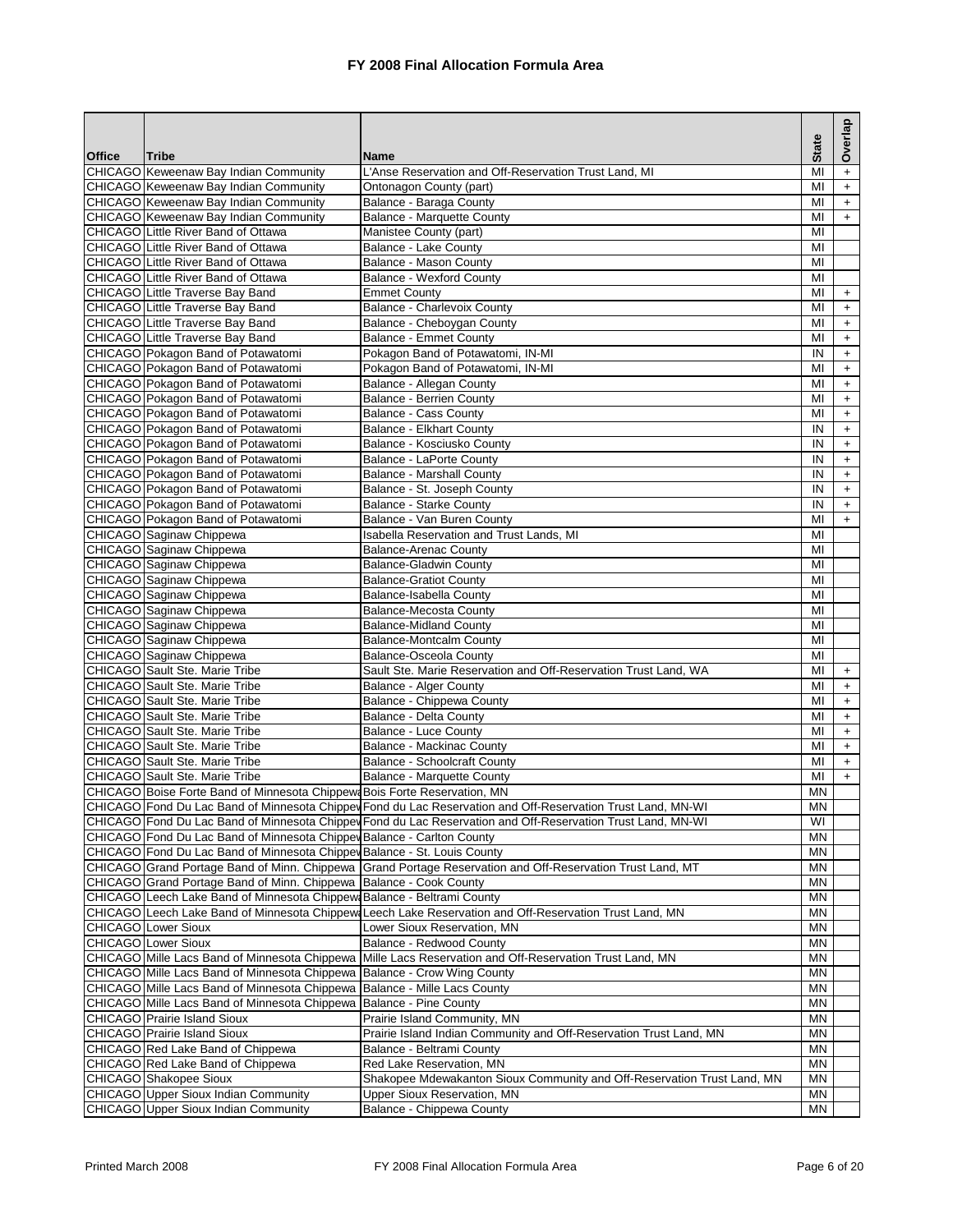|               |                                                                           |                                                                                                          |                        | Overlap |
|---------------|---------------------------------------------------------------------------|----------------------------------------------------------------------------------------------------------|------------------------|---------|
| <b>Office</b> | Tribe                                                                     | <b>Name</b>                                                                                              | <b>State</b>           |         |
|               | CHICAGO Upper Sioux Indian Community                                      | <b>Balance - Renville County</b>                                                                         | MN                     |         |
|               | CHICAGO Upper Sioux Indian Community                                      | <b>Balance - Yellow Medicine County</b>                                                                  | <b>MN</b>              |         |
|               |                                                                           | CHICAGO White Earth Band of Minnesota Chippew White Earth Reservation and Off-Reservation Trust Land, MN | ΜN                     |         |
|               | CHICAGO White Earth Band of Minnesota Chippew Balance - Becker County     |                                                                                                          | <b>MN</b>              |         |
|               | CHICAGO White Earth Band of Minnesota Chippew Balance - Clearwater County |                                                                                                          | <b>MN</b>              |         |
|               | CHICAGO Mississippi Choctaw Tribe                                         | Mississippi Choctaw Reservation and Off-Reservation Trust Land, MS                                       | $\overline{\text{MS}}$ |         |
|               | CHICAGO Mississippi Choctaw Tribe                                         | Balance - Jackson County                                                                                 | MS                     |         |
|               | CHICAGO Mississippi Choctaw Tribe                                         | Balance - Jasper County                                                                                  | <b>MS</b>              |         |
|               | CHICAGO Mississippi Choctaw Tribe                                         | Balance - Jones County                                                                                   | MS                     |         |
|               | CHICAGO Mississippi Choctaw Tribe                                         | <b>Balance - Kemper County</b>                                                                           | <b>MS</b>              |         |
|               | CHICAGO Mississippi Choctaw Tribe                                         | Balance - Lauderdale County                                                                              | <b>TN</b>              |         |
|               | CHICAGO Mississippi Choctaw Tribe                                         | Balance - Leake County                                                                                   | MS<br><b>MS</b>        |         |
|               | CHICAGO Mississippi Choctaw Tribe<br>CHICAGO Mississippi Choctaw Tribe    | Balance - Neshoba County<br><b>Balance - Newton County</b>                                               | <b>MS</b>              |         |
|               | CHICAGO Mississippi Choctaw Tribe                                         | <b>Balance - Scott County</b>                                                                            | MS                     |         |
|               | CHICAGO Mississippi Choctaw Tribe                                         | <b>Balance - Winston County</b>                                                                          | <b>MS</b>              |         |
|               | CHICAGO Cayuga Nation                                                     | Cayuga Nation, NY                                                                                        | <b>NY</b>              |         |
|               | CHICAGO Cayuga Nation                                                     | <b>Balance - Erie County</b>                                                                             | <b>NY</b>              |         |
|               | CHICAGO Oneida Nation of New York                                         | Oneida (NY) Reservation, NY                                                                              | <b>NY</b>              |         |
|               | CHICAGO Oneida Nation of New York                                         | Balance - Chenango County                                                                                | <b>NY</b>              |         |
|               | <b>CHICAGO</b> Oneida Nation of New York                                  | <b>Balance - Cortland County</b>                                                                         | <b>NY</b>              |         |
|               | CHICAGO Oneida Nation of New York                                         | <b>Balance - Herkimer County</b>                                                                         | <b>NY</b>              |         |
|               | CHICAGO Oneida Nation of New York                                         | <b>Balance - Madison County</b>                                                                          | <b>NY</b>              |         |
|               | CHICAGO Oneida Nation of New York                                         | Balance - Oneida County                                                                                  | <b>NY</b>              |         |
|               | CHICAGO Oneida Nation of New York                                         | Balance - Onondaga County                                                                                | <b>NY</b>              |         |
|               | CHICAGO Onondaga Nation                                                   | Onondaga Reservation, NY                                                                                 | NY                     |         |
|               | CHICAGO St. Regis Mohawk Tribe                                            | St. Regis Mohawk Reservation, NY                                                                         | <b>NY</b>              |         |
|               | CHICAGO St. Regis Mohawk Tribe                                            | Balance - Franklin County                                                                                | <b>NY</b>              |         |
|               | CHICAGO St. Regis Mohawk Tribe                                            | Balance - St. Lawrence County                                                                            | <b>NY</b>              |         |
|               | <b>CHICAGO</b> Seneca Nation of New York                                  | Allegany Reservation, NY                                                                                 | <b>NY</b>              |         |
|               | <b>CHICAGO</b> Seneca Nation of New York                                  | Cattaraugus Reservation, NY                                                                              | <b>NY</b>              |         |
|               | <b>CHICAGO</b> Seneca Nation of New York                                  | Oil Springs Reservation, NY                                                                              | <b>NY</b>              |         |
|               | CHICAGO Shinnecock Indian Reservation                                     | Shinnecock, NY                                                                                           | <b>NY</b>              |         |
|               | CHICAGO Tonawanda Band of Senecas                                         | Tonawanda Reservation, NY                                                                                | <b>NY</b>              |         |
|               | CHICAGO Tuscarora Nation                                                  | Tuscarora Reservation, NY                                                                                | <b>NY</b>              |         |
|               | CHICAGO Poospatuck Indian Reservation                                     | Poospatuck, NY                                                                                           | <b>NY</b>              |         |
|               | CHICAGO Eastern Cherokee                                                  | Eastern Cherokee Reservation, NC                                                                         | <b>NC</b>              |         |
|               | CHICAGO Coharie State Tribe                                               | Coharie, NC                                                                                              | <b>NC</b>              |         |
|               | CHICAGO Haliwa-Saponi State Tribe                                         | Haliwa-Saponi, NC                                                                                        | <b>NC</b>              |         |
|               | CHICAGO Lumbee State Tribe                                                | Lumbee, NC                                                                                               | <b>NC</b>              |         |
|               | CHICAGO Lumbee State Tribe                                                | <b>Balance - Cumberland County</b>                                                                       | <b>NC</b>              |         |
|               | CHICAGO Meherrin State Tribe                                              | Meherrin, NC                                                                                             | <b>NC</b>              |         |
|               | <b>CHICAGO</b> Meherrin State Tribe                                       | Meherrin TDSA, NC (state)                                                                                | NC                     |         |
|               | CHICAGO Waccamaw Siouan State Tribe                                       | Waccamaw-Siouan, NC                                                                                      | NC.                    |         |
|               | CHICAGO Narragansett Tribe                                                | Narragansett Reservation, RI                                                                             | RI                     |         |
|               | <b>CHICAGO</b> Narragansett Tribe                                         | Balance - Washington County                                                                              | RI                     |         |
|               | CHICAGO Catawba Indian Tribe                                              | Catawba Reservation, SC                                                                                  | SC                     |         |
|               | CHICAGO Catawba Indian Tribe                                              | Balance - Abbeville County                                                                               | SC                     |         |
|               | CHICAGO Catawba Indian Tribe                                              | Balance - Aiken County                                                                                   | SC                     |         |
|               | CHICAGO Catawba Indian Tribe                                              | Balance - Allendale County                                                                               | <b>SC</b>              |         |
|               | CHICAGO Catawba Indian Tribe                                              | Balance - Anderson County                                                                                | SC                     |         |
|               | CHICAGO Catawba Indian Tribe                                              | Balance - Bamberg County                                                                                 | SC                     |         |
|               | CHICAGO Catawba Indian Tribe                                              | Balance - Barnwell County                                                                                | SC                     |         |
|               | CHICAGO Catawba Indian Tribe                                              | <b>Balance - Beaufort County</b>                                                                         | SC                     |         |
|               | CHICAGO Catawba Indian Tribe                                              | Balance - Berkeley County                                                                                | SC                     |         |
|               | CHICAGO Catawba Indian Tribe                                              | Balance - Cabarrus County                                                                                | $\overline{NC}$        |         |
|               | CHICAGO Catawba Indian Tribe                                              | Balance - Calhoun County                                                                                 | SC                     |         |
|               | CHICAGO Catawba Indian Tribe                                              | Balance - Charleston County                                                                              | SC                     |         |
|               | CHICAGO Catawba Indian Tribe                                              | Balance - Cherokee County                                                                                | SC<br><b>SC</b>        |         |
|               | CHICAGO Catawba Indian Tribe<br>CHICAGO Catawba Indian Tribe              | <b>Balance - Chester County</b><br><b>Balance - Chesterfield County</b>                                  | SC                     |         |
|               | CHICAGO Catawba Indian Tribe                                              | Balance - Clarendon County                                                                               | SC                     |         |
|               | CHICAGO Catawba Indian Tribe                                              | <b>Balance - Cleveland County</b>                                                                        | <b>NC</b>              |         |
|               |                                                                           |                                                                                                          |                        |         |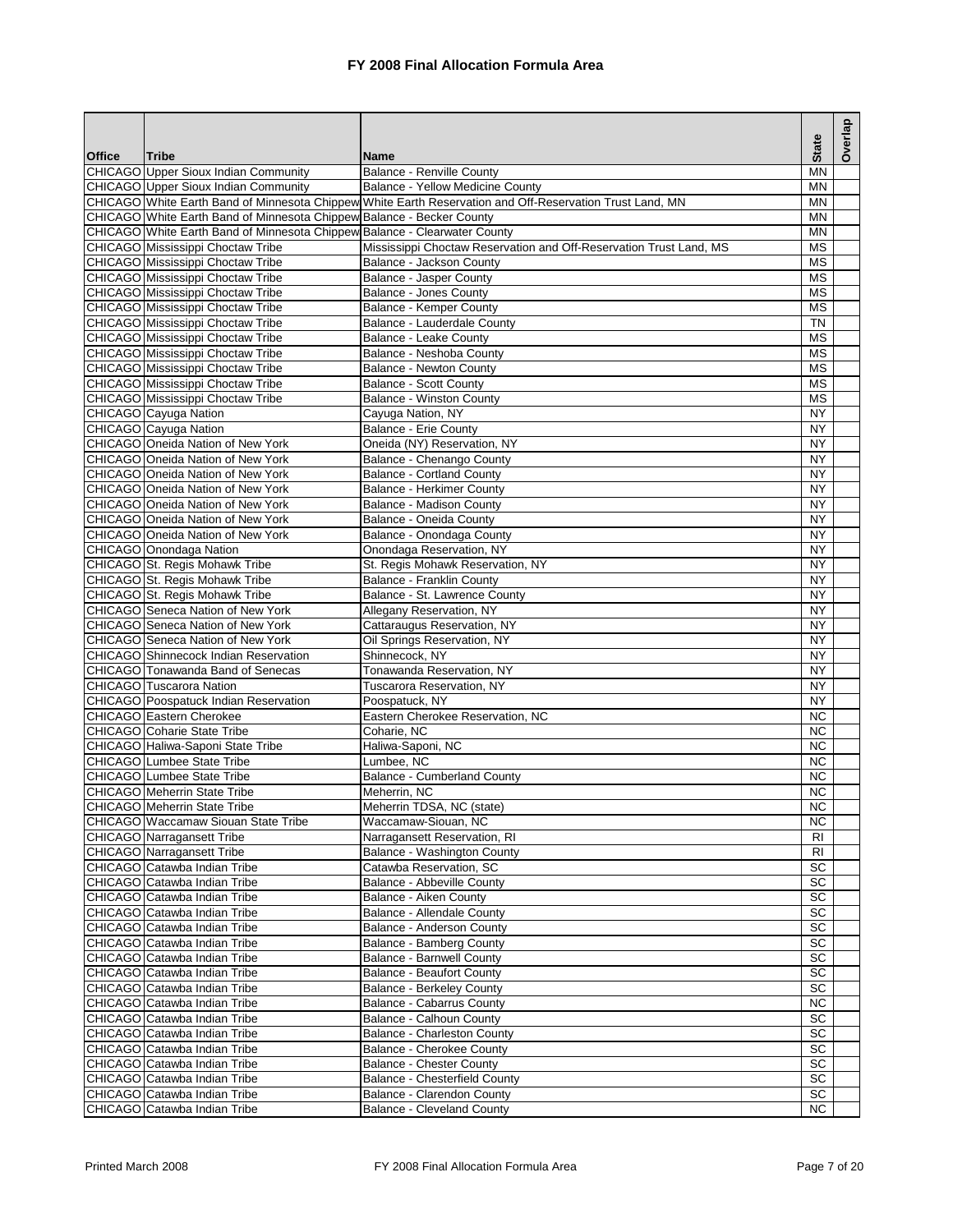|                   |                                                              |                                                                       | <b>State</b>            | Overlap   |
|-------------------|--------------------------------------------------------------|-----------------------------------------------------------------------|-------------------------|-----------|
| <b>Office</b>     | Tribe                                                        | <b>Name</b>                                                           |                         |           |
|                   | CHICAGO Catawba Indian Tribe<br>CHICAGO Catawba Indian Tribe | Balance - Colleton County                                             | SC<br>SC                |           |
|                   | CHICAGO Catawba Indian Tribe                                 | <b>Balance - Darlington County</b><br><b>Balance - Dillon County</b>  | SC                      |           |
|                   | CHICAGO Catawba Indian Tribe                                 | <b>Balance - Dorchester County</b>                                    | SC                      |           |
|                   | CHICAGO Catawba Indian Tribe                                 | Balance - Edgefield County                                            | SC                      |           |
|                   | CHICAGO Catawba Indian Tribe                                 | <b>Balance - Fairfield County</b>                                     | $\overline{SC}$         |           |
|                   | CHICAGO Catawba Indian Tribe                                 | <b>Balance - Florence County</b>                                      | $\overline{SC}$         |           |
|                   | CHICAGO Catawba Indian Tribe                                 | Balance - Gaston County                                               | <b>NC</b>               |           |
|                   | CHICAGO Catawba Indian Tribe                                 | Balance - Georgetown County                                           | SC                      |           |
|                   | CHICAGO Catawba Indian Tribe                                 | Balance - Greenville County                                           | SC                      |           |
|                   | CHICAGO Catawba Indian Tribe                                 | Balance - Greenwood County                                            | SC                      |           |
|                   | CHICAGO Catawba Indian Tribe                                 | Balance - Hampton County                                              | SC                      |           |
|                   | CHICAGO Catawba Indian Tribe                                 | <b>Balance - Horry County</b>                                         | SC                      |           |
|                   | CHICAGO Catawba Indian Tribe                                 | <b>Balance - Jasper County</b>                                        | SC                      |           |
|                   | CHICAGO Catawba Indian Tribe                                 | Balance - Kershaw County                                              | SC                      |           |
|                   | <b>CHICAGO Catawba Indian Tribe</b>                          | Balance - Lancaster County                                            | SC                      |           |
|                   | CHICAGO Catawba Indian Tribe                                 | Balance - Laurens County                                              | $\overline{SC}$         |           |
|                   | CHICAGO Catawba Indian Tribe                                 | Balance - Lee County                                                  | $\overline{SC}$         |           |
|                   | CHICAGO Catawba Indian Tribe                                 | Balance - Lexington County                                            | SC                      |           |
|                   | CHICAGO Catawba Indian Tribe                                 | <b>Balance - Marion County</b>                                        | SC                      |           |
|                   | CHICAGO Catawba Indian Tribe                                 | Balance - Marlboro County                                             | SC                      |           |
|                   | CHICAGO Catawba Indian Tribe                                 | <b>Balance - McCormick County</b>                                     | SC                      |           |
|                   | CHICAGO Catawba Indian Tribe                                 | Balance - Mecklenburg County                                          | <b>NC</b>               |           |
|                   | CHICAGO Catawba Indian Tribe                                 | <b>Balance - Newberry County</b>                                      | <b>SC</b>               |           |
|                   | CHICAGO Catawba Indian Tribe                                 | Balance - Oconee County                                               | SC                      |           |
|                   | CHICAGO Catawba Indian Tribe                                 | Balance - Orangeburg County                                           | SC                      |           |
|                   | CHICAGO Catawba Indian Tribe                                 | <b>Balance - Pickens County</b>                                       | SC                      |           |
|                   | CHICAGO Catawba Indian Tribe                                 | <b>Balance - Richland County</b>                                      | SC                      |           |
|                   | CHICAGO Catawba Indian Tribe                                 | Balance - Rutherford County                                           | <b>NC</b>               |           |
|                   | CHICAGO Catawba Indian Tribe                                 | Balance - Saluda County                                               | SC                      |           |
|                   | CHICAGO Catawba Indian Tribe                                 | Balance - Spartanburg County                                          | $\overline{SC}$         |           |
|                   | CHICAGO Catawba Indian Tribe                                 | Balance - Sumter County                                               | SC                      |           |
|                   | CHICAGO Catawba Indian Tribe                                 | <b>Balance - Union County</b>                                         | <b>NC</b>               |           |
|                   | CHICAGO Catawba Indian Tribe                                 | <b>Balance - Union County</b>                                         | SC                      |           |
|                   | CHICAGO Catawba Indian Tribe<br>CHICAGO Catawba Indian Tribe | Balance - Williamsburg County<br><b>Balance - York County</b>         | SC<br>SC                |           |
| CHICAGO Mattaponi |                                                              | Mattaponi, VA                                                         | VA                      |           |
| CHICAGO Pamunkey  |                                                              | Pamunkey, VA                                                          | VA                      |           |
|                   | CHICAGO Bad River Band                                       | Bad River Reservation, WI                                             | WI                      |           |
|                   | CHICAGO Bad River Band                                       | Balance - Ashland County                                              | WI                      |           |
|                   | <b>CHICAGO Bad River Band</b>                                | Balance - Iron County                                                 | WI                      |           |
|                   | <b>CHICAGO</b> Forest County Potawatami                      | Forest County Potawatomi Community and Off-Reservation Trust Land, WI | WI                      | $\ddot{}$ |
|                   | <b>CHICAGO</b> Forest County Potawatami                      | <b>Balance - Forest County</b>                                        | WI                      | $+$       |
|                   | <b>CHICAGO</b> Lac Courte Oreilles                           | Lac Courte Oreilles Reservation and Off-Reservation Trust Land, WI    | WI                      |           |
|                   | CHICAGO Lac Courte Oreilles                                  | Balance - Sawyer County                                               | WI                      |           |
|                   | CHICAGO Lac Du Flambeau Band                                 | Lac du Flambeau Reservation, WI                                       | WI                      |           |
|                   | CHICAGO Lac Du Flambeau Band                                 | Balance -- Vilas County                                               | WI                      |           |
|                   | CHICAGO Menominee Indian Tribe                               | Menominee Reservation and Off-Reservation Trust Land, WI              | WI                      |           |
|                   | CHICAGO Oneida Tribe                                         | Oneida (WI) Reservation and Off-Reservation Trust Land, WI            | WI                      |           |
|                   | CHICAGO Oneida Tribe                                         | Balance - Brown County                                                | WI                      |           |
|                   | CHICAGO Oneida Tribe                                         | Balance - Outagamie County                                            | WI                      |           |
|                   | CHICAGO Red Cliff Band of Lake Superior Chippe               | Red Cliff Reservation and Off-Reservation Trust Land, WI              | WI                      |           |
|                   | CHICAGO Saint Croix Chippewa                                 | St. Croix Reservation and Off-Reservation Trust Land, WI              | WI                      |           |
|                   | CHICAGO Sokagoan Chippewa Tribe                              | Sokaogon Chippewa Community and Off-Reservation Trust Land, WI        | WI                      | $\ddot{}$ |
|                   | CHICAGO Sokagoan Chippewa Tribe                              | Balance - Forest County                                               | WI                      | $+$       |
|                   | CHICAGO Stockbridge-Munsee Tribe                             | Stockbridge-Munsee Community, WI                                      | $\overline{\mathsf{W}}$ |           |
|                   | CHICAGO Ho-Chunk Nation                                      | Ho-Chunk Reservation and Off-Reservation Trust Land, MN-WI            | WI                      |           |
|                   | CHICAGO Ho-Chunk Nation                                      | Houston County Trust Lands                                            | ΜN                      |           |
|                   | CHICAGO Ho-Chunk Nation                                      | Balance - Adams County                                                | WI                      |           |
|                   | CHICAGO Ho-Chunk Nation                                      | Balance - Clark County                                                | WI                      |           |
|                   | CHICAGO Ho-Chunk Nation                                      | Balance - Columbia County                                             | WI                      |           |
|                   | CHICAGO Ho-Chunk Nation<br>CHICAGO Ho-Chunk Nation           | <b>Balance - Crawford County</b><br><b>Balance - Dane County</b>      | WI<br>WI                |           |
|                   |                                                              |                                                                       |                         |           |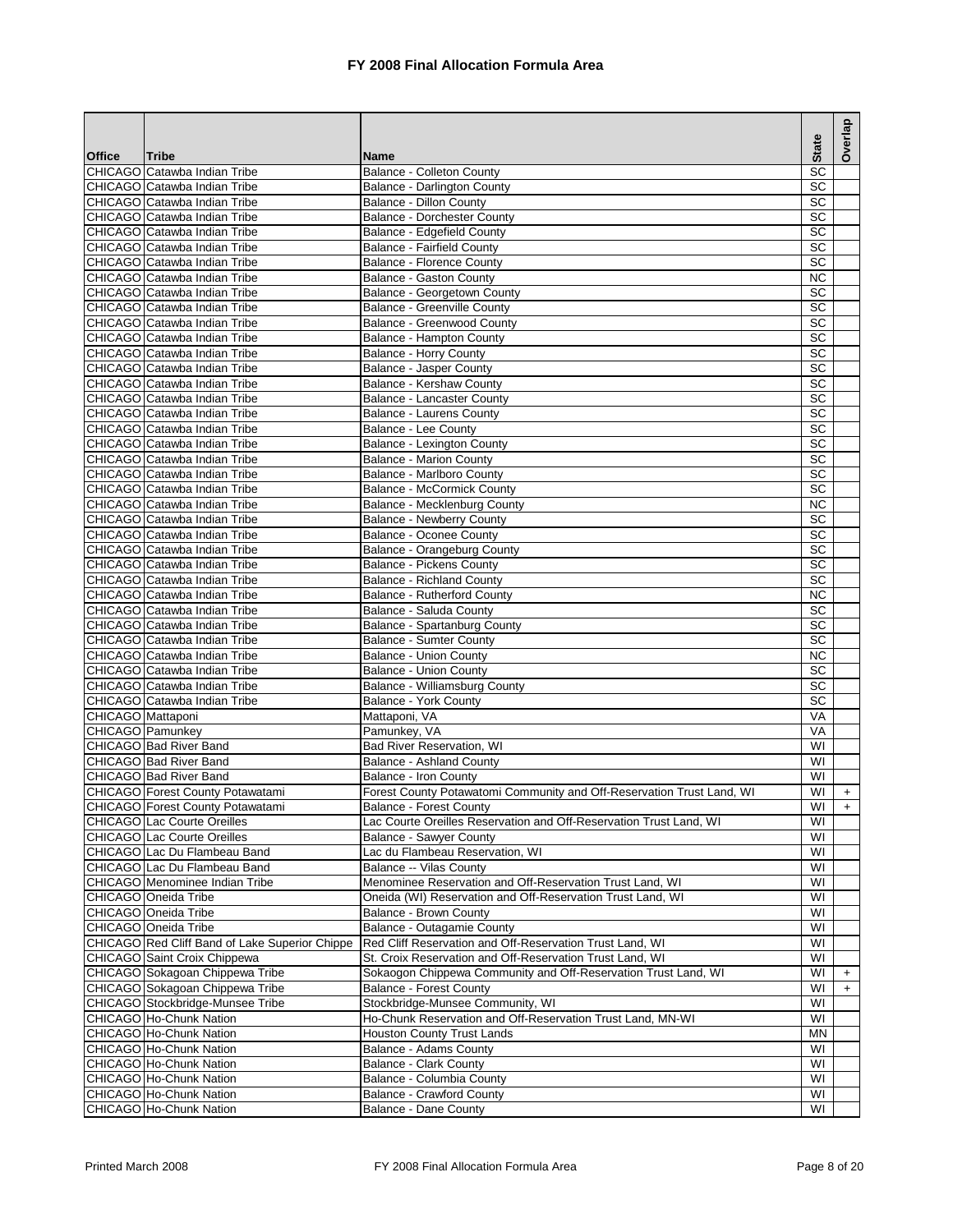|               |                                   |                              | <b>State</b> |   |
|---------------|-----------------------------------|------------------------------|--------------|---|
| <b>Office</b> | Tribe                             | <b>Name</b>                  |              | O |
|               | <b>CHICAGO Ho-Chunk Nation</b>    | Balance - Eau Claire County  | WI           |   |
|               | CHICAGO Ho-Chunk Nation           | Balance - Jackson County     | WI           |   |
|               | CHICAGO Ho-Chunk Nation           | Balance - Juneau County      | WI           |   |
|               | CHICAGO Ho-Chunk Nation           | Balance - La Crosse County   | WI           |   |
|               | CHICAGO Ho-Chunk Nation           | Balance - Monroe County      | WI           |   |
|               | CHICAGO Ho-Chunk Nation           | Balance - Sauk County        | WI           |   |
|               | CHICAGO Ho-Chunk Nation           | Balance - Shawano County     | WI           |   |
|               | CHICAGO Ho-Chunk Nation           | Balance - Trempealeau County | WI           |   |
|               | <b>CHICAGO Ho-Chunk Nation</b>    | Balance - Vernon County      | WI           |   |
|               | CHICAGO Ho-Chunk Nation           | Balance - Wood County        | WI           |   |
|               | CHICAGO Coconut Creek Reservation | <b>Broward County (part)</b> | FL           |   |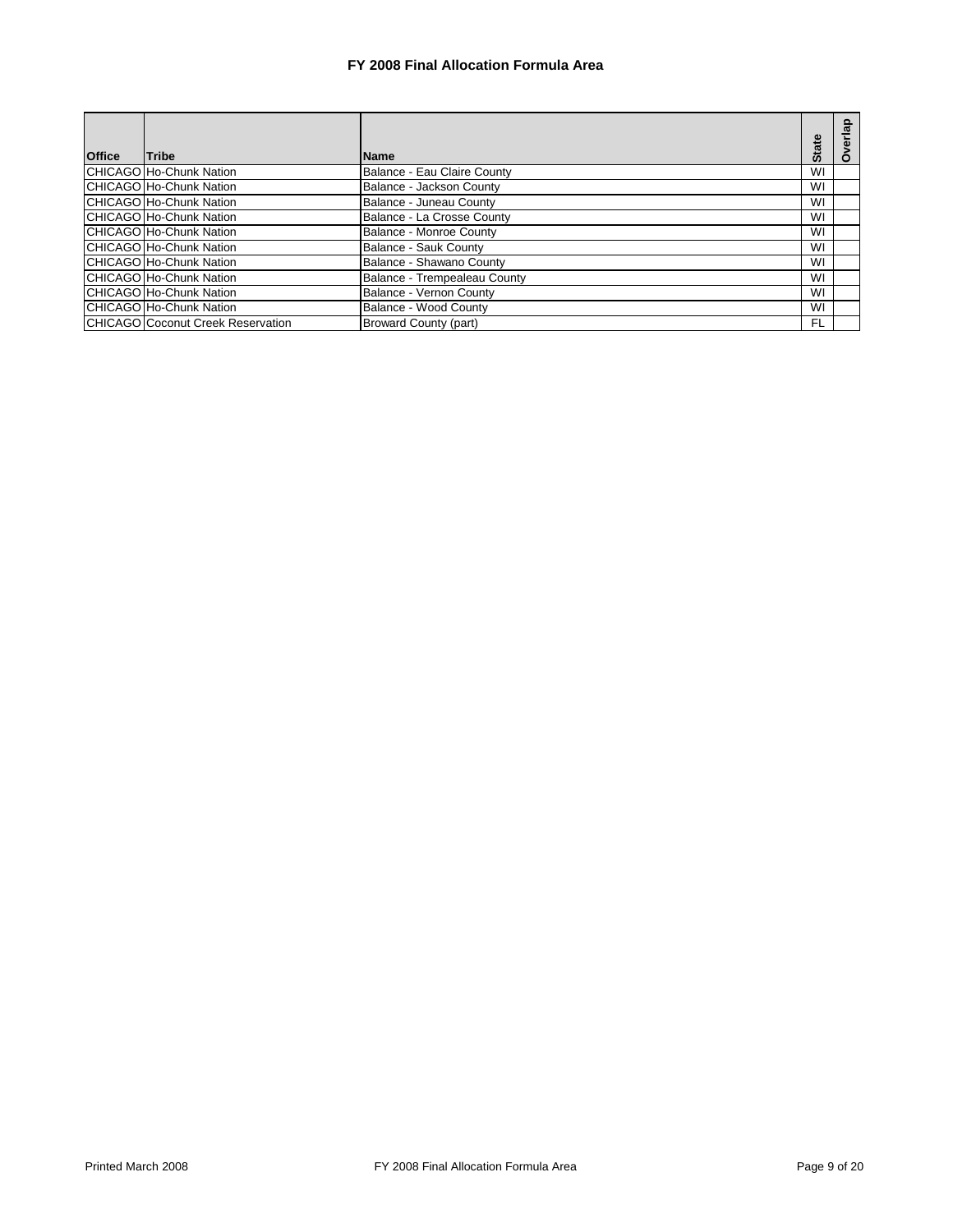|               |                                                                  |                                                                                                   | <b>State</b>           | Overlap |
|---------------|------------------------------------------------------------------|---------------------------------------------------------------------------------------------------|------------------------|---------|
| <b>Office</b> | <b>Tribe</b>                                                     | <b>Name</b>                                                                                       |                        |         |
| <b>DENVER</b> | Southern Ute Tribe<br><b>DENVER</b> Ute Mountain Tribe           | Southern Ute Reservation, CO<br>Ute Mountain Reservation and Off-Reservation Trust Land, CO-NM-UT | CO<br>CO.              |         |
|               | <b>DENVER</b> Ute Mountain Tribe                                 | Ute Mountain Reservation and Off-Reservation Trust Land, CO-NM-UT                                 | <b>NM</b>              |         |
| <b>DENVER</b> | Ute Mountain Tribe                                               | Ute Mountain Reservation and Off-Reservation Trust Land, CO-NM-UT                                 | UT                     |         |
| <b>DENVER</b> | <b>Blackfeet Tribe</b>                                           | Blackfeet Reservation and Off-Reservation Trust Land, MT                                          | MT                     |         |
|               | <b>DENVER</b> Crow Tribe                                         | Crow Reservation and Off-Reservation Trust Land, MT                                               | MT                     |         |
|               | DENVER Crow Tribe                                                | Balance -- Big Horn County                                                                        | MT                     |         |
|               | DENVER Salish and Kootenai Tribes                                | Flathead Reservation, MT                                                                          | MT                     |         |
|               | <b>DENVER</b> Fort Belknap Indian Community                      | Fort Belknap Reservation and Off-Reservation Trust Land, MT                                       | MT                     |         |
|               | <b>DENVER</b> Fort Peck Assiniboine and Sioux                    | Fort Peck Reservation and Off-Reservation Trust Land, MT                                          | МT                     |         |
|               | <b>DENVER</b> Northern Cheyenne                                  | Northern Cheyenne Reservation and Off-Reservation Trust Land, MT                                  | MT                     |         |
|               | <b>DENVER</b> Northern Cheyenne                                  | Northern Cheyenne Reservation and Off-Reservation Trust Land, MT                                  | <b>SD</b>              |         |
|               | DENVER Rocky Boy Chippewa-Cree                                   | Rocky Boy's Reservation and Off-Reservation Trust Land, MT                                        | MT                     |         |
|               | DENVER Rocky Boy Chippewa-Cree                                   | Rocky Boy's Reservation and Trust Lands, MT                                                       | MT                     |         |
|               | DENVER Omaha Tribe                                               | Omaha Reservation, IA-NE                                                                          | IA                     |         |
| <b>DENVER</b> | <b>Omaha Tribe</b>                                               | Omaha Reservation, IA-NE                                                                          | <b>NE</b>              |         |
|               | DENVER Ponca Tribe of Nebraska                                   | Balance - Boyd County                                                                             | <b>NE</b>              |         |
|               | DENVER Ponca Tribe of Nebraska                                   | <b>Balance - Burt County</b>                                                                      | <b>NE</b>              |         |
|               | DENVER Ponca Tribe of Nebraska                                   | <b>Balance - Charles Mix County</b>                                                               | <b>SD</b>              |         |
|               | DENVER Ponca Tribe of Nebraska<br>DENVER Ponca Tribe of Nebraska | <b>Balance - Douglas County</b><br>Balance - Hall County                                          | <b>NE</b><br><b>NE</b> |         |
|               | DENVER Ponca Tribe of Nebraska                                   | <b>Balance - Holt County</b>                                                                      | <b>NE</b>              |         |
|               | DENVER Ponca Tribe of Nebraska                                   | Balance - Knox County                                                                             | <b>NE</b>              |         |
|               | DENVER Ponca Tribe of Nebraska                                   | Balance - Lancaster County                                                                        | <b>NE</b>              |         |
|               | DENVER Ponca Tribe of Nebraska                                   | Balance - Madison County                                                                          | <b>NE</b>              |         |
|               | DENVER Ponca Tribe of Nebraska                                   | <b>Balance - Platte County</b>                                                                    | <b>NE</b>              |         |
|               | DENVER Ponca Tribe of Nebraska                                   | Balance - Pottawattamie County                                                                    | IA                     |         |
|               | DENVER Ponca Tribe of Nebraska                                   | <b>Balance - Sarpy County</b>                                                                     | <b>NE</b>              |         |
|               | DENVER Ponca Tribe of Nebraska                                   | <b>Balance - Stanton County</b>                                                                   | <b>NE</b>              |         |
|               | DENVER Ponca Tribe of Nebraska                                   | Balance - Wayne County                                                                            | <b>NE</b>              |         |
|               | DENVER Ponca Tribe of Nebraska                                   | Balance - Woodbury County                                                                         | IA                     |         |
|               | <b>DENVER</b> Santee Sioux Tribe                                 | Santee Reservation, NE                                                                            | <b>NE</b>              |         |
|               | DENVER Winnebago Tribe                                           | Winnebago Reservation and Off-Reservation Trust Land, NE-IA                                       | IA                     |         |
|               | DENVER Winnebago Tribe                                           | Winnebago Reservation and Off-Reservation Trust Land, NE-IA                                       | <b>NE</b>              |         |
|               | DENVER Winnebago Tribe                                           | Winnebago Reservation, NE                                                                         | <b>NE</b>              |         |
|               | DENVER Ft. Berthold Affiliated Tribes                            | Fort Berthold Reservation, ND                                                                     | <b>ND</b>              |         |
|               | <b>DENVER</b> Spirit Lake Sioux Tribe                            | Spirit Lake Reservation, ND                                                                       | <b>ND</b>              |         |
|               | DENVER Turtle Mountain Band of Chippewa                          | Turtle Mountain Reservation and Off-Reservation Trust Land, ND                                    | MT                     |         |
|               | DENVER Turtle Mountain Band of Chippewa                          | Turtle Mountain Reservation and Off-Reservation Trust Land. ND                                    | <b>ND</b>              |         |
|               | DENVER Turtle Mountain Band of Chippewa                          | Turtle Mountain Reservation and Off-Reservation Trust Land, ND                                    | <b>SD</b>              |         |
|               | DENVER Turtle Mountain Band of Chippewa                          | <b>Balance - Rolette County</b><br>Cheyenne River Reservation and Off-Reservation Trust Land, SD  | <b>ND</b><br><b>SD</b> |         |
|               | DENVER Cheyenne River Sioux<br><b>DENVER</b> Crow Creek Sioux    | Crow Creek Reservation, SD                                                                        | <b>SD</b>              |         |
| <b>DENVER</b> | Flandreau Santee Sioux                                           | Flandreau Reservation, SD                                                                         | SD                     |         |
| <b>DENVER</b> | Lower Brule Sioux                                                | Lower Brule Reservation and Off-Reservation Trust Land, SD                                        | SD                     |         |
| <b>DENVER</b> | Oglala Sioux of Pine Ridge Reservation                           | Pine Ridge Reservation and Off-Reservation Trust Land, SD                                         | NE                     |         |
| <b>DENVER</b> | Oglala Sioux of Pine Ridge Reservation                           | Pine Ridge Reservation and Off-Reservation Trust Land, SD                                         | SD                     |         |
| <b>DENVER</b> | Rosebud Sioux                                                    | Rosebud Reservation and Off-Reservation Trust Land, SD                                            | <b>SD</b>              |         |
| <b>DENVER</b> | <b>Rosebud Sioux</b>                                             | Rosebud Reservation and Trust Lands, SD                                                           | SD                     |         |
| <b>DENVER</b> | Sisseton-Wahpeton Oyate                                          | Lake Traverse Reservation, ND-SD                                                                  | ND.                    |         |
| <b>DENVER</b> | Sisseton-Wahpeton Oyate                                          | Lake Traverse Reservation, ND-SD                                                                  | <b>SD</b>              |         |
| <b>DENVER</b> | <b>Standing Rock Sioux</b>                                       | Standing Rock Reservation, SD                                                                     | ND.                    |         |
|               | <b>DENVER</b> Standing Rock Sioux                                | Standing Rock Reservation, SD                                                                     | SD                     |         |
| <b>DENVER</b> | <b>Yankton Sioux</b>                                             | Yankton Reservation . SD                                                                          | SD                     |         |
| <b>DENVER</b> | NW Band of Shoshone Nation                                       | Box Elder County (part)                                                                           | UT                     |         |
|               | DENVER NW Band of Shoshone Nation                                | Balance - Box Elder County                                                                        | UT                     |         |
|               | DENVER NW Band of Shoshone Nation                                | <b>Balance - Power County</b>                                                                     | ID                     |         |
| DENVER        | Goshute Reservation                                              | Goshute Reservation, NV-UT                                                                        | <b>NV</b>              |         |
| <b>DENVER</b> | <b>Goshute Reservation</b>                                       | Goshute Reservation, NV-UT                                                                        | UT                     |         |
| <b>DENVER</b> | Utah Paiute Tribe                                                | Paiute Reservation, UT                                                                            | UT                     |         |
| <b>DENVER</b> | Utah Paiute Tribe                                                | <b>Balance - Beaver County</b>                                                                    | UT                     |         |
| <b>DENVER</b> | Utah Paiute Tribe                                                | Balance - Iron County                                                                             | UT                     |         |
| <b>DENVER</b> | Utah Paiute Tribe                                                | Balance - Millard County                                                                          | UT                     |         |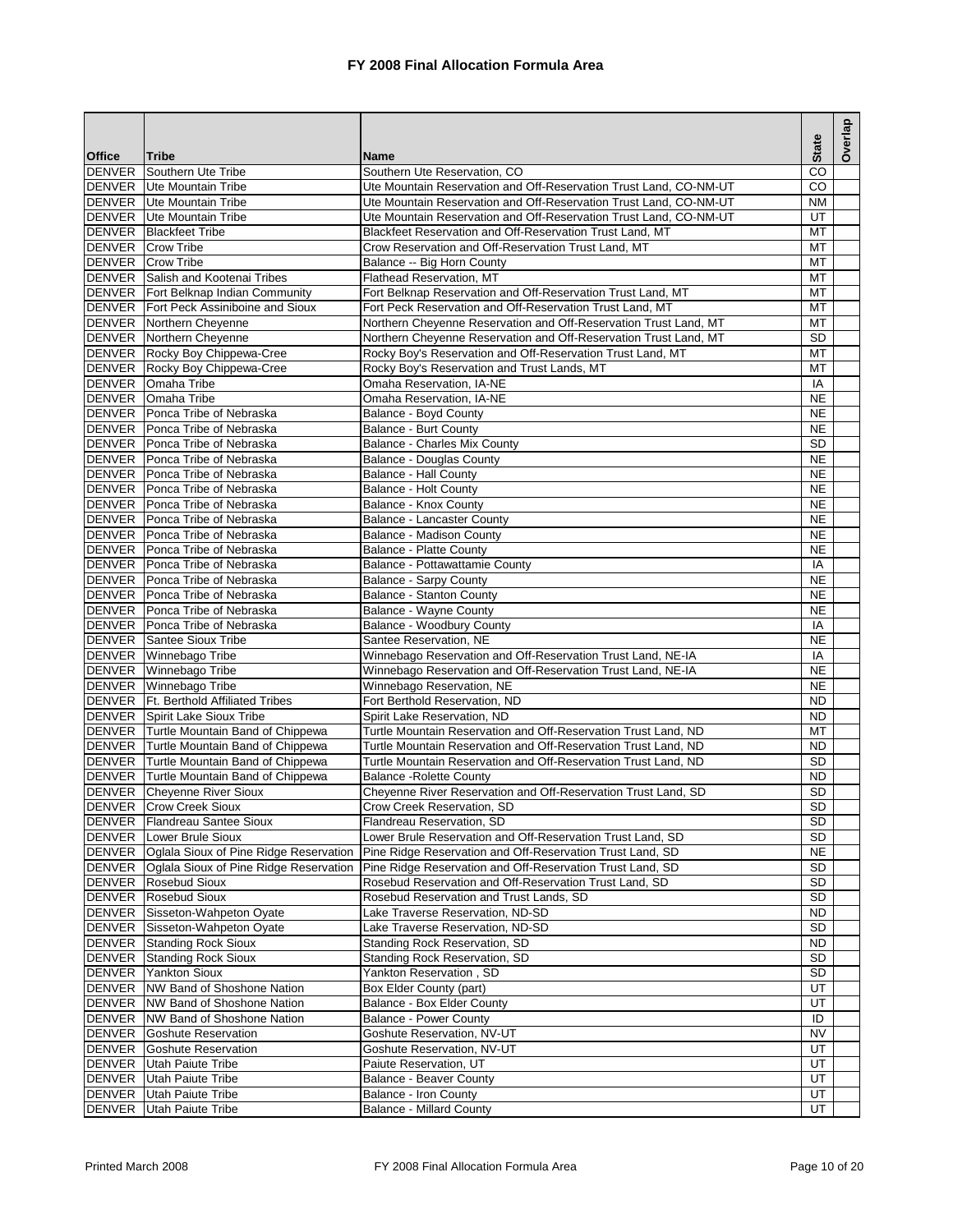| <b>Office</b> | <b>Tribe</b>                               | <b>Name</b>                                                                                             | <b>State</b> |  |
|---------------|--------------------------------------------|---------------------------------------------------------------------------------------------------------|--------------|--|
| <b>DENVER</b> | Utah Paiute Tribe                          | Balance - Sevier County                                                                                 | UT           |  |
| <b>DENVER</b> | Utah Paiute Tribe                          | Balance - Washington County                                                                             | UT           |  |
|               | <b>DENVER</b> Skull Valley Band of Goshute | <b>Skull Valley Reservation, UT</b>                                                                     | UT           |  |
|               | DENVER Uintah & Ouray Ute Indian Tribe     | Uintah and Ouray Reservation and Off-Reservation Trust Land, UT                                         | UT           |  |
|               | <b>DENVER</b> Northern Arapahoe            | Wind River Reservation and Off-Reservation Trust Land, WY                                               | <b>WY</b>    |  |
|               |                                            | DENVER Shoshone Tribe of the Wind River Reser Wind River Reservation and Off-Reservation Trust Land, WY | WY           |  |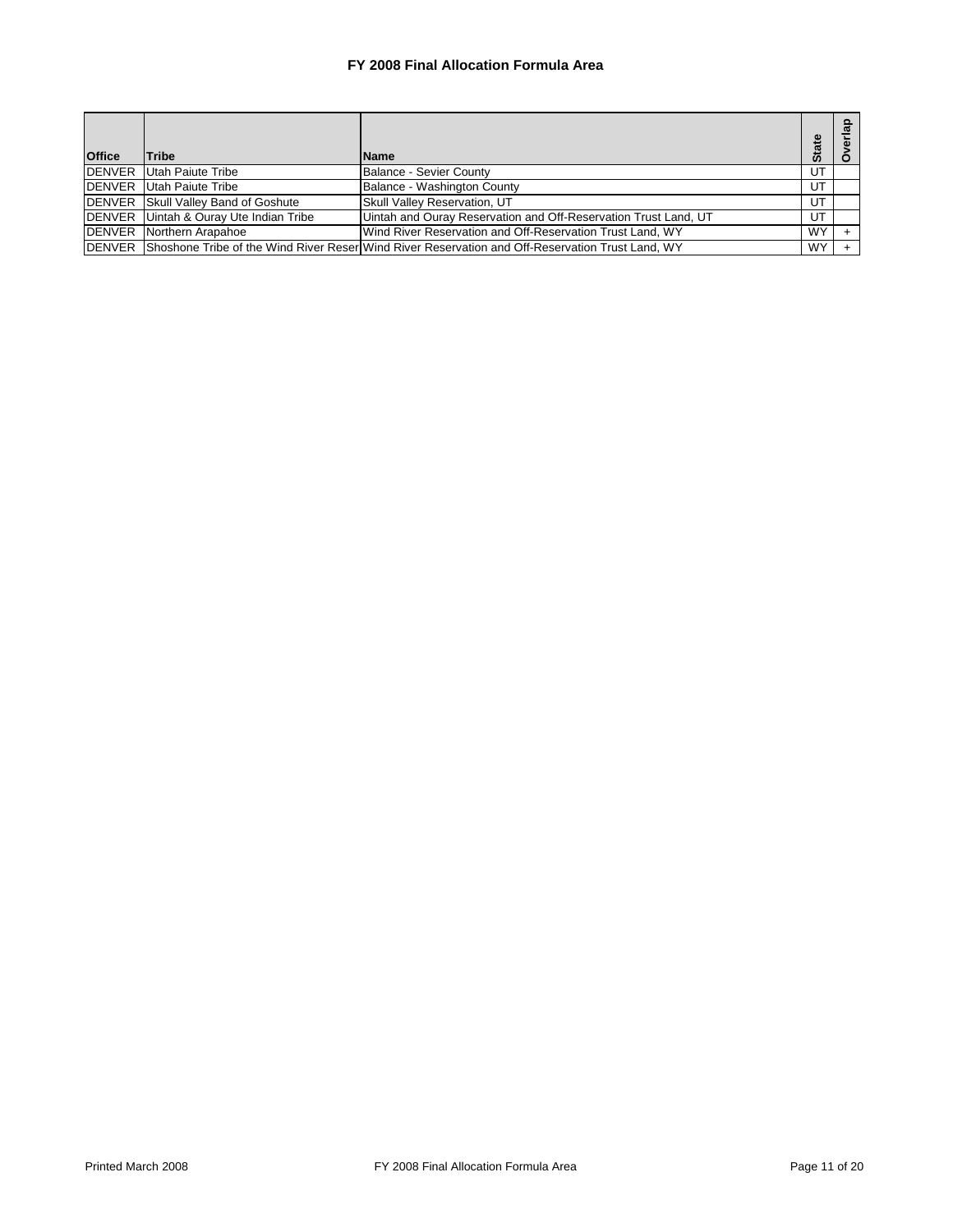| OKLAHOM Cheyenne-Arapaho Tribes<br>ОΚ<br>Balance-Beckham County<br>OKLAHOM Cheyenne-Arapaho Tribes<br><b>Balance-Blaine County</b><br><b>OK</b><br>OKLAHOM Cheyenne-Arapaho Tribes<br>Balance-Canadian County<br>OK<br>OKLAHOM Cheyenne-Arapaho Tribes<br><b>Balance-Custer County</b><br>OK<br>OKLAHOM Cheyenne-Arapaho Tribes<br>OK<br><b>Balance-Dewey County</b><br>OKLAHOM Cheyenne-Arapaho Tribes<br><b>Balance-Kingfisher County</b><br>OK<br>OKLAHOM Cheyenne-Arapaho Tribes<br><b>Balance-Major County</b><br>OK<br>OKLAHOM Cheyenne-Arapaho Tribes<br><b>Balance-Roger Mills County</b><br>OK<br>OKLAHOM Cheyenne-Arapaho Tribes<br>Balance-Washita County<br>OK<br>OKLAHOM Cheyenne-Arapaho Tribes<br><b>Balance-Woodward County</b><br>OK<br>OKLAHOM lowa Tribe of Kansas and Nebraska<br>Iowa Reservation and Off-Reservation Trust Land, KS-NE<br>KS<br>OKLAHOM lowa Tribe of Kansas and Nebraska<br>Iowa Reservation and Off-Reservation Trust Land, KS-NE<br><b>NE</b><br>OKLAHOM lowa Tribe of Kansas and Nebraska<br>Balance - Brown County<br>KS<br>OKLAHOM lowa Tribe of Kansas and Nebraska<br>KS<br>Balance - Doniphan County<br>OKLAHOM lowa Tribe of Kansas and Nebraska<br>Balance - Richardson County<br><b>NE</b><br>OKLAHOM Kickapoo Tribe<br>KS<br>Kickapoo Reservation, KS<br>OKLAHOM Prairie Band of Potawatomi<br>Prairie Band Potawatomi Reservation, MN<br>KS<br>KS<br>OKLAHOM Sac and Fox of Missouri<br>Sac and Fox Reservation and Off-Reservation Trust Land, NE-KS<br>OKLAHOM Sac and Fox of Missouri<br>Sac and Fox Reservation and Off-Reservation Trust Land, NE-KS<br><b>NE</b><br>OKLAHOM Chitimacha Tribe<br>Chitimacha Reservation, LA<br>LA<br>OKLAHOM Coushatta Tribe<br>Coushatta Reservation, LA<br>LA<br>OKLAHOM Jena Band of Choctaw<br>Jena Band of Choctaw, LA<br>LA<br>OKLAHOMTunica-Biloxi Tribe<br>Tunica-Biloxi Reservation, LA<br>LA<br>OKLAHOM Tunica-Biloxi Tribe<br>Balance - Avoyelles Parish<br>LA<br>OKLAHOM Tunica-Biloxi Tribe<br>Balance - Rapides Parish<br>LA<br>OKLAHOM Alabama-Quassarte Tribal Town<br>Creek OTSA, OK<br>OK<br>$\ddot{}$<br>Citizen Potawatomi Nation-Absentee Shawnee Tribe OTSA, OK<br>OKLAHOM Absentee-Shawnee<br>OK<br>$\ddot{}$<br>OKLAHOM Absentee-Shawnee<br><b>Balance-Cleveland County</b><br>OK<br>$\ddot{}$<br>OKLAHOM Absentee-Shawnee<br>Balance - Lincoln County<br>OK<br>$\ddot{}$<br>Kiowa-Comanche-Apache-Fort Sill Apache<br><b>OKLAHOM Apache Tribe</b><br>OK<br>$\ddot{}$<br>OKLAHOM Fort Sill Apache Tribe<br>Kiowa-Comanche-Apache-Fort Sill Apache<br>OK<br>$\begin{array}{c} + \end{array}$<br>Caddo-Wichita-Delaware OTSA, OK<br>OKLAHOM Caddo Tribe<br>OK<br>$\begin{array}{c} + \end{array}$<br>OKLAHOM Caddo Tribe<br>Kiowa-Comanche-Apache-Fort Sill Apache-Caddo-Witchita-Delawa<br>OK<br>$\ddot{}$<br>OKLAHOM Cherokee Nation<br>Cherokee OTSA, OK<br>OK<br>OKLAHOM Cheyenne-Arapaho Tribes<br>Cheyenne-Arapaho OTSA, OK<br>OK<br><b>OKLAHOM Chickasaw</b><br>Chickasaw OTSA, OK<br>OK<br><b>OKLAHOM Choctaw Nation</b><br>Choctaw OTSA, OK<br>OK<br>Kiowa-Comanche-Apache-Fort Sill Apache<br><b>OKLAHOM Comanche Nation</b><br>OK<br>$\ddot{}$<br>OKLAHOMMuscogee (Creek) Nation<br>Creek-Seminole Joint Area OTSA, OK<br>OK<br>$\ddot{}$<br>OKLAHOM Muscogee (Creek) Nation<br>Creek OTSA, OK<br>OK<br>$\begin{array}{c} + \end{array}$<br>OKLAHOM Delaware Nation of West Oklahoma<br>Caddo-Wichita-Delaware OTSA, OK<br>OK<br>$\ddot{}$<br>OKLAHOM Eastern Shawnee Tribe<br>Eastern Shawnee OTSA, OK<br>OK<br>OKLAHOM lowa Tribe of Oklahoma<br>$\overline{OK}$<br>lowa OTSA, OK<br><b>OKLAHOMKaw Tribe</b><br>Kaw OTSA, OK<br>OK<br>$\ddot{}$<br>OKLAHOM United Keetoowah<br>OK<br>OKLAHOM Kialegee Tribal Town<br>Creek OTSA, OK<br>OK<br>$+$<br>OKLAHOMKickapoo Tribe of Oklahoma<br>Kickapoo OTSA, OK<br>OK<br>OKLAHOM Kiowa Tribe<br>Kiowa-Comanche-Apache-Fort Sill Apache OTSA<br>OK<br>$\ddot{}$<br>mum Needs<br>OKLAHOM Shawnee<br>OK<br><b>OKLAHOM Miami Tribe</b><br>Miami-Peoria Joint use area, OK<br>OK<br>$\ddot{}$<br><b>OKLAHOM Miami Tribe</b><br>Miami OTSA, OK<br>OK<br>$\ddot{}$<br>OKLAHOM Modoc Tribe<br>Modoc OTSA, OK<br>OK<br>OKLAHOMOsage Tribe<br>OK<br>Osage Reservation, OK<br>OKLAHOM Otoe-Missouria Tribe<br>Otoe-Missouria OTSA, OK<br>OK<br>OKLAHOM Ottawa Tribe<br>Ottawa OTSA, OK<br>OK<br><b>OKLAHOM Pawnee Tribe</b><br>Pawnee OTSA, OK<br>OK<br><b>OKLAHOM Peoria Tribe</b><br>Miami-Peoria Joint use area, OK<br>OK<br>$\ddot{}$<br>OKLAHOM Peoria Tribe<br>Peoria OTSA, OK<br>OK<br>$\begin{array}{c} + \end{array}$<br><b>OKLAHOM Ponca Tribe</b><br>Kaw-Ponca Joint OTSA, OK<br>OK<br>$\ddot{}$<br>OKLAHOM Ponca Tribe<br>Ponca OTSA, OK<br>OK<br>$\ddot{}$<br><b>OKLAHOM Ponca Tribe</b><br>Ponca, OK<br>OK<br>$+$<br>OKLAHOM Citizen Band Potawatomi Tribe<br><b>Balance-Cleveland County</b><br>OK<br>$\ddot{}$<br>OKLAHOM Citizen Band Potawatomi Tribe<br>OK<br>Balance - Lincoln County<br>$\ddot{}$ |               |       |             | <b>State</b> | Overlap |
|------------------------------------------------------------------------------------------------------------------------------------------------------------------------------------------------------------------------------------------------------------------------------------------------------------------------------------------------------------------------------------------------------------------------------------------------------------------------------------------------------------------------------------------------------------------------------------------------------------------------------------------------------------------------------------------------------------------------------------------------------------------------------------------------------------------------------------------------------------------------------------------------------------------------------------------------------------------------------------------------------------------------------------------------------------------------------------------------------------------------------------------------------------------------------------------------------------------------------------------------------------------------------------------------------------------------------------------------------------------------------------------------------------------------------------------------------------------------------------------------------------------------------------------------------------------------------------------------------------------------------------------------------------------------------------------------------------------------------------------------------------------------------------------------------------------------------------------------------------------------------------------------------------------------------------------------------------------------------------------------------------------------------------------------------------------------------------------------------------------------------------------------------------------------------------------------------------------------------------------------------------------------------------------------------------------------------------------------------------------------------------------------------------------------------------------------------------------------------------------------------------------------------------------------------------------------------------------------------------------------------------------------------------------------------------------------------------------------------------------------------------------------------------------------------------------------------------------------------------------------------------------------------------------------------------------------------------------------------------------------------------------------------------------------------------------------------------------------------------------------------------------------------------------------------------------------------------------------------------------------------------------------------------------------------------------------------------------------------------------------------------------------------------------------------------------------------------------------------------------------------------------------------------------------------------------------------------------------------------------------------------------------------------------------------------------------------------------------------------------------------------------------------------------------------------------------------------------------------------------------------------------------------------------------------------------------------------------------------------------------------------------------------------------------------------------------------------------------------------------------------------------------------------------------------------------------------------------------------------------------------------------------------------------------------------------------------------------------------------------------------------------------------------------------------------------------------------------------------------------------------------------------------------------------------------------------------------------------------------------------------------------------------------------------------------------------------------------------------------------------------------------------------------------------------------------------------------------------------------------------------------------------------------------------------------------------------------------------------------|---------------|-------|-------------|--------------|---------|
|                                                                                                                                                                                                                                                                                                                                                                                                                                                                                                                                                                                                                                                                                                                                                                                                                                                                                                                                                                                                                                                                                                                                                                                                                                                                                                                                                                                                                                                                                                                                                                                                                                                                                                                                                                                                                                                                                                                                                                                                                                                                                                                                                                                                                                                                                                                                                                                                                                                                                                                                                                                                                                                                                                                                                                                                                                                                                                                                                                                                                                                                                                                                                                                                                                                                                                                                                                                                                                                                                                                                                                                                                                                                                                                                                                                                                                                                                                                                                                                                                                                                                                                                                                                                                                                                                                                                                                                                                                                                                                                                                                                                                                                                                                                                                                                                                                                                                                                                                                                    | <b>Office</b> | Tribe | <b>Name</b> |              |         |
|                                                                                                                                                                                                                                                                                                                                                                                                                                                                                                                                                                                                                                                                                                                                                                                                                                                                                                                                                                                                                                                                                                                                                                                                                                                                                                                                                                                                                                                                                                                                                                                                                                                                                                                                                                                                                                                                                                                                                                                                                                                                                                                                                                                                                                                                                                                                                                                                                                                                                                                                                                                                                                                                                                                                                                                                                                                                                                                                                                                                                                                                                                                                                                                                                                                                                                                                                                                                                                                                                                                                                                                                                                                                                                                                                                                                                                                                                                                                                                                                                                                                                                                                                                                                                                                                                                                                                                                                                                                                                                                                                                                                                                                                                                                                                                                                                                                                                                                                                                                    |               |       |             |              |         |
|                                                                                                                                                                                                                                                                                                                                                                                                                                                                                                                                                                                                                                                                                                                                                                                                                                                                                                                                                                                                                                                                                                                                                                                                                                                                                                                                                                                                                                                                                                                                                                                                                                                                                                                                                                                                                                                                                                                                                                                                                                                                                                                                                                                                                                                                                                                                                                                                                                                                                                                                                                                                                                                                                                                                                                                                                                                                                                                                                                                                                                                                                                                                                                                                                                                                                                                                                                                                                                                                                                                                                                                                                                                                                                                                                                                                                                                                                                                                                                                                                                                                                                                                                                                                                                                                                                                                                                                                                                                                                                                                                                                                                                                                                                                                                                                                                                                                                                                                                                                    |               |       |             |              |         |
|                                                                                                                                                                                                                                                                                                                                                                                                                                                                                                                                                                                                                                                                                                                                                                                                                                                                                                                                                                                                                                                                                                                                                                                                                                                                                                                                                                                                                                                                                                                                                                                                                                                                                                                                                                                                                                                                                                                                                                                                                                                                                                                                                                                                                                                                                                                                                                                                                                                                                                                                                                                                                                                                                                                                                                                                                                                                                                                                                                                                                                                                                                                                                                                                                                                                                                                                                                                                                                                                                                                                                                                                                                                                                                                                                                                                                                                                                                                                                                                                                                                                                                                                                                                                                                                                                                                                                                                                                                                                                                                                                                                                                                                                                                                                                                                                                                                                                                                                                                                    |               |       |             |              |         |
|                                                                                                                                                                                                                                                                                                                                                                                                                                                                                                                                                                                                                                                                                                                                                                                                                                                                                                                                                                                                                                                                                                                                                                                                                                                                                                                                                                                                                                                                                                                                                                                                                                                                                                                                                                                                                                                                                                                                                                                                                                                                                                                                                                                                                                                                                                                                                                                                                                                                                                                                                                                                                                                                                                                                                                                                                                                                                                                                                                                                                                                                                                                                                                                                                                                                                                                                                                                                                                                                                                                                                                                                                                                                                                                                                                                                                                                                                                                                                                                                                                                                                                                                                                                                                                                                                                                                                                                                                                                                                                                                                                                                                                                                                                                                                                                                                                                                                                                                                                                    |               |       |             |              |         |
|                                                                                                                                                                                                                                                                                                                                                                                                                                                                                                                                                                                                                                                                                                                                                                                                                                                                                                                                                                                                                                                                                                                                                                                                                                                                                                                                                                                                                                                                                                                                                                                                                                                                                                                                                                                                                                                                                                                                                                                                                                                                                                                                                                                                                                                                                                                                                                                                                                                                                                                                                                                                                                                                                                                                                                                                                                                                                                                                                                                                                                                                                                                                                                                                                                                                                                                                                                                                                                                                                                                                                                                                                                                                                                                                                                                                                                                                                                                                                                                                                                                                                                                                                                                                                                                                                                                                                                                                                                                                                                                                                                                                                                                                                                                                                                                                                                                                                                                                                                                    |               |       |             |              |         |
|                                                                                                                                                                                                                                                                                                                                                                                                                                                                                                                                                                                                                                                                                                                                                                                                                                                                                                                                                                                                                                                                                                                                                                                                                                                                                                                                                                                                                                                                                                                                                                                                                                                                                                                                                                                                                                                                                                                                                                                                                                                                                                                                                                                                                                                                                                                                                                                                                                                                                                                                                                                                                                                                                                                                                                                                                                                                                                                                                                                                                                                                                                                                                                                                                                                                                                                                                                                                                                                                                                                                                                                                                                                                                                                                                                                                                                                                                                                                                                                                                                                                                                                                                                                                                                                                                                                                                                                                                                                                                                                                                                                                                                                                                                                                                                                                                                                                                                                                                                                    |               |       |             |              |         |
|                                                                                                                                                                                                                                                                                                                                                                                                                                                                                                                                                                                                                                                                                                                                                                                                                                                                                                                                                                                                                                                                                                                                                                                                                                                                                                                                                                                                                                                                                                                                                                                                                                                                                                                                                                                                                                                                                                                                                                                                                                                                                                                                                                                                                                                                                                                                                                                                                                                                                                                                                                                                                                                                                                                                                                                                                                                                                                                                                                                                                                                                                                                                                                                                                                                                                                                                                                                                                                                                                                                                                                                                                                                                                                                                                                                                                                                                                                                                                                                                                                                                                                                                                                                                                                                                                                                                                                                                                                                                                                                                                                                                                                                                                                                                                                                                                                                                                                                                                                                    |               |       |             |              |         |
|                                                                                                                                                                                                                                                                                                                                                                                                                                                                                                                                                                                                                                                                                                                                                                                                                                                                                                                                                                                                                                                                                                                                                                                                                                                                                                                                                                                                                                                                                                                                                                                                                                                                                                                                                                                                                                                                                                                                                                                                                                                                                                                                                                                                                                                                                                                                                                                                                                                                                                                                                                                                                                                                                                                                                                                                                                                                                                                                                                                                                                                                                                                                                                                                                                                                                                                                                                                                                                                                                                                                                                                                                                                                                                                                                                                                                                                                                                                                                                                                                                                                                                                                                                                                                                                                                                                                                                                                                                                                                                                                                                                                                                                                                                                                                                                                                                                                                                                                                                                    |               |       |             |              |         |
|                                                                                                                                                                                                                                                                                                                                                                                                                                                                                                                                                                                                                                                                                                                                                                                                                                                                                                                                                                                                                                                                                                                                                                                                                                                                                                                                                                                                                                                                                                                                                                                                                                                                                                                                                                                                                                                                                                                                                                                                                                                                                                                                                                                                                                                                                                                                                                                                                                                                                                                                                                                                                                                                                                                                                                                                                                                                                                                                                                                                                                                                                                                                                                                                                                                                                                                                                                                                                                                                                                                                                                                                                                                                                                                                                                                                                                                                                                                                                                                                                                                                                                                                                                                                                                                                                                                                                                                                                                                                                                                                                                                                                                                                                                                                                                                                                                                                                                                                                                                    |               |       |             |              |         |
|                                                                                                                                                                                                                                                                                                                                                                                                                                                                                                                                                                                                                                                                                                                                                                                                                                                                                                                                                                                                                                                                                                                                                                                                                                                                                                                                                                                                                                                                                                                                                                                                                                                                                                                                                                                                                                                                                                                                                                                                                                                                                                                                                                                                                                                                                                                                                                                                                                                                                                                                                                                                                                                                                                                                                                                                                                                                                                                                                                                                                                                                                                                                                                                                                                                                                                                                                                                                                                                                                                                                                                                                                                                                                                                                                                                                                                                                                                                                                                                                                                                                                                                                                                                                                                                                                                                                                                                                                                                                                                                                                                                                                                                                                                                                                                                                                                                                                                                                                                                    |               |       |             |              |         |
|                                                                                                                                                                                                                                                                                                                                                                                                                                                                                                                                                                                                                                                                                                                                                                                                                                                                                                                                                                                                                                                                                                                                                                                                                                                                                                                                                                                                                                                                                                                                                                                                                                                                                                                                                                                                                                                                                                                                                                                                                                                                                                                                                                                                                                                                                                                                                                                                                                                                                                                                                                                                                                                                                                                                                                                                                                                                                                                                                                                                                                                                                                                                                                                                                                                                                                                                                                                                                                                                                                                                                                                                                                                                                                                                                                                                                                                                                                                                                                                                                                                                                                                                                                                                                                                                                                                                                                                                                                                                                                                                                                                                                                                                                                                                                                                                                                                                                                                                                                                    |               |       |             |              |         |
|                                                                                                                                                                                                                                                                                                                                                                                                                                                                                                                                                                                                                                                                                                                                                                                                                                                                                                                                                                                                                                                                                                                                                                                                                                                                                                                                                                                                                                                                                                                                                                                                                                                                                                                                                                                                                                                                                                                                                                                                                                                                                                                                                                                                                                                                                                                                                                                                                                                                                                                                                                                                                                                                                                                                                                                                                                                                                                                                                                                                                                                                                                                                                                                                                                                                                                                                                                                                                                                                                                                                                                                                                                                                                                                                                                                                                                                                                                                                                                                                                                                                                                                                                                                                                                                                                                                                                                                                                                                                                                                                                                                                                                                                                                                                                                                                                                                                                                                                                                                    |               |       |             |              |         |
|                                                                                                                                                                                                                                                                                                                                                                                                                                                                                                                                                                                                                                                                                                                                                                                                                                                                                                                                                                                                                                                                                                                                                                                                                                                                                                                                                                                                                                                                                                                                                                                                                                                                                                                                                                                                                                                                                                                                                                                                                                                                                                                                                                                                                                                                                                                                                                                                                                                                                                                                                                                                                                                                                                                                                                                                                                                                                                                                                                                                                                                                                                                                                                                                                                                                                                                                                                                                                                                                                                                                                                                                                                                                                                                                                                                                                                                                                                                                                                                                                                                                                                                                                                                                                                                                                                                                                                                                                                                                                                                                                                                                                                                                                                                                                                                                                                                                                                                                                                                    |               |       |             |              |         |
|                                                                                                                                                                                                                                                                                                                                                                                                                                                                                                                                                                                                                                                                                                                                                                                                                                                                                                                                                                                                                                                                                                                                                                                                                                                                                                                                                                                                                                                                                                                                                                                                                                                                                                                                                                                                                                                                                                                                                                                                                                                                                                                                                                                                                                                                                                                                                                                                                                                                                                                                                                                                                                                                                                                                                                                                                                                                                                                                                                                                                                                                                                                                                                                                                                                                                                                                                                                                                                                                                                                                                                                                                                                                                                                                                                                                                                                                                                                                                                                                                                                                                                                                                                                                                                                                                                                                                                                                                                                                                                                                                                                                                                                                                                                                                                                                                                                                                                                                                                                    |               |       |             |              |         |
|                                                                                                                                                                                                                                                                                                                                                                                                                                                                                                                                                                                                                                                                                                                                                                                                                                                                                                                                                                                                                                                                                                                                                                                                                                                                                                                                                                                                                                                                                                                                                                                                                                                                                                                                                                                                                                                                                                                                                                                                                                                                                                                                                                                                                                                                                                                                                                                                                                                                                                                                                                                                                                                                                                                                                                                                                                                                                                                                                                                                                                                                                                                                                                                                                                                                                                                                                                                                                                                                                                                                                                                                                                                                                                                                                                                                                                                                                                                                                                                                                                                                                                                                                                                                                                                                                                                                                                                                                                                                                                                                                                                                                                                                                                                                                                                                                                                                                                                                                                                    |               |       |             |              |         |
|                                                                                                                                                                                                                                                                                                                                                                                                                                                                                                                                                                                                                                                                                                                                                                                                                                                                                                                                                                                                                                                                                                                                                                                                                                                                                                                                                                                                                                                                                                                                                                                                                                                                                                                                                                                                                                                                                                                                                                                                                                                                                                                                                                                                                                                                                                                                                                                                                                                                                                                                                                                                                                                                                                                                                                                                                                                                                                                                                                                                                                                                                                                                                                                                                                                                                                                                                                                                                                                                                                                                                                                                                                                                                                                                                                                                                                                                                                                                                                                                                                                                                                                                                                                                                                                                                                                                                                                                                                                                                                                                                                                                                                                                                                                                                                                                                                                                                                                                                                                    |               |       |             |              |         |
|                                                                                                                                                                                                                                                                                                                                                                                                                                                                                                                                                                                                                                                                                                                                                                                                                                                                                                                                                                                                                                                                                                                                                                                                                                                                                                                                                                                                                                                                                                                                                                                                                                                                                                                                                                                                                                                                                                                                                                                                                                                                                                                                                                                                                                                                                                                                                                                                                                                                                                                                                                                                                                                                                                                                                                                                                                                                                                                                                                                                                                                                                                                                                                                                                                                                                                                                                                                                                                                                                                                                                                                                                                                                                                                                                                                                                                                                                                                                                                                                                                                                                                                                                                                                                                                                                                                                                                                                                                                                                                                                                                                                                                                                                                                                                                                                                                                                                                                                                                                    |               |       |             |              |         |
|                                                                                                                                                                                                                                                                                                                                                                                                                                                                                                                                                                                                                                                                                                                                                                                                                                                                                                                                                                                                                                                                                                                                                                                                                                                                                                                                                                                                                                                                                                                                                                                                                                                                                                                                                                                                                                                                                                                                                                                                                                                                                                                                                                                                                                                                                                                                                                                                                                                                                                                                                                                                                                                                                                                                                                                                                                                                                                                                                                                                                                                                                                                                                                                                                                                                                                                                                                                                                                                                                                                                                                                                                                                                                                                                                                                                                                                                                                                                                                                                                                                                                                                                                                                                                                                                                                                                                                                                                                                                                                                                                                                                                                                                                                                                                                                                                                                                                                                                                                                    |               |       |             |              |         |
|                                                                                                                                                                                                                                                                                                                                                                                                                                                                                                                                                                                                                                                                                                                                                                                                                                                                                                                                                                                                                                                                                                                                                                                                                                                                                                                                                                                                                                                                                                                                                                                                                                                                                                                                                                                                                                                                                                                                                                                                                                                                                                                                                                                                                                                                                                                                                                                                                                                                                                                                                                                                                                                                                                                                                                                                                                                                                                                                                                                                                                                                                                                                                                                                                                                                                                                                                                                                                                                                                                                                                                                                                                                                                                                                                                                                                                                                                                                                                                                                                                                                                                                                                                                                                                                                                                                                                                                                                                                                                                                                                                                                                                                                                                                                                                                                                                                                                                                                                                                    |               |       |             |              |         |
|                                                                                                                                                                                                                                                                                                                                                                                                                                                                                                                                                                                                                                                                                                                                                                                                                                                                                                                                                                                                                                                                                                                                                                                                                                                                                                                                                                                                                                                                                                                                                                                                                                                                                                                                                                                                                                                                                                                                                                                                                                                                                                                                                                                                                                                                                                                                                                                                                                                                                                                                                                                                                                                                                                                                                                                                                                                                                                                                                                                                                                                                                                                                                                                                                                                                                                                                                                                                                                                                                                                                                                                                                                                                                                                                                                                                                                                                                                                                                                                                                                                                                                                                                                                                                                                                                                                                                                                                                                                                                                                                                                                                                                                                                                                                                                                                                                                                                                                                                                                    |               |       |             |              |         |
|                                                                                                                                                                                                                                                                                                                                                                                                                                                                                                                                                                                                                                                                                                                                                                                                                                                                                                                                                                                                                                                                                                                                                                                                                                                                                                                                                                                                                                                                                                                                                                                                                                                                                                                                                                                                                                                                                                                                                                                                                                                                                                                                                                                                                                                                                                                                                                                                                                                                                                                                                                                                                                                                                                                                                                                                                                                                                                                                                                                                                                                                                                                                                                                                                                                                                                                                                                                                                                                                                                                                                                                                                                                                                                                                                                                                                                                                                                                                                                                                                                                                                                                                                                                                                                                                                                                                                                                                                                                                                                                                                                                                                                                                                                                                                                                                                                                                                                                                                                                    |               |       |             |              |         |
|                                                                                                                                                                                                                                                                                                                                                                                                                                                                                                                                                                                                                                                                                                                                                                                                                                                                                                                                                                                                                                                                                                                                                                                                                                                                                                                                                                                                                                                                                                                                                                                                                                                                                                                                                                                                                                                                                                                                                                                                                                                                                                                                                                                                                                                                                                                                                                                                                                                                                                                                                                                                                                                                                                                                                                                                                                                                                                                                                                                                                                                                                                                                                                                                                                                                                                                                                                                                                                                                                                                                                                                                                                                                                                                                                                                                                                                                                                                                                                                                                                                                                                                                                                                                                                                                                                                                                                                                                                                                                                                                                                                                                                                                                                                                                                                                                                                                                                                                                                                    |               |       |             |              |         |
|                                                                                                                                                                                                                                                                                                                                                                                                                                                                                                                                                                                                                                                                                                                                                                                                                                                                                                                                                                                                                                                                                                                                                                                                                                                                                                                                                                                                                                                                                                                                                                                                                                                                                                                                                                                                                                                                                                                                                                                                                                                                                                                                                                                                                                                                                                                                                                                                                                                                                                                                                                                                                                                                                                                                                                                                                                                                                                                                                                                                                                                                                                                                                                                                                                                                                                                                                                                                                                                                                                                                                                                                                                                                                                                                                                                                                                                                                                                                                                                                                                                                                                                                                                                                                                                                                                                                                                                                                                                                                                                                                                                                                                                                                                                                                                                                                                                                                                                                                                                    |               |       |             |              |         |
|                                                                                                                                                                                                                                                                                                                                                                                                                                                                                                                                                                                                                                                                                                                                                                                                                                                                                                                                                                                                                                                                                                                                                                                                                                                                                                                                                                                                                                                                                                                                                                                                                                                                                                                                                                                                                                                                                                                                                                                                                                                                                                                                                                                                                                                                                                                                                                                                                                                                                                                                                                                                                                                                                                                                                                                                                                                                                                                                                                                                                                                                                                                                                                                                                                                                                                                                                                                                                                                                                                                                                                                                                                                                                                                                                                                                                                                                                                                                                                                                                                                                                                                                                                                                                                                                                                                                                                                                                                                                                                                                                                                                                                                                                                                                                                                                                                                                                                                                                                                    |               |       |             |              |         |
|                                                                                                                                                                                                                                                                                                                                                                                                                                                                                                                                                                                                                                                                                                                                                                                                                                                                                                                                                                                                                                                                                                                                                                                                                                                                                                                                                                                                                                                                                                                                                                                                                                                                                                                                                                                                                                                                                                                                                                                                                                                                                                                                                                                                                                                                                                                                                                                                                                                                                                                                                                                                                                                                                                                                                                                                                                                                                                                                                                                                                                                                                                                                                                                                                                                                                                                                                                                                                                                                                                                                                                                                                                                                                                                                                                                                                                                                                                                                                                                                                                                                                                                                                                                                                                                                                                                                                                                                                                                                                                                                                                                                                                                                                                                                                                                                                                                                                                                                                                                    |               |       |             |              |         |
|                                                                                                                                                                                                                                                                                                                                                                                                                                                                                                                                                                                                                                                                                                                                                                                                                                                                                                                                                                                                                                                                                                                                                                                                                                                                                                                                                                                                                                                                                                                                                                                                                                                                                                                                                                                                                                                                                                                                                                                                                                                                                                                                                                                                                                                                                                                                                                                                                                                                                                                                                                                                                                                                                                                                                                                                                                                                                                                                                                                                                                                                                                                                                                                                                                                                                                                                                                                                                                                                                                                                                                                                                                                                                                                                                                                                                                                                                                                                                                                                                                                                                                                                                                                                                                                                                                                                                                                                                                                                                                                                                                                                                                                                                                                                                                                                                                                                                                                                                                                    |               |       |             |              |         |
|                                                                                                                                                                                                                                                                                                                                                                                                                                                                                                                                                                                                                                                                                                                                                                                                                                                                                                                                                                                                                                                                                                                                                                                                                                                                                                                                                                                                                                                                                                                                                                                                                                                                                                                                                                                                                                                                                                                                                                                                                                                                                                                                                                                                                                                                                                                                                                                                                                                                                                                                                                                                                                                                                                                                                                                                                                                                                                                                                                                                                                                                                                                                                                                                                                                                                                                                                                                                                                                                                                                                                                                                                                                                                                                                                                                                                                                                                                                                                                                                                                                                                                                                                                                                                                                                                                                                                                                                                                                                                                                                                                                                                                                                                                                                                                                                                                                                                                                                                                                    |               |       |             |              |         |
|                                                                                                                                                                                                                                                                                                                                                                                                                                                                                                                                                                                                                                                                                                                                                                                                                                                                                                                                                                                                                                                                                                                                                                                                                                                                                                                                                                                                                                                                                                                                                                                                                                                                                                                                                                                                                                                                                                                                                                                                                                                                                                                                                                                                                                                                                                                                                                                                                                                                                                                                                                                                                                                                                                                                                                                                                                                                                                                                                                                                                                                                                                                                                                                                                                                                                                                                                                                                                                                                                                                                                                                                                                                                                                                                                                                                                                                                                                                                                                                                                                                                                                                                                                                                                                                                                                                                                                                                                                                                                                                                                                                                                                                                                                                                                                                                                                                                                                                                                                                    |               |       |             |              |         |
|                                                                                                                                                                                                                                                                                                                                                                                                                                                                                                                                                                                                                                                                                                                                                                                                                                                                                                                                                                                                                                                                                                                                                                                                                                                                                                                                                                                                                                                                                                                                                                                                                                                                                                                                                                                                                                                                                                                                                                                                                                                                                                                                                                                                                                                                                                                                                                                                                                                                                                                                                                                                                                                                                                                                                                                                                                                                                                                                                                                                                                                                                                                                                                                                                                                                                                                                                                                                                                                                                                                                                                                                                                                                                                                                                                                                                                                                                                                                                                                                                                                                                                                                                                                                                                                                                                                                                                                                                                                                                                                                                                                                                                                                                                                                                                                                                                                                                                                                                                                    |               |       |             |              |         |
|                                                                                                                                                                                                                                                                                                                                                                                                                                                                                                                                                                                                                                                                                                                                                                                                                                                                                                                                                                                                                                                                                                                                                                                                                                                                                                                                                                                                                                                                                                                                                                                                                                                                                                                                                                                                                                                                                                                                                                                                                                                                                                                                                                                                                                                                                                                                                                                                                                                                                                                                                                                                                                                                                                                                                                                                                                                                                                                                                                                                                                                                                                                                                                                                                                                                                                                                                                                                                                                                                                                                                                                                                                                                                                                                                                                                                                                                                                                                                                                                                                                                                                                                                                                                                                                                                                                                                                                                                                                                                                                                                                                                                                                                                                                                                                                                                                                                                                                                                                                    |               |       |             |              |         |
|                                                                                                                                                                                                                                                                                                                                                                                                                                                                                                                                                                                                                                                                                                                                                                                                                                                                                                                                                                                                                                                                                                                                                                                                                                                                                                                                                                                                                                                                                                                                                                                                                                                                                                                                                                                                                                                                                                                                                                                                                                                                                                                                                                                                                                                                                                                                                                                                                                                                                                                                                                                                                                                                                                                                                                                                                                                                                                                                                                                                                                                                                                                                                                                                                                                                                                                                                                                                                                                                                                                                                                                                                                                                                                                                                                                                                                                                                                                                                                                                                                                                                                                                                                                                                                                                                                                                                                                                                                                                                                                                                                                                                                                                                                                                                                                                                                                                                                                                                                                    |               |       |             |              |         |
|                                                                                                                                                                                                                                                                                                                                                                                                                                                                                                                                                                                                                                                                                                                                                                                                                                                                                                                                                                                                                                                                                                                                                                                                                                                                                                                                                                                                                                                                                                                                                                                                                                                                                                                                                                                                                                                                                                                                                                                                                                                                                                                                                                                                                                                                                                                                                                                                                                                                                                                                                                                                                                                                                                                                                                                                                                                                                                                                                                                                                                                                                                                                                                                                                                                                                                                                                                                                                                                                                                                                                                                                                                                                                                                                                                                                                                                                                                                                                                                                                                                                                                                                                                                                                                                                                                                                                                                                                                                                                                                                                                                                                                                                                                                                                                                                                                                                                                                                                                                    |               |       |             |              |         |
|                                                                                                                                                                                                                                                                                                                                                                                                                                                                                                                                                                                                                                                                                                                                                                                                                                                                                                                                                                                                                                                                                                                                                                                                                                                                                                                                                                                                                                                                                                                                                                                                                                                                                                                                                                                                                                                                                                                                                                                                                                                                                                                                                                                                                                                                                                                                                                                                                                                                                                                                                                                                                                                                                                                                                                                                                                                                                                                                                                                                                                                                                                                                                                                                                                                                                                                                                                                                                                                                                                                                                                                                                                                                                                                                                                                                                                                                                                                                                                                                                                                                                                                                                                                                                                                                                                                                                                                                                                                                                                                                                                                                                                                                                                                                                                                                                                                                                                                                                                                    |               |       |             |              |         |
|                                                                                                                                                                                                                                                                                                                                                                                                                                                                                                                                                                                                                                                                                                                                                                                                                                                                                                                                                                                                                                                                                                                                                                                                                                                                                                                                                                                                                                                                                                                                                                                                                                                                                                                                                                                                                                                                                                                                                                                                                                                                                                                                                                                                                                                                                                                                                                                                                                                                                                                                                                                                                                                                                                                                                                                                                                                                                                                                                                                                                                                                                                                                                                                                                                                                                                                                                                                                                                                                                                                                                                                                                                                                                                                                                                                                                                                                                                                                                                                                                                                                                                                                                                                                                                                                                                                                                                                                                                                                                                                                                                                                                                                                                                                                                                                                                                                                                                                                                                                    |               |       |             |              |         |
|                                                                                                                                                                                                                                                                                                                                                                                                                                                                                                                                                                                                                                                                                                                                                                                                                                                                                                                                                                                                                                                                                                                                                                                                                                                                                                                                                                                                                                                                                                                                                                                                                                                                                                                                                                                                                                                                                                                                                                                                                                                                                                                                                                                                                                                                                                                                                                                                                                                                                                                                                                                                                                                                                                                                                                                                                                                                                                                                                                                                                                                                                                                                                                                                                                                                                                                                                                                                                                                                                                                                                                                                                                                                                                                                                                                                                                                                                                                                                                                                                                                                                                                                                                                                                                                                                                                                                                                                                                                                                                                                                                                                                                                                                                                                                                                                                                                                                                                                                                                    |               |       |             |              |         |
|                                                                                                                                                                                                                                                                                                                                                                                                                                                                                                                                                                                                                                                                                                                                                                                                                                                                                                                                                                                                                                                                                                                                                                                                                                                                                                                                                                                                                                                                                                                                                                                                                                                                                                                                                                                                                                                                                                                                                                                                                                                                                                                                                                                                                                                                                                                                                                                                                                                                                                                                                                                                                                                                                                                                                                                                                                                                                                                                                                                                                                                                                                                                                                                                                                                                                                                                                                                                                                                                                                                                                                                                                                                                                                                                                                                                                                                                                                                                                                                                                                                                                                                                                                                                                                                                                                                                                                                                                                                                                                                                                                                                                                                                                                                                                                                                                                                                                                                                                                                    |               |       |             |              |         |
|                                                                                                                                                                                                                                                                                                                                                                                                                                                                                                                                                                                                                                                                                                                                                                                                                                                                                                                                                                                                                                                                                                                                                                                                                                                                                                                                                                                                                                                                                                                                                                                                                                                                                                                                                                                                                                                                                                                                                                                                                                                                                                                                                                                                                                                                                                                                                                                                                                                                                                                                                                                                                                                                                                                                                                                                                                                                                                                                                                                                                                                                                                                                                                                                                                                                                                                                                                                                                                                                                                                                                                                                                                                                                                                                                                                                                                                                                                                                                                                                                                                                                                                                                                                                                                                                                                                                                                                                                                                                                                                                                                                                                                                                                                                                                                                                                                                                                                                                                                                    |               |       |             |              |         |
|                                                                                                                                                                                                                                                                                                                                                                                                                                                                                                                                                                                                                                                                                                                                                                                                                                                                                                                                                                                                                                                                                                                                                                                                                                                                                                                                                                                                                                                                                                                                                                                                                                                                                                                                                                                                                                                                                                                                                                                                                                                                                                                                                                                                                                                                                                                                                                                                                                                                                                                                                                                                                                                                                                                                                                                                                                                                                                                                                                                                                                                                                                                                                                                                                                                                                                                                                                                                                                                                                                                                                                                                                                                                                                                                                                                                                                                                                                                                                                                                                                                                                                                                                                                                                                                                                                                                                                                                                                                                                                                                                                                                                                                                                                                                                                                                                                                                                                                                                                                    |               |       |             |              |         |
|                                                                                                                                                                                                                                                                                                                                                                                                                                                                                                                                                                                                                                                                                                                                                                                                                                                                                                                                                                                                                                                                                                                                                                                                                                                                                                                                                                                                                                                                                                                                                                                                                                                                                                                                                                                                                                                                                                                                                                                                                                                                                                                                                                                                                                                                                                                                                                                                                                                                                                                                                                                                                                                                                                                                                                                                                                                                                                                                                                                                                                                                                                                                                                                                                                                                                                                                                                                                                                                                                                                                                                                                                                                                                                                                                                                                                                                                                                                                                                                                                                                                                                                                                                                                                                                                                                                                                                                                                                                                                                                                                                                                                                                                                                                                                                                                                                                                                                                                                                                    |               |       |             |              |         |
|                                                                                                                                                                                                                                                                                                                                                                                                                                                                                                                                                                                                                                                                                                                                                                                                                                                                                                                                                                                                                                                                                                                                                                                                                                                                                                                                                                                                                                                                                                                                                                                                                                                                                                                                                                                                                                                                                                                                                                                                                                                                                                                                                                                                                                                                                                                                                                                                                                                                                                                                                                                                                                                                                                                                                                                                                                                                                                                                                                                                                                                                                                                                                                                                                                                                                                                                                                                                                                                                                                                                                                                                                                                                                                                                                                                                                                                                                                                                                                                                                                                                                                                                                                                                                                                                                                                                                                                                                                                                                                                                                                                                                                                                                                                                                                                                                                                                                                                                                                                    |               |       |             |              |         |
|                                                                                                                                                                                                                                                                                                                                                                                                                                                                                                                                                                                                                                                                                                                                                                                                                                                                                                                                                                                                                                                                                                                                                                                                                                                                                                                                                                                                                                                                                                                                                                                                                                                                                                                                                                                                                                                                                                                                                                                                                                                                                                                                                                                                                                                                                                                                                                                                                                                                                                                                                                                                                                                                                                                                                                                                                                                                                                                                                                                                                                                                                                                                                                                                                                                                                                                                                                                                                                                                                                                                                                                                                                                                                                                                                                                                                                                                                                                                                                                                                                                                                                                                                                                                                                                                                                                                                                                                                                                                                                                                                                                                                                                                                                                                                                                                                                                                                                                                                                                    |               |       |             |              |         |
|                                                                                                                                                                                                                                                                                                                                                                                                                                                                                                                                                                                                                                                                                                                                                                                                                                                                                                                                                                                                                                                                                                                                                                                                                                                                                                                                                                                                                                                                                                                                                                                                                                                                                                                                                                                                                                                                                                                                                                                                                                                                                                                                                                                                                                                                                                                                                                                                                                                                                                                                                                                                                                                                                                                                                                                                                                                                                                                                                                                                                                                                                                                                                                                                                                                                                                                                                                                                                                                                                                                                                                                                                                                                                                                                                                                                                                                                                                                                                                                                                                                                                                                                                                                                                                                                                                                                                                                                                                                                                                                                                                                                                                                                                                                                                                                                                                                                                                                                                                                    |               |       |             |              |         |
|                                                                                                                                                                                                                                                                                                                                                                                                                                                                                                                                                                                                                                                                                                                                                                                                                                                                                                                                                                                                                                                                                                                                                                                                                                                                                                                                                                                                                                                                                                                                                                                                                                                                                                                                                                                                                                                                                                                                                                                                                                                                                                                                                                                                                                                                                                                                                                                                                                                                                                                                                                                                                                                                                                                                                                                                                                                                                                                                                                                                                                                                                                                                                                                                                                                                                                                                                                                                                                                                                                                                                                                                                                                                                                                                                                                                                                                                                                                                                                                                                                                                                                                                                                                                                                                                                                                                                                                                                                                                                                                                                                                                                                                                                                                                                                                                                                                                                                                                                                                    |               |       |             |              |         |
|                                                                                                                                                                                                                                                                                                                                                                                                                                                                                                                                                                                                                                                                                                                                                                                                                                                                                                                                                                                                                                                                                                                                                                                                                                                                                                                                                                                                                                                                                                                                                                                                                                                                                                                                                                                                                                                                                                                                                                                                                                                                                                                                                                                                                                                                                                                                                                                                                                                                                                                                                                                                                                                                                                                                                                                                                                                                                                                                                                                                                                                                                                                                                                                                                                                                                                                                                                                                                                                                                                                                                                                                                                                                                                                                                                                                                                                                                                                                                                                                                                                                                                                                                                                                                                                                                                                                                                                                                                                                                                                                                                                                                                                                                                                                                                                                                                                                                                                                                                                    |               |       |             |              |         |
|                                                                                                                                                                                                                                                                                                                                                                                                                                                                                                                                                                                                                                                                                                                                                                                                                                                                                                                                                                                                                                                                                                                                                                                                                                                                                                                                                                                                                                                                                                                                                                                                                                                                                                                                                                                                                                                                                                                                                                                                                                                                                                                                                                                                                                                                                                                                                                                                                                                                                                                                                                                                                                                                                                                                                                                                                                                                                                                                                                                                                                                                                                                                                                                                                                                                                                                                                                                                                                                                                                                                                                                                                                                                                                                                                                                                                                                                                                                                                                                                                                                                                                                                                                                                                                                                                                                                                                                                                                                                                                                                                                                                                                                                                                                                                                                                                                                                                                                                                                                    |               |       |             |              |         |
|                                                                                                                                                                                                                                                                                                                                                                                                                                                                                                                                                                                                                                                                                                                                                                                                                                                                                                                                                                                                                                                                                                                                                                                                                                                                                                                                                                                                                                                                                                                                                                                                                                                                                                                                                                                                                                                                                                                                                                                                                                                                                                                                                                                                                                                                                                                                                                                                                                                                                                                                                                                                                                                                                                                                                                                                                                                                                                                                                                                                                                                                                                                                                                                                                                                                                                                                                                                                                                                                                                                                                                                                                                                                                                                                                                                                                                                                                                                                                                                                                                                                                                                                                                                                                                                                                                                                                                                                                                                                                                                                                                                                                                                                                                                                                                                                                                                                                                                                                                                    |               |       |             |              |         |
|                                                                                                                                                                                                                                                                                                                                                                                                                                                                                                                                                                                                                                                                                                                                                                                                                                                                                                                                                                                                                                                                                                                                                                                                                                                                                                                                                                                                                                                                                                                                                                                                                                                                                                                                                                                                                                                                                                                                                                                                                                                                                                                                                                                                                                                                                                                                                                                                                                                                                                                                                                                                                                                                                                                                                                                                                                                                                                                                                                                                                                                                                                                                                                                                                                                                                                                                                                                                                                                                                                                                                                                                                                                                                                                                                                                                                                                                                                                                                                                                                                                                                                                                                                                                                                                                                                                                                                                                                                                                                                                                                                                                                                                                                                                                                                                                                                                                                                                                                                                    |               |       |             |              |         |
|                                                                                                                                                                                                                                                                                                                                                                                                                                                                                                                                                                                                                                                                                                                                                                                                                                                                                                                                                                                                                                                                                                                                                                                                                                                                                                                                                                                                                                                                                                                                                                                                                                                                                                                                                                                                                                                                                                                                                                                                                                                                                                                                                                                                                                                                                                                                                                                                                                                                                                                                                                                                                                                                                                                                                                                                                                                                                                                                                                                                                                                                                                                                                                                                                                                                                                                                                                                                                                                                                                                                                                                                                                                                                                                                                                                                                                                                                                                                                                                                                                                                                                                                                                                                                                                                                                                                                                                                                                                                                                                                                                                                                                                                                                                                                                                                                                                                                                                                                                                    |               |       |             |              |         |
|                                                                                                                                                                                                                                                                                                                                                                                                                                                                                                                                                                                                                                                                                                                                                                                                                                                                                                                                                                                                                                                                                                                                                                                                                                                                                                                                                                                                                                                                                                                                                                                                                                                                                                                                                                                                                                                                                                                                                                                                                                                                                                                                                                                                                                                                                                                                                                                                                                                                                                                                                                                                                                                                                                                                                                                                                                                                                                                                                                                                                                                                                                                                                                                                                                                                                                                                                                                                                                                                                                                                                                                                                                                                                                                                                                                                                                                                                                                                                                                                                                                                                                                                                                                                                                                                                                                                                                                                                                                                                                                                                                                                                                                                                                                                                                                                                                                                                                                                                                                    |               |       |             |              |         |
|                                                                                                                                                                                                                                                                                                                                                                                                                                                                                                                                                                                                                                                                                                                                                                                                                                                                                                                                                                                                                                                                                                                                                                                                                                                                                                                                                                                                                                                                                                                                                                                                                                                                                                                                                                                                                                                                                                                                                                                                                                                                                                                                                                                                                                                                                                                                                                                                                                                                                                                                                                                                                                                                                                                                                                                                                                                                                                                                                                                                                                                                                                                                                                                                                                                                                                                                                                                                                                                                                                                                                                                                                                                                                                                                                                                                                                                                                                                                                                                                                                                                                                                                                                                                                                                                                                                                                                                                                                                                                                                                                                                                                                                                                                                                                                                                                                                                                                                                                                                    |               |       |             |              |         |
|                                                                                                                                                                                                                                                                                                                                                                                                                                                                                                                                                                                                                                                                                                                                                                                                                                                                                                                                                                                                                                                                                                                                                                                                                                                                                                                                                                                                                                                                                                                                                                                                                                                                                                                                                                                                                                                                                                                                                                                                                                                                                                                                                                                                                                                                                                                                                                                                                                                                                                                                                                                                                                                                                                                                                                                                                                                                                                                                                                                                                                                                                                                                                                                                                                                                                                                                                                                                                                                                                                                                                                                                                                                                                                                                                                                                                                                                                                                                                                                                                                                                                                                                                                                                                                                                                                                                                                                                                                                                                                                                                                                                                                                                                                                                                                                                                                                                                                                                                                                    |               |       |             |              |         |
|                                                                                                                                                                                                                                                                                                                                                                                                                                                                                                                                                                                                                                                                                                                                                                                                                                                                                                                                                                                                                                                                                                                                                                                                                                                                                                                                                                                                                                                                                                                                                                                                                                                                                                                                                                                                                                                                                                                                                                                                                                                                                                                                                                                                                                                                                                                                                                                                                                                                                                                                                                                                                                                                                                                                                                                                                                                                                                                                                                                                                                                                                                                                                                                                                                                                                                                                                                                                                                                                                                                                                                                                                                                                                                                                                                                                                                                                                                                                                                                                                                                                                                                                                                                                                                                                                                                                                                                                                                                                                                                                                                                                                                                                                                                                                                                                                                                                                                                                                                                    |               |       |             |              |         |
|                                                                                                                                                                                                                                                                                                                                                                                                                                                                                                                                                                                                                                                                                                                                                                                                                                                                                                                                                                                                                                                                                                                                                                                                                                                                                                                                                                                                                                                                                                                                                                                                                                                                                                                                                                                                                                                                                                                                                                                                                                                                                                                                                                                                                                                                                                                                                                                                                                                                                                                                                                                                                                                                                                                                                                                                                                                                                                                                                                                                                                                                                                                                                                                                                                                                                                                                                                                                                                                                                                                                                                                                                                                                                                                                                                                                                                                                                                                                                                                                                                                                                                                                                                                                                                                                                                                                                                                                                                                                                                                                                                                                                                                                                                                                                                                                                                                                                                                                                                                    |               |       |             |              |         |
|                                                                                                                                                                                                                                                                                                                                                                                                                                                                                                                                                                                                                                                                                                                                                                                                                                                                                                                                                                                                                                                                                                                                                                                                                                                                                                                                                                                                                                                                                                                                                                                                                                                                                                                                                                                                                                                                                                                                                                                                                                                                                                                                                                                                                                                                                                                                                                                                                                                                                                                                                                                                                                                                                                                                                                                                                                                                                                                                                                                                                                                                                                                                                                                                                                                                                                                                                                                                                                                                                                                                                                                                                                                                                                                                                                                                                                                                                                                                                                                                                                                                                                                                                                                                                                                                                                                                                                                                                                                                                                                                                                                                                                                                                                                                                                                                                                                                                                                                                                                    |               |       |             |              |         |
|                                                                                                                                                                                                                                                                                                                                                                                                                                                                                                                                                                                                                                                                                                                                                                                                                                                                                                                                                                                                                                                                                                                                                                                                                                                                                                                                                                                                                                                                                                                                                                                                                                                                                                                                                                                                                                                                                                                                                                                                                                                                                                                                                                                                                                                                                                                                                                                                                                                                                                                                                                                                                                                                                                                                                                                                                                                                                                                                                                                                                                                                                                                                                                                                                                                                                                                                                                                                                                                                                                                                                                                                                                                                                                                                                                                                                                                                                                                                                                                                                                                                                                                                                                                                                                                                                                                                                                                                                                                                                                                                                                                                                                                                                                                                                                                                                                                                                                                                                                                    |               |       |             |              |         |
|                                                                                                                                                                                                                                                                                                                                                                                                                                                                                                                                                                                                                                                                                                                                                                                                                                                                                                                                                                                                                                                                                                                                                                                                                                                                                                                                                                                                                                                                                                                                                                                                                                                                                                                                                                                                                                                                                                                                                                                                                                                                                                                                                                                                                                                                                                                                                                                                                                                                                                                                                                                                                                                                                                                                                                                                                                                                                                                                                                                                                                                                                                                                                                                                                                                                                                                                                                                                                                                                                                                                                                                                                                                                                                                                                                                                                                                                                                                                                                                                                                                                                                                                                                                                                                                                                                                                                                                                                                                                                                                                                                                                                                                                                                                                                                                                                                                                                                                                                                                    |               |       |             |              |         |
|                                                                                                                                                                                                                                                                                                                                                                                                                                                                                                                                                                                                                                                                                                                                                                                                                                                                                                                                                                                                                                                                                                                                                                                                                                                                                                                                                                                                                                                                                                                                                                                                                                                                                                                                                                                                                                                                                                                                                                                                                                                                                                                                                                                                                                                                                                                                                                                                                                                                                                                                                                                                                                                                                                                                                                                                                                                                                                                                                                                                                                                                                                                                                                                                                                                                                                                                                                                                                                                                                                                                                                                                                                                                                                                                                                                                                                                                                                                                                                                                                                                                                                                                                                                                                                                                                                                                                                                                                                                                                                                                                                                                                                                                                                                                                                                                                                                                                                                                                                                    |               |       |             |              |         |
|                                                                                                                                                                                                                                                                                                                                                                                                                                                                                                                                                                                                                                                                                                                                                                                                                                                                                                                                                                                                                                                                                                                                                                                                                                                                                                                                                                                                                                                                                                                                                                                                                                                                                                                                                                                                                                                                                                                                                                                                                                                                                                                                                                                                                                                                                                                                                                                                                                                                                                                                                                                                                                                                                                                                                                                                                                                                                                                                                                                                                                                                                                                                                                                                                                                                                                                                                                                                                                                                                                                                                                                                                                                                                                                                                                                                                                                                                                                                                                                                                                                                                                                                                                                                                                                                                                                                                                                                                                                                                                                                                                                                                                                                                                                                                                                                                                                                                                                                                                                    |               |       |             |              |         |
|                                                                                                                                                                                                                                                                                                                                                                                                                                                                                                                                                                                                                                                                                                                                                                                                                                                                                                                                                                                                                                                                                                                                                                                                                                                                                                                                                                                                                                                                                                                                                                                                                                                                                                                                                                                                                                                                                                                                                                                                                                                                                                                                                                                                                                                                                                                                                                                                                                                                                                                                                                                                                                                                                                                                                                                                                                                                                                                                                                                                                                                                                                                                                                                                                                                                                                                                                                                                                                                                                                                                                                                                                                                                                                                                                                                                                                                                                                                                                                                                                                                                                                                                                                                                                                                                                                                                                                                                                                                                                                                                                                                                                                                                                                                                                                                                                                                                                                                                                                                    |               |       |             |              |         |
|                                                                                                                                                                                                                                                                                                                                                                                                                                                                                                                                                                                                                                                                                                                                                                                                                                                                                                                                                                                                                                                                                                                                                                                                                                                                                                                                                                                                                                                                                                                                                                                                                                                                                                                                                                                                                                                                                                                                                                                                                                                                                                                                                                                                                                                                                                                                                                                                                                                                                                                                                                                                                                                                                                                                                                                                                                                                                                                                                                                                                                                                                                                                                                                                                                                                                                                                                                                                                                                                                                                                                                                                                                                                                                                                                                                                                                                                                                                                                                                                                                                                                                                                                                                                                                                                                                                                                                                                                                                                                                                                                                                                                                                                                                                                                                                                                                                                                                                                                                                    |               |       |             |              |         |
|                                                                                                                                                                                                                                                                                                                                                                                                                                                                                                                                                                                                                                                                                                                                                                                                                                                                                                                                                                                                                                                                                                                                                                                                                                                                                                                                                                                                                                                                                                                                                                                                                                                                                                                                                                                                                                                                                                                                                                                                                                                                                                                                                                                                                                                                                                                                                                                                                                                                                                                                                                                                                                                                                                                                                                                                                                                                                                                                                                                                                                                                                                                                                                                                                                                                                                                                                                                                                                                                                                                                                                                                                                                                                                                                                                                                                                                                                                                                                                                                                                                                                                                                                                                                                                                                                                                                                                                                                                                                                                                                                                                                                                                                                                                                                                                                                                                                                                                                                                                    |               |       |             |              |         |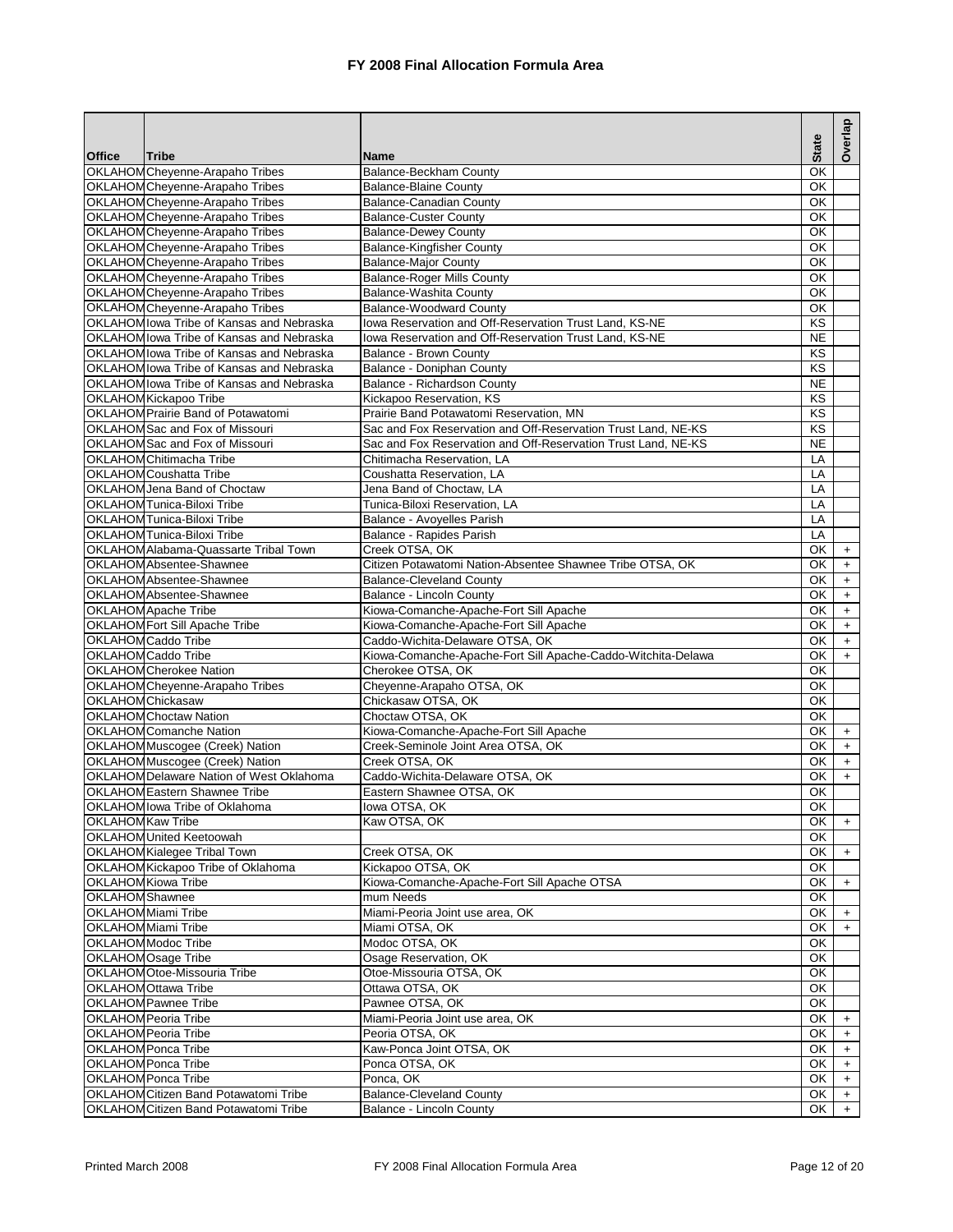| <b>Office</b> | Tribe                                        | <b>Name</b>                                               | <b>State</b> | $\frac{a}{\overline{a}}$ |
|---------------|----------------------------------------------|-----------------------------------------------------------|--------------|--------------------------|
|               | <b>OKLAHOM Citizen Band Potawatomi Tribe</b> | Citizen Potawatomi Nation-Absentee Shawnee Tribe OTSA, OK | OK           |                          |
|               | <b>OKLAHOM Quapaw Tribe</b>                  | Quapaw OTSA, OK                                           | OK           |                          |
|               | <b>OKLAHOM Sac and Fox Tribe</b>             | Sac and Fox OTSA, OK                                      | OK           |                          |
|               | <b>OKLAHOMSeminole Nation</b>                | Seminole OTSA, OK                                         | OK           | $\pm$                    |
|               | OKLAHOM Seneca-Cayuga                        | Seneca-Cayuga OTSA, OK                                    | OK           |                          |
|               | OKLAHOM Seneca-Cayuga                        | Seneca-Cayuga, OK                                         | OK           |                          |
|               | <b>OKLAHOM Thlopthlocco Tribal Town</b>      | Creek OTSA, OK                                            | OK           | $\div$                   |
|               | <b>OKLAHOMTonkawa Tribe</b>                  | Tonkawa OTSA, OK                                          | OK           |                          |
|               | <b>OKLAHOM Wichita Tribe</b>                 | Caddo-Wichita-Delaware OTSA, OK                           | OK           |                          |
|               | <b>OKLAHOMWyandotte Nation</b>               | Wyandotte OTSA, OK                                        | OK           |                          |
|               | <b>OKLAHOMWyandotte Nation</b>               | Balance - Newton County                                   | MO           |                          |
|               | OKLAHOM Alabama-Couchatta                    | Alabama-Coushatta Reservation, TX                         | <b>TX</b>    |                          |
|               | <b>OKLAHOMTexas Band of Kickapoo Indians</b> | Kickapoo Reservation, TX                                  | <b>TX</b>    |                          |
|               | <b>OKLAHOMTexas Band of Kickapoo Indians</b> | Balance - Maverick County                                 | <b>TX</b>    |                          |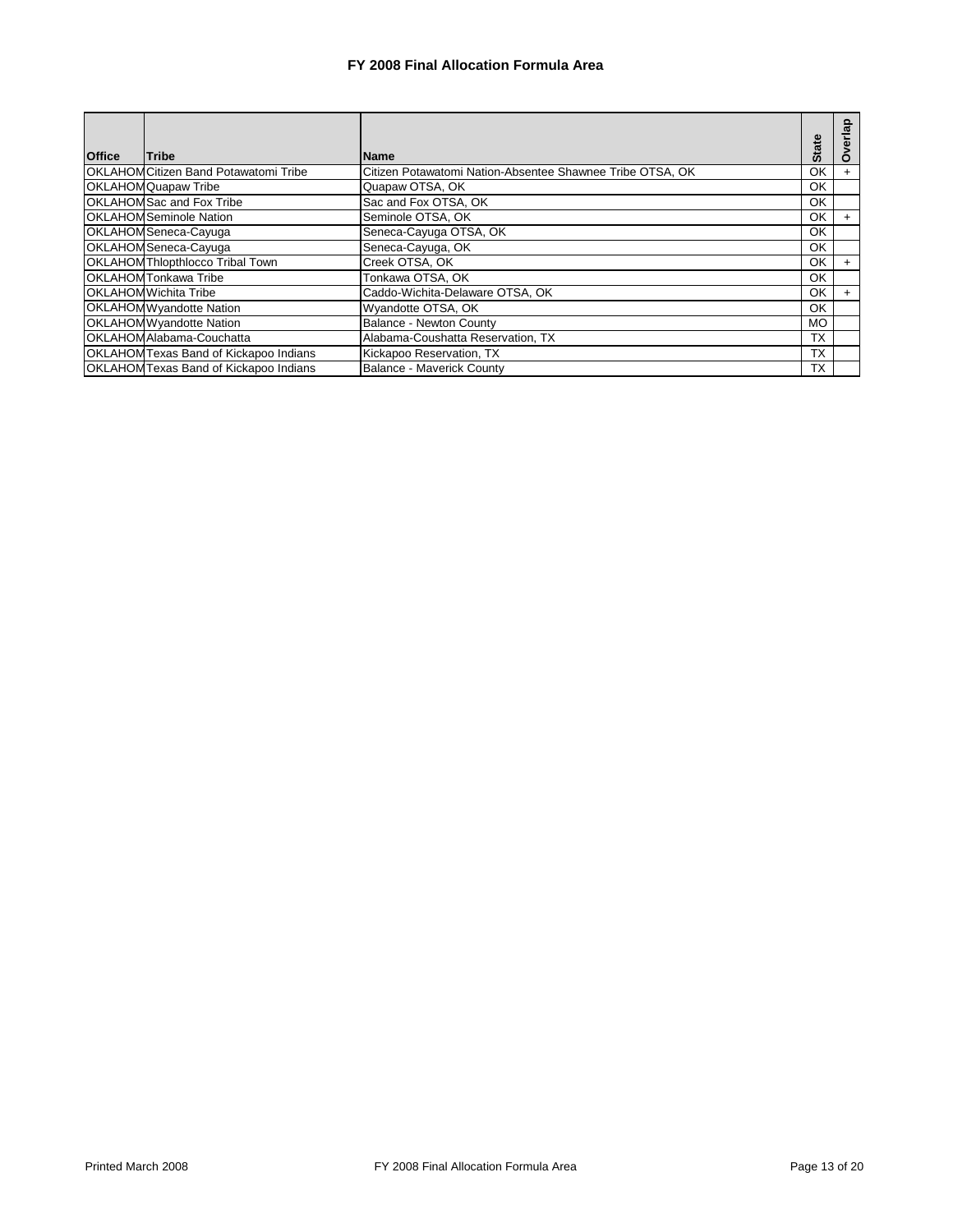|                     |                                                                          |                                                                    | <b>State</b> | Overlap   |
|---------------------|--------------------------------------------------------------------------|--------------------------------------------------------------------|--------------|-----------|
| <b>Office</b>       | <b>Tribe</b>                                                             | <b>Name</b>                                                        |              |           |
| PHOENIX Ak-Chin     |                                                                          | Maricopa (Ak Chin) Reservation, AZ                                 | AZ           |           |
|                     | PHOENIX Cocopah Tribe<br><b>PHOENIX Colorado River Indian Tribes</b>     | Cocopah Reservation, AZ<br>Colorado River Reservation, AZ-CA       | AZ<br>AZ     |           |
|                     | PHOENIX Colorado River Indian Tribes                                     | Colorado River Reservation, AZ-CA                                  | CA           |           |
|                     | PHOENIX Fort McDowell Yavapai Nation                                     | Fort McDowell Reservation, AZ                                      | AZ           |           |
| PHOENIX Gila River  |                                                                          | Gila River Reservation, AZ                                         | AZ           |           |
|                     | PHOENIX Havasupai                                                        | Havasupai Reservation, AZ                                          | AZ           |           |
| <b>PHOENIX</b> Hopi |                                                                          | Hopi Reservation and Off-Reservation Trust Land, AZ                | <b>AZ</b>    |           |
| PHOENIX Hualapai    |                                                                          | Hualapai Reservation and Trust Lands, AZ                           | AZ           |           |
|                     | PHOENIX Kaibab Band of Paiute                                            | Kaibab Reservation, AZ                                             | <b>AZ</b>    |           |
|                     | PHOENIX Navajo Nation                                                    | Navaio Nation Reservation and Off-Reservation Trust Land, NM-AZ-UT | AZ           |           |
|                     | PHOENIX Navajo Nation                                                    | Navajo Nation Reservation and Off-Reservation Trust Land, NM-AZ-UT | <b>NM</b>    |           |
|                     | PHOENIX Navajo Nation                                                    | Navajo Nation Reservation and Off-Reservation Trust Land, NM-AZ-UT | UT           |           |
|                     | PHOENIX Tohono O'Odham Nation                                            | Tohono O'odham Reservation and Off-Reservation Trust Land, AZ      | AZ           |           |
|                     | PHOENIX Pascua Yaqui Tribe                                               | Guadalupe Town                                                     | AZ           |           |
|                     | PHOENIX Pascua Yaqui Tribe                                               | Pascua Yaqui Reservation, AZ                                       | AZ           |           |
|                     | PHOENIX Tonto Apache of Arizona                                          | Payson (Yavapai-Apache) Community, AZ                              | AZ           |           |
|                     | PHOENIX Salt River PIma-Maricopa                                         | Salt River Reservation, AZ                                         | AZ           |           |
|                     | PHOENIX San Juan Southern Paiute Tribe                                   | Balance - Coconino County                                          | AZ           |           |
|                     | PHOENIX San Carlos Apache                                                | San Carlos Reservation, AZ                                         | AZ           |           |
|                     | PHOENIX White Mountain Apache (Fort Apache)                              | Fort Apache Reservation, AZ                                        | AZ           |           |
|                     | PHOENIX Yavapai-Apache (Camp Verde)                                      | Camp Verde Reservation, AZ                                         | AZ           |           |
|                     | PHOENIX Yavapai-Prescott                                                 | Yavapai Reservation, AZ                                            | AZ           |           |
|                     | PHOENIX Agua Caliente Band of Cahuilla                                   | Agua Caliente Reservation, CA                                      | CA           |           |
|                     | PHOENIX Alturas Rancheria                                                | Alturas Rancheria, CA                                              | CA           |           |
|                     | PHOENIX Auburn Rancheria                                                 | <b>Balance - Placer County</b>                                     | CA           |           |
|                     | PHOENIX Augustine Band of Cahuilla                                       | Riverside County (part)                                            | СA           |           |
|                     | PHOENIX Barona Group of Capitan Grande                                   | Barona Rancheria, CA                                               | CA           |           |
|                     | PHOENIX Utu Utu Gwaiti Paiute                                            | Benton Paiute Reservation, CA                                      | CA           |           |
|                     | PHOENIX Berry Creek Rancheria                                            | Berry Creek Rancheria and Off-Reservation Trust Land, CA           | CA           | $^{+}$    |
|                     | PHOENIX Berry Creek Rancheria                                            | Balance - Butte County                                             | СA           | $\ddot{}$ |
|                     | PHOENIX Big Lagoon Rancheria                                             | Big Lagoon Rancheria, CA                                           | CA           |           |
|                     | PHOENIX Big Pine Band                                                    | Big Pine Reservation, CA                                           | CA           |           |
|                     | PHOENIX Big Sandy Rancheria                                              | Big Sandy Rancheria, CA                                            | CA           |           |
|                     | PHOENIX Big Valley Rancheria                                             | Big Valley Rancheria, CA                                           | CA           | $\ddot{}$ |
|                     | PHOENIX Big Valley Rancheria                                             | Balance - Lake County                                              | CA           | $\ddot{}$ |
|                     | PHOENIX Paiute-Shoshone of Bishop Colony<br>PHOENIX Blue Lake Rancheria  | Bishop Rancheria, CA                                               | CA<br>CA     |           |
|                     |                                                                          | Blue Lake Rancheria, CA                                            | CA           |           |
|                     | PHOENIX Bridgeport Paiute Indian Colony<br>PHOENIX Buena Vista Rancheria | <b>Bridgeport Reservation, CA</b><br>Balance - Amador County       | CA           | $\ddot{}$ |
|                     | PHOENIX Cabazon Band                                                     | Cabazon Reservation, CA                                            | CA           |           |
|                     | PHOENIX Cahuilla Band                                                    | Cahuilla Reservation, CA                                           | CA           |           |
|                     | PHOENIX Campo Band                                                       | Campo Reservation, CA                                              | CA           |           |
|                     | PHOENIX Cedarville Rancheria                                             | Cedarville Rancheria, CA                                           | СA           |           |
|                     | PHOENIX Chemehuevi                                                       | Chemehuevi Reservation, CA                                         | СA           |           |
|                     | PHOENIX Chicken Ranch Rancheria                                          | Tuolumne County (part)                                             | CA           |           |
|                     | PHOENIX Chico Rancheria                                                  | Mechoopda, CA                                                      | CA           | $\ddot{}$ |
|                     | PHOENIX Chico Rancheria                                                  | Balance - Butte County                                             | СA           |           |
|                     | PHOENIX Cloverdale Rancheria                                             | Balance - Sonoma County                                            | CA           | $\ddot{}$ |
|                     | PHOENIX Cold Springs Rancheria                                           | Cold Springs Rancheria, CA                                         | СA           |           |
|                     | PHOENIX Colusa Rancheria                                                 | Colusa Rancheria, CA                                               | CA           |           |
|                     | PHOENIX Cortina Rancheria                                                | Cortina Rancheria, CA                                              | CA           | +         |
|                     | PHOENIX Cortina Rancheria                                                | Yolo County (part)                                                 | CA           | $\ddot{}$ |
|                     | PHOENIX Round Valley Reservation                                         | Round Valley Reservation and Off-Reservation Trust Land, CA        | CA           | $\ddot{}$ |
|                     | PHOENIX Round Valley Reservation                                         | Balance - Mendocino County                                         | CA           | $\ddot{}$ |
|                     | <b>PHOENIX</b> Round Valley Reservation                                  | Balance - Sonoma County                                            | СA           | $\ddot{}$ |
|                     | PHOENIX Coyote Valley Band                                               | Coyote Valley Reservation, CA                                      | CA           | $\ddot{}$ |
|                     | PHOENIX Coyote Valley Band                                               | Balance - Mendocino County                                         | CA           | $\ddot{}$ |
|                     | PHOENIX Coyote Valley Band                                               | Balance - Sonoma County                                            | CA           | $\ddot{}$ |
|                     | PHOENIX Ewiiaapaayp Band of Kumeyaay                                     | San Diego County (part)                                            | CA           |           |
|                     | PHOENIX Dry Creek Rancheria                                              | Dry Creek Rancheria, CA                                            | CA           | $\ddot{}$ |
|                     | PHOENIX Dry Creek Rancheria                                              | Balance - Sonoma County                                            | CA           | $\ddot{}$ |
|                     | PHOENIX Elk Valley Rancheria                                             | Elk Valley Rancheria, CA                                           | СA           |           |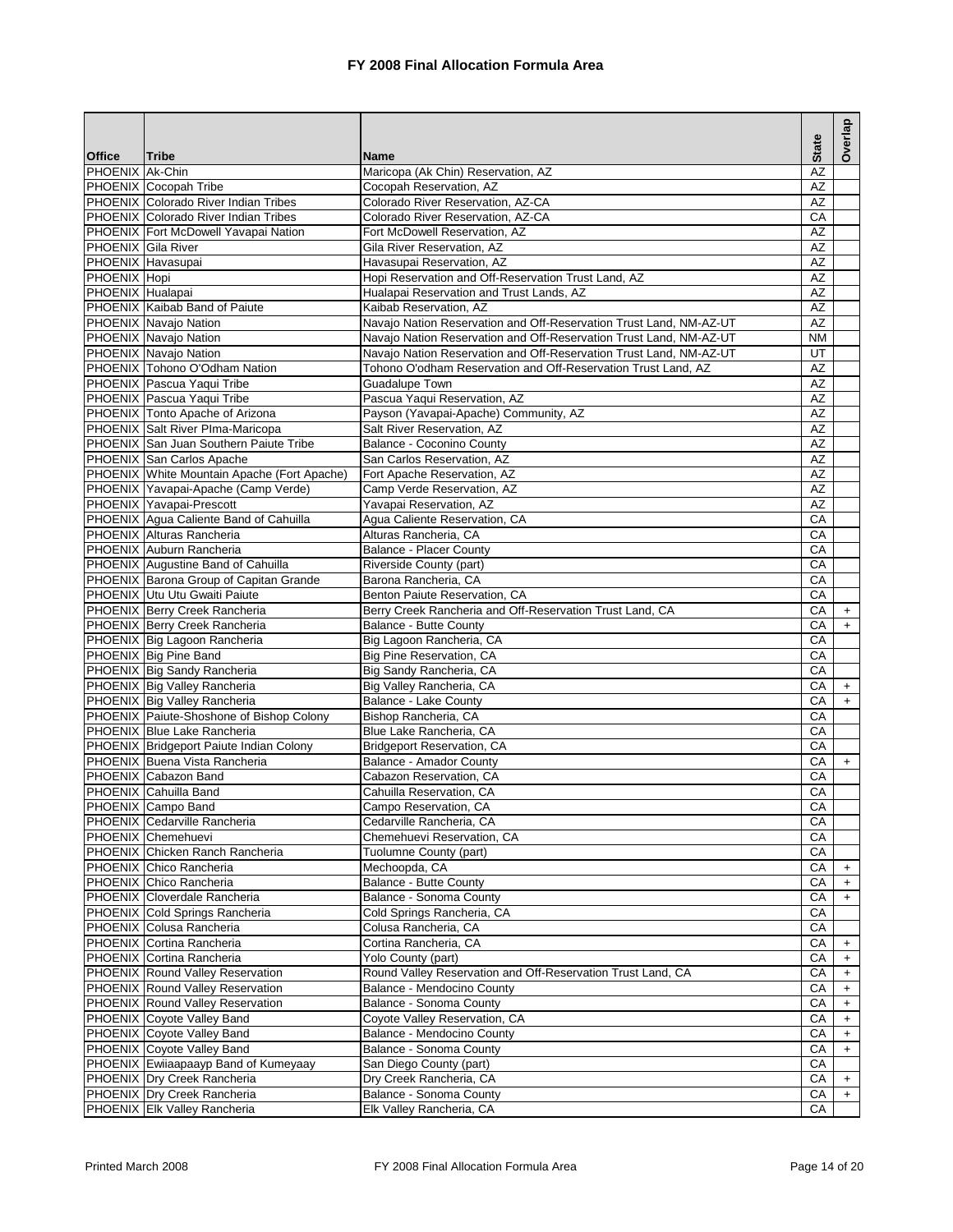|                      |                                           |                                                                  | <b>State</b> | Overlap   |
|----------------------|-------------------------------------------|------------------------------------------------------------------|--------------|-----------|
| <b>Office</b>        | <b>Tribe</b>                              | <b>Name</b>                                                      |              |           |
|                      | PHOENIX Sulphur Bank Rancheria            | Sulphur Bank Rancheria, CA                                       | СA           | $\ddot{}$ |
|                      | PHOENIX Sulphur Bank Rancheria            | Balance - Lake County                                            | CA           | $+$       |
|                      | PHOENIX Enterprise Rancheria              | Enterprise Rancheria, CA                                         | СA           | $+$       |
|                      | PHOENIX Enterprise Rancheria              | Balance - Butte County                                           | CA           | $+$       |
|                      | <b>PHOENIX Fort Bidwell</b>               | Fort Bidwell Reservation, CA                                     | СA           | $\ddot{}$ |
|                      | <b>PHOENIX</b> Fort Bidwell               | Balance - Modoc County                                           | CA           | $+$       |
|                      | PHOENIX Fort Independence                 | Fort Independence Reservation, CA                                | CA           |           |
|                      | <b>PHOENIX Fort Mojave Tribe</b>          | Fort Mojave Reservation and Off-Reservation Trust Land, AZ-CA-NV | AZ           |           |
|                      | PHOENIX Fort Mojave Tribe                 | Fort Mojave Reservation and Off-Reservation Trust Land, AZ-CA-NV | CA           |           |
|                      | PHOENIX Fort Mojave Tribe                 | Fort Mojave Reservation and Off-Reservation Trust Land, AZ-CA-NV | <b>NV</b>    |           |
|                      | PHOENIX Graton Rancheria                  | Balance - Marin County                                           | CA           | $+$       |
|                      | PHOENIX Graton Rancheria                  | Balance - Sonoma County                                          | CA           | $+$       |
|                      | PHOENIX Greenville Rancheria              | Greenville Rancheria, CA                                         | CA           | $+$       |
|                      | PHOENIX Greenville Rancheria              | Balance - Plumas County                                          | CA           | $+$       |
|                      | PHOENIX Greenville Rancheria              | Balance - Tehama County                                          | CA           | $\ddot{}$ |
|                      | PHOENIX Grindstone Rancheria              | Grindstone Rancheria, CA                                         | CA           |           |
|                      | PHOENIX Grindstone Rancheria              | Balance - Glenn County                                           | CA           |           |
|                      | <b>PHOENIX Guidiville Rancheria</b>       | Guidiville Rancheria & Balance-Mendocino                         | CA           |           |
|                      | PHOENIX Hoopa Valley                      | Hoopa Valley Reservation, CA                                     | CA           |           |
|                      | PHOENIX Hopland Rancheria                 | Hopland Rancheria & Bal-Mendocino, CA                            | СA           |           |
|                      | PHOENIX Inaja Band                        | San Diego County (part)                                          | CA           |           |
|                      | <b>PHOENIX</b> lone Band of Miwok Indians | <b>Balance - Amador County</b>                                   | CA           | $+$       |
|                      | <b>PHOENIX Jackson Rancheria</b>          | Amador County (part)                                             | CA           |           |
|                      | PHOENIX Jamul Indian Village              | Jamul Indian Village, CA                                         | CA           |           |
| <b>PHOENIX Karuk</b> |                                           | Karuk Reservation and Off-Reservation Trust Land, CA             | CA           | $+$       |
| <b>PHOENIX</b> Karuk |                                           | Balance - Humbolt County                                         | СA           | $\ddot{}$ |
| <b>PHOENIX Karuk</b> |                                           | Balance - Siskiyou County                                        | СA           | $+$       |
|                      | PHOENIX La Jolla Band                     | La Jolla Reservation, CA                                         | CA           |           |
|                      | PHOENIX La Posta Band                     | La Posta Reservation, CA                                         | CA           |           |
|                      | PHOENIX Laytonville Rancheria             | Laytonville Rancheria, CA                                        | СA           | $\ddot{}$ |
|                      | PHOENIX Laytonville Rancheria             | Balance - Mendocino County                                       | CA           | $+$       |
|                      | <b>PHOENIX</b> Lone Pine Paiute-Shoshone  | Lone Pine Reservation, CA                                        | CA           |           |
|                      | PHOENIX Lone Pine Paiute-Shoshone         | Balance - Mono County                                            | CA           |           |
|                      | PHOENIX Los Coyotes Band of Cahuilla      | Los Coyotes Reservation, CA                                      | CA           |           |
|                      | PHOENIX Lower Lake Rancheria              | Balance - Sonoma County                                          | CA           | $+$       |
|                      | PHOENIX Lytton Rancheria of California    | Balance - Sonoma County                                          | СA           | $\ddot{}$ |
|                      | PHOENIX Manchester Point Arena Rancheria  | Manchester Point Rancheria                                       | CA           | $+$       |
|                      | PHOENIX Manchester Point Arena Rancheria  | Balance - Mendocino County                                       | CA           | $+$       |
|                      | PHOENIX Manzanita Band                    | Manzanita Reservation, CA                                        | CA           |           |
|                      | PHOENIX Mesa Grande Band                  | Mesa Grande Reservation, CA                                      | CA           |           |
|                      | PHOENIX Middletown Rancheria              | Middletown Rancheria, CA                                         | СA           | $+$       |
|                      | PHOENIX Middletown Rancheria              | Balance - Lake County                                            | CA           | $+$       |
|                      | PHOENIX Mooretown Rancheria               | Mooretown Rancheria, CA                                          | CA           | $+$       |
|                      | PHOENIX Mooretown Rancheria               | <b>Balance - Butte County</b>                                    | CA           | $+$       |
|                      | PHOENIX Morongo Band of Cahuilla          | Morongo Reservation, CA                                          | СA           |           |
|                      | PHOENIX North Fork Rancheria              | North Fork Rancheria, CA                                         | CA           | $+$       |
|                      | PHOENIX North Fork Rancheria              | <b>Balance Fresno</b>                                            | СA           | $\ddot{}$ |
|                      | PHOENIX North Fork Rancheria              | <b>Balance Madera County</b>                                     | CA           | $+$       |
|                      | <b>PHOENIX North Fork Rancheria</b>       | <b>Balance Mariposa</b>                                          | CA           | $\ddot{}$ |
|                      | PHOENIX Pala Bank                         | Pala Reservation, CA                                             | CA           |           |
|                      | PHOENIX Paskenta Band of Nomlaki Indian   | Balance - Tehama County                                          | CA           | $+$       |
|                      | PHOENIX Pauma Band                        | Pauma and Yuima Reservation, CA                                  | СA           |           |
|                      | PHOENIX Pechanga Band                     | Pechanga Reservation, CA                                         | CA           |           |
|                      | PHOENIX Picayune Rancheria                | Picayune Rancheria, CA                                           | CA           | $\ddot{}$ |
|                      | PHOENIX Picayune Rancheria                | Balance - Fresno County                                          | СA           | $\ddot{}$ |
|                      | PHOENIX Picayune Rancheria                | Balance - Madera County                                          | CA           | $+$       |
|                      | PHOENIX Picayune Rancheria                | Balance - Mariposa County                                        | СA           | $\ddot{}$ |
|                      | PHOENIX Pinoleville Rancheria             | Pinoleville Rancheria, CA                                        | CA           | $+$       |
|                      | PHOENIX Pinoleville Rancheria             | <b>Balance - Mendocino County</b>                                | CA           | $+$       |
|                      | PHOENIX Pit River Tribe                   | Big Bend Rancheria, CA                                           | СA           | $+$       |
|                      | <b>PHOENIX</b> Pit River Tribe            | Likely Rancheria, CA                                             | CA           | $+$       |
|                      | <b>PHOENIX</b> Pit River Tribe            | Lookout Rancheria, CA                                            | CA           | $+$       |
|                      | PHOENIX Pit River Tribe                   | Montgomery Creek Rancheria, CA                                   | CA           | $+$       |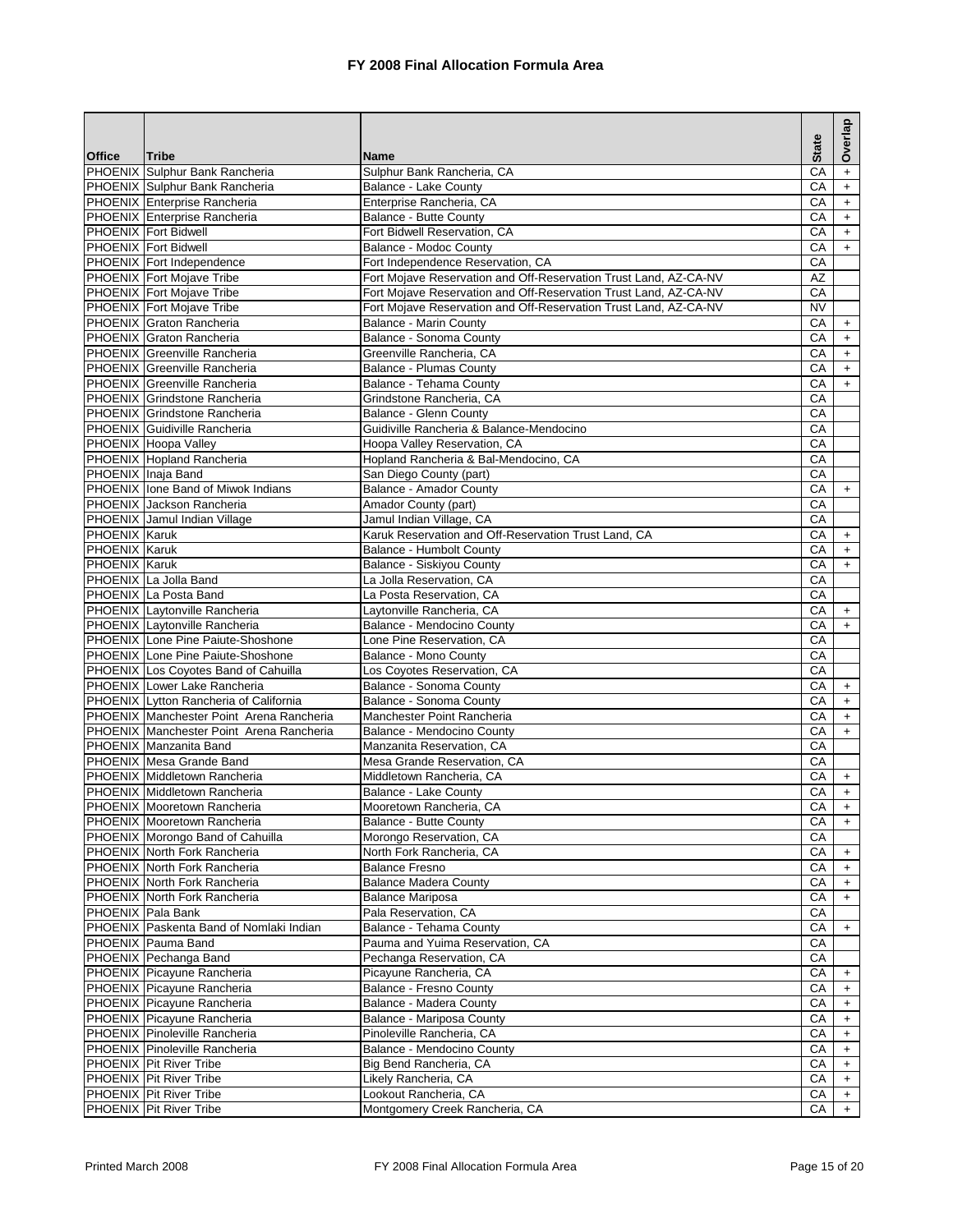|               |                                                                        |                                                                                 |              | Overlap          |
|---------------|------------------------------------------------------------------------|---------------------------------------------------------------------------------|--------------|------------------|
| <b>Office</b> | <b>Tribe</b>                                                           | <b>Name</b>                                                                     | <b>State</b> |                  |
|               | <b>PHOENIX</b> Pit River Tribe                                         | Pit River Trust Lands, CA                                                       | CA           | $+$              |
|               | <b>PHOENIX</b> Pit River Tribe                                         | Roaring Creek Rancheria, CA                                                     | CA           | $+$              |
|               | <b>PHOENIX</b> Pit River Tribe                                         | XL Ranch, CA                                                                    | CA           | $\boldsymbol{+}$ |
|               | PHOENIX Pit River Tribe                                                | Balance - Modoc County                                                          | CA           | $+$              |
|               | <b>PHOENIX</b> Pit River Tribe                                         | Balance - Shasta County                                                         | CA           | $+$              |
|               | PHOENIX Potter Valley Rancheria                                        | Balance - Mendocino County                                                      | CA           | $+$              |
|               | PHOENIX Quartz Valley Reservation                                      | Quartz Valley Reservation, CA                                                   | CA           | $\ddot{}$        |
|               | PHOENIX Quartz Valley Reservation                                      | Balance - Siskiyou County                                                       | CA           | $\ddot{}$        |
|               | PHOENIX Quechan Tribe                                                  | Fort Yuma Reservation, AZ-CA                                                    | <b>AZ</b>    |                  |
|               | PHOENIX Quechan Tribe                                                  | Fort Yuma Reservation, AZ-CA                                                    | CA           |                  |
|               | PHOENIX Ramona Band                                                    | Riverside County (part)                                                         | CA           |                  |
|               | PHOENIX Redding Rancheria                                              | Redding Rancheria, CA                                                           | СA           | $\ddot{}$        |
|               | PHOENIX Redding Rancheria                                              | Balance - Shasta County                                                         | CA           | $\ddot{}$        |
|               | PHOENIX Redwood Valley Rancheria                                       | Redwood Valley Rancheria, CA                                                    | CA           | $+$              |
|               | PHOENIX Redwood Valley Rancheria                                       | Balance - Mendocino County                                                      | СA           | $\ddot{}$        |
|               | PHOENIX Resighini Rancheria<br><b>PHOENIX</b> Rincon Reservation       | Resighini Rancheria, CA                                                         | CA           |                  |
|               | PHOENIX Robinson Rancheria                                             | Rincon Reservation, CA<br>Robinson Rancheria and Off-Reservation Trust Land, CA | СA<br>CA     | $+$              |
|               | PHOENIX Robinson Rancheria                                             | Balance - Lake County                                                           | CA           | $+$              |
|               | PHOENIX Rohnerville Rancheria (Bear River Bd)                          | Rohnerville Rancheria, CA                                                       | CA           |                  |
|               | PHOENIX Rumsey Rancheria                                               | Rumsey Rancheria, CA                                                            | CA           | $\ddot{}$        |
|               | <b>PHOENIX</b> Rumsey Rancheria                                        | Balance - Yolo County                                                           | CA           | $+$              |
|               | PHOENIX San Manuel Band                                                | San Manuel Reservation, CA                                                      | CA           |                  |
|               | PHOENIX San Pasqual Band                                               | San Pasqual Reservation, CA                                                     | CA           |                  |
|               | PHOENIX San Rosa Band of Cahuilla                                      | Santa Rosa Reservation, CA                                                      | CA           |                  |
|               | PHOENIX Santa Rosa Rancheria                                           | Santa Rosa Rancheria, CA                                                        | CA           |                  |
|               | PHOENIX Santa Ynez Band of Chumash                                     | Santa Ynez Reservation, CA                                                      | CA           |                  |
|               | PHOENIX Santa Ysabel Reservation                                       | Santa Ysabel Reservation, CA                                                    | CA           |                  |
|               | PHOENIX Scotts Valley (Pomo)                                           | Balance - Contra Costa County                                                   | CA           | $\ddot{}$        |
|               | PHOENIX Scotts Valley (Pomo)                                           | Balance - Lake County                                                           | CA           | $+$              |
|               | PHOENIX Scotts Valley (Pomo)                                           | Balance - Mendocino County                                                      | CA           | $\ddot{}$        |
|               | PHOENIX Scotts Valley (Pomo)                                           | Balance - Sonoma County                                                         | CA           | $+$              |
|               | PHOENIX Sherwood Valley Rancheria                                      | Sherwood Valley Rancheria, CA                                                   | CA           | $+$              |
|               | PHOENIX Sherwood Valley Rancheria                                      | Balance - Mendocino County                                                      | CA           | $+$              |
|               | PHOENIX California Valley Miwok Tribe                                  | Calaveras County                                                                | CA           |                  |
|               | PHOENIX Shingle Springs Rancheria                                      | Shingle Springs Rancheria, CA                                                   | СA           |                  |
|               | PHOENIX Shingle Springs Rancheria                                      |                                                                                 | CA           |                  |
|               | PHOENIX Smith River Rancheria                                          | Smith River Rancheria, CA                                                       | CA           | $+$              |
|               | PHOENIX Smith River Rancheria                                          | Balance - Coos County                                                           | <b>OR</b>    | $+$              |
|               | <b>PHOENIX</b> Smith River Rancheria                                   | <b>Balance - Curry County</b>                                                   | CA           | $\pm$            |
|               | <b>PHOENIX Smith River Rancheria</b>                                   | Balance - Del Norte County                                                      | CA           | $+$              |
|               | PHOENIX Smith River Rancheria<br><b>PHOENIX</b> Smith River Rancheria  | Balance - Humboldt County                                                       | CA<br>OR     | $+$              |
|               |                                                                        | Balance - Josephine County                                                      |              | $+$              |
|               | PHOENIX Soboba Band<br>PHOENIX Stewarts Point Rancheria                | Soboba Reservation, CA                                                          | СA           |                  |
|               | PHOENIX Stewarts Point Rancheria                                       | Stewarts Point Rancheria, CA<br>Balance - Sonoma County                         | СA<br>СA     | $+$              |
|               | PHOENIX Susanville Rancheria                                           | Susanville Rancheria, CA                                                        | СA           | $+$              |
|               | PHOENIX Susanville Rancheria                                           | Balance - Lassen County                                                         | CA           |                  |
|               | PHOENIX Sycuan Band of Kumeyaay Nation                                 | Sycuan Reservation, CA                                                          | СA           |                  |
|               | PHOENIX Table Bluff Rancheria, Wiyot Tribe                             | Table Bluff Reservation and Off-Reservation Trust Land, CA                      | CA           |                  |
|               | PHOENIX Table Mountain Rancheria                                       | Table Mountain Rancheria, CA                                                    | CA           |                  |
|               | PHOENIX Death Valley Timba-Sha                                         | Balance - Inyo County                                                           | СA           |                  |
|               | PHOENIX Torres-Martinez Band of Cahuilla                               | Torres-Martinez Reservation, CA                                                 | СA           |                  |
|               | PHOENIX Trinidad Rancheria                                             | Trinidad Rancheria and Off-Reservation Trust Land, CA                           | СA           |                  |
|               | PHOENIX Tule River Indian Tribe                                        | Tule River Reservation, CA                                                      | CA           |                  |
|               | PHOENIX Tulomne Rancheria                                              | Tuolumne Rancheria and Off-Reservation Trust Land, CA                           | CA           |                  |
|               | PHOENIX Tulomne Rancheria                                              | Balance - Tuolumne County                                                       | СA           |                  |
|               | <b>PHOENIX</b> Twenty Nine Palms Band                                  | Riverside County (part)                                                         | СA           |                  |
|               | PHOENIX Twenty Nine Palms Band                                         | San Bernardino County (part)                                                    | CA           |                  |
|               | PHOENIX Upper Lake Rancheria (Habematolel Pon Upper Lake Rancheria, CA |                                                                                 | CA           | $^{+}$           |
|               | PHOENIX Upper Lake Rancheria (Habematolel Pon Balance - Lake County    |                                                                                 | CA           | $+$              |
|               | PHOENIX Viejas Group of Capitan Grande                                 | Viejas Rancheria, CA                                                            | CA           |                  |
|               | PHOENIX Yurok Tribe                                                    | Yurok Reservation, CA                                                           | СA           | $+$              |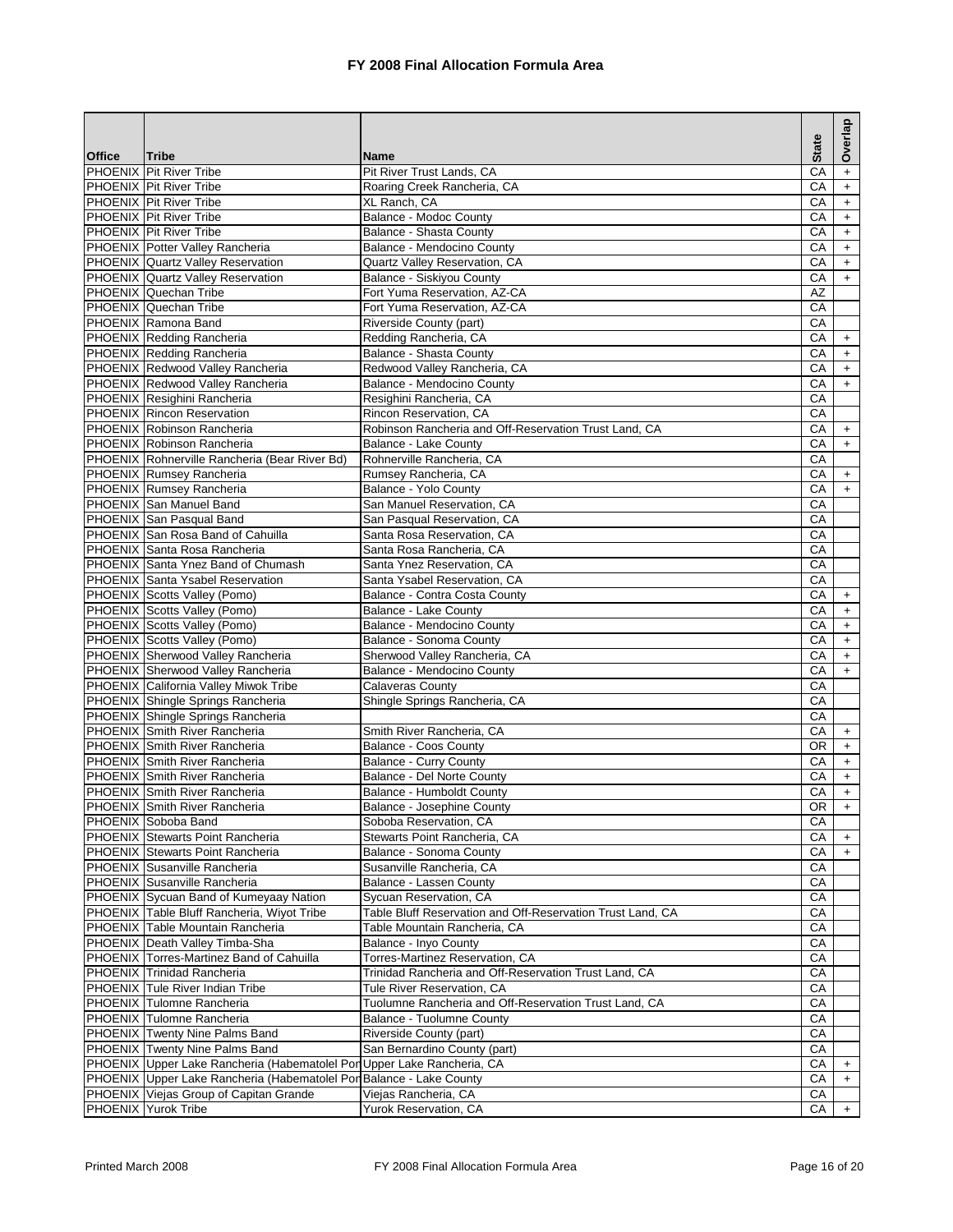|                        |                                                   |                                                                       |                        | Overlap   |
|------------------------|---------------------------------------------------|-----------------------------------------------------------------------|------------------------|-----------|
|                        |                                                   |                                                                       | <b>State</b>           |           |
| <b>Office</b>          | <b>Tribe</b><br>PHOENIX Yurok Tribe               | <b>Name</b><br>Balance - Del Norte County                             | CA                     | $\ddot{}$ |
|                        | PHOENIX Yurok Tribe                               | Balance - Humboldt County                                             | CA                     | $+$       |
|                        | PHOENIX Duck Valley Shoshone-Paiute               | Duck Valley Reservation, ID-NV                                        | ID                     |           |
|                        | PHOENIX Duck Valley Shoshone-Paiute               | Duck Valley Reservation, ID-NV                                        | <b>NV</b>              |           |
|                        | PHOENIX Duckwater Shoshone                        | Duckwater Reservation, NV                                             | <b>NV</b>              |           |
|                        | <b>PHOENIX Ely Shoshone</b>                       | Ely Reservation, NV                                                   | <b>NV</b>              |           |
|                        | PHOENIX Fallon Paiute-Shoshone                    | Fallon Paiute-Shoshone Colony, NV                                     | <b>NV</b>              |           |
|                        | PHOENIX Fallon Paiute-Shoshone                    | Fallon Paiute-Shoshone Reservation and Off-Reservation Trust Land, NV | <b>NV</b>              |           |
|                        | <b>PHOENIX</b> Fort McDermitt Paiute and Shoshone | Fort McDermitt Reservation, NV-OR                                     | <b>NV</b>              |           |
|                        | <b>PHOENIX</b> Fort McDermitt Paiute and Shoshone | Fort McDermitt Reservation, NV-OR                                     | <b>OR</b>              |           |
|                        | PHOENIX Las Vegas Colony                          | Las Vegas Colony, NV                                                  | <b>NV</b>              |           |
|                        | <b>PHOENIX Lovelock Colony</b>                    | Lovelock Colony, NV                                                   | <b>NV</b>              |           |
|                        | PHOENIX Moapa Band of Paiute                      | Moapa River Reservation, NV                                           | <b>NV</b>              |           |
|                        | PHOENIX Pyramid Lake Paiute                       | Pyramid Lake Reservation, NV                                          | <b>NV</b>              |           |
|                        | PHOENIX Reno-Sparks Colony                        | Reno-Sparks Colony, NV                                                | <b>NV</b>              |           |
|                        | <b>PHOENIX</b> Summit Lake Paiute Tribe           | Summit Lake Reservation, NV                                           | <b>NV</b>              |           |
| PHOENIX Te-Moak        |                                                   | Battle Mountain Reservation, NV                                       | <b>NV</b>              |           |
| PHOENIX Te-Moak        |                                                   | Elko Colony, NV                                                       | <b>NV</b>              |           |
| PHOENIX Te-Moak        |                                                   | South Fork Reservation and Off-Reservation Trust Land, NV             | <b>NV</b>              |           |
| <b>PHOENIX Te-Moak</b> |                                                   | Wells Colony, NV                                                      | <b>NV</b>              |           |
|                        | <b>PHOENIX</b> Walker River Paiute Tribe          | Walker River Reservation, NV                                          | <b>NV</b>              |           |
|                        | PHOENIX Washoe Tribe                              | Carson Colony, NV                                                     | <b>NV</b>              |           |
|                        | PHOENIX Washoe Tribe                              | Dresslerville Colony, NV                                              | <b>NV</b>              |           |
|                        | <b>PHOENIX</b> Washoe Tribe                       | Stewart Community, NV                                                 | <b>NV</b>              |           |
|                        | PHOENIX Washoe Tribe<br>PHOENIX Washoe Tribe      | Woodfords Community, CA                                               | CA                     |           |
|                        | <b>PHOENIX</b> Washoe Tribe                       | Balance - Carson City<br><b>Balance - Churchill County</b>            | <b>NV</b><br><b>NV</b> |           |
|                        | PHOENIX Washoe Tribe                              | <b>Balance - Clark County</b>                                         | <b>NV</b>              |           |
|                        | PHOENIX Washoe Tribe                              | <b>Balance - Douglas County</b>                                       | <b>NV</b>              |           |
|                        | <b>PHOENIX</b> Washoe Tribe                       | Balance - Esmeralda County                                            | <b>NV</b>              |           |
|                        | <b>PHOENIX</b> Washoe Tribe                       | Balance - Humboldt County                                             | <b>NV</b>              |           |
|                        | <b>PHOENIX</b> Washoe Tribe                       | Balance - Lyon County                                                 | <b>NV</b>              |           |
|                        | <b>PHOENIX</b> Washoe Tribe                       | <b>Balance - Mineral County</b>                                       | <b>NV</b>              |           |
|                        | PHOENIX Washoe Tribe                              | Balance - Nye County                                                  | <b>NV</b>              |           |
|                        | <b>PHOENIX</b> Washoe Tribe                       | <b>Balance - Pershing County</b>                                      | <b>NV</b>              |           |
|                        | PHOENIX Washoe Tribe                              | <b>Balance - Storey County</b>                                        | <b>NV</b>              |           |
|                        | PHOENIX Washoe Tribe                              | Balance - Washoe County                                               | <b>NV</b>              |           |
|                        | PHOENIX Winnemucca Colony                         | Winnemucca Colony, NV                                                 | <b>NV</b>              |           |
|                        | PHOENIX Yerington Paiute Tribe                    | Campbell Ranch, NV                                                    | <b>NV</b>              |           |
|                        | PHOENIX Yerington Paiute Tribe                    | Yerington Colony, NV                                                  | <b>NV</b>              |           |
|                        | <b>PHOENIX Yomba Shoshone Tribe</b>               | Yomba Reservation, NV                                                 | <b>NV</b>              |           |
|                        | PHOENIX Acoma Pueblo                              | Acoma Pueblo and Off-Reservation Trust Land, NM                       | <b>NM</b>              |           |
|                        | PHOENIX Cochiti Pueblo                            | Cochiti Pueblo, NM                                                    | <b>NM</b>              |           |
|                        | PHOENIX Isleta Pueblo                             | Isleta Pueblo, NM                                                     | NM                     |           |
|                        | PHOENIX Jemez Pueblo                              | Jemez Pueblo, NM                                                      | ΝM                     |           |
|                        | PHOENIX Jicarilla Reservation                     | Jicarilla Apache Reservation, NM                                      | <b>NM</b>              |           |
|                        | PHOENIX Laguna Pueblo                             | Laguna Pueblo and Off-Reservation Trust Land, NM                      | NM                     |           |
|                        | <b>PHOENIX</b> Mescalero Reservation              | Mescalero Reservation, NM                                             | <b>NM</b>              |           |
|                        | PHOENIX Nambe Pueblo                              | Nambe Pueblo and Off-Reservation Trust Land, NM                       | NM                     |           |
|                        | PHOENIX Picuris Pueblo<br>PHOENIX Pojoaque Pueblo | Picuris Pueblo, NM<br>Pojoaque Pueblo, NM                             | <b>NM</b>              |           |
|                        | PHOENIX San Felipe Pueblo                         | San Felipe Pueblo, NM                                                 | ΝM<br>ΝM               |           |
|                        | PHOENIX San Ildefonso Pueblo                      | San Ildefonso Pueblo, NM                                              | ΝM                     |           |
|                        | PHOENIX Ohkay Owingeh (was San Juan Pueblo)       | San Juan Pueblo, NM                                                   | NM                     |           |
|                        | PHOENIX Ohkay Owingeh (was San Juan Pueblo)       | Balance - Rio Arriba County                                           | ΝM                     |           |
|                        | PHOENIX Sandia Pueblo                             | Sandia Pueblo, NM                                                     | NM                     |           |
|                        | PHOENIX Santa Ana Pueblo                          | Santa Ana Pueblo, NM                                                  | ΝM                     |           |
|                        | PHOENIX Santa Clara Pueblo                        | Santa Clara Pueblo, NM                                                | <b>NM</b>              |           |
|                        | PHOENIX Santo Domingo Pueblo                      | Santo Domingo Pueblo, NM                                              | ΝM                     |           |
|                        | PHOENIX Taos Pueblo                               | Taos Pueblo and Off-Reservation Trust Land, NM                        | ΝM                     |           |
|                        | PHOENIX Tesuque Pueblo                            | Tesuque Pueblo and Off-Reservation Trust Land, NM                     | ΝM                     |           |
|                        | PHOENIX Zia Pueblo                                | Zia Pueblo and Off-Reservation Trust Land, NM                         | NM                     |           |
| PHOENIX Zuni Tribe     |                                                   | Zuni Reservation and Off-Reservation Trust Land, AZ-NM                | AZ                     |           |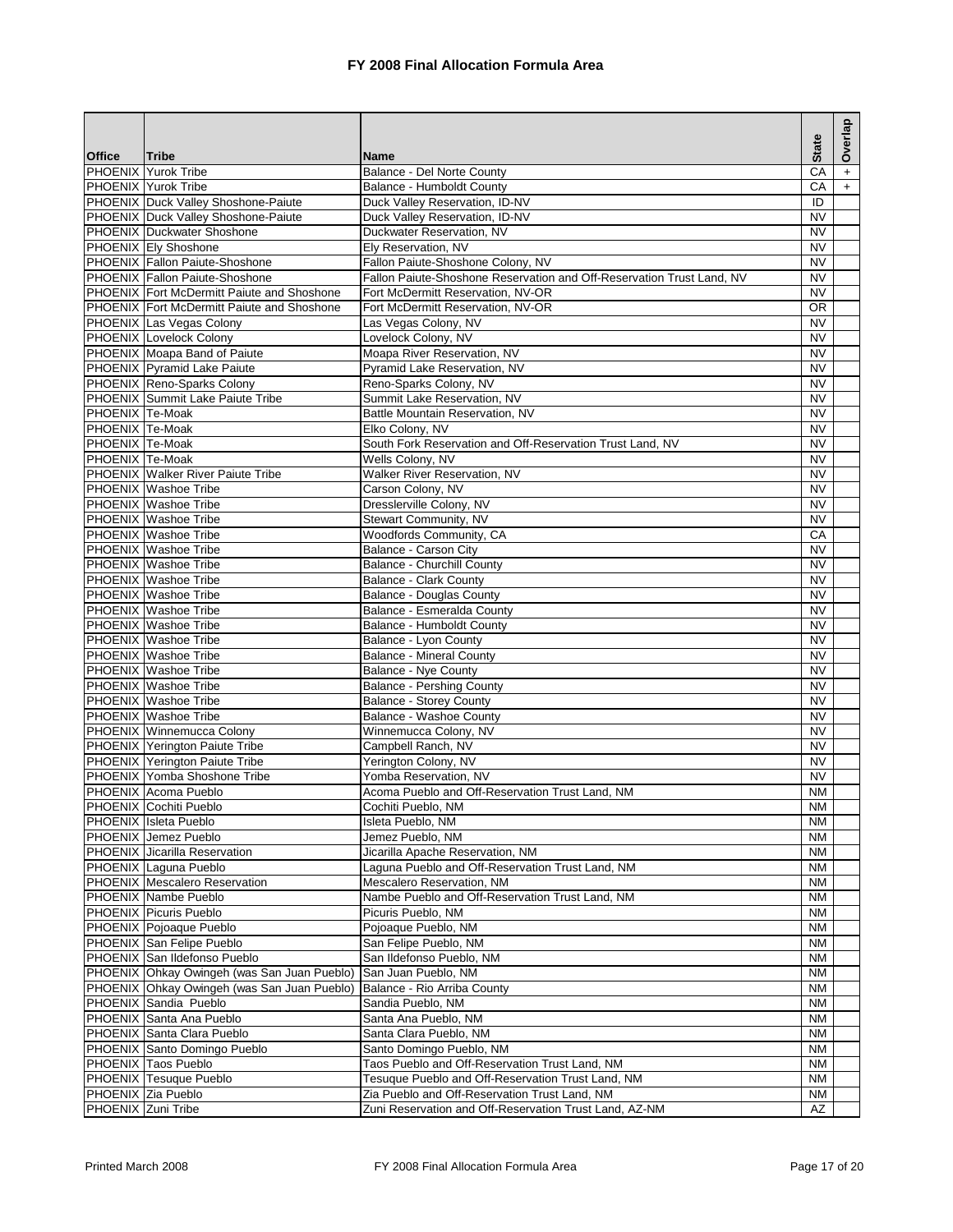| <b>Office</b>             | <b>Tribe</b>                   | <b>Name</b>                                              | 은<br><b>Sta</b> |  |
|---------------------------|--------------------------------|----------------------------------------------------------|-----------------|--|
| <b>PHOENIX Zuni Tribe</b> |                                | Zuni Reservation and Off-Reservation Trust Land, AZ-NM   | <b>NM</b>       |  |
|                           | <b>PHOENIX Ysleta Del Sur</b>  | Ysleta Del Sur Pueblo and Off-Reservation Trust Land, TX | <b>TX</b>       |  |
|                           | <b>IPHOENIX Ysleta Del Sur</b> | Balance - El Paso County                                 | TX              |  |
|                           | <b>PHOENIX Ysleta Del Sur</b>  | Balance - Hudspeth County                                | <b>TX</b>       |  |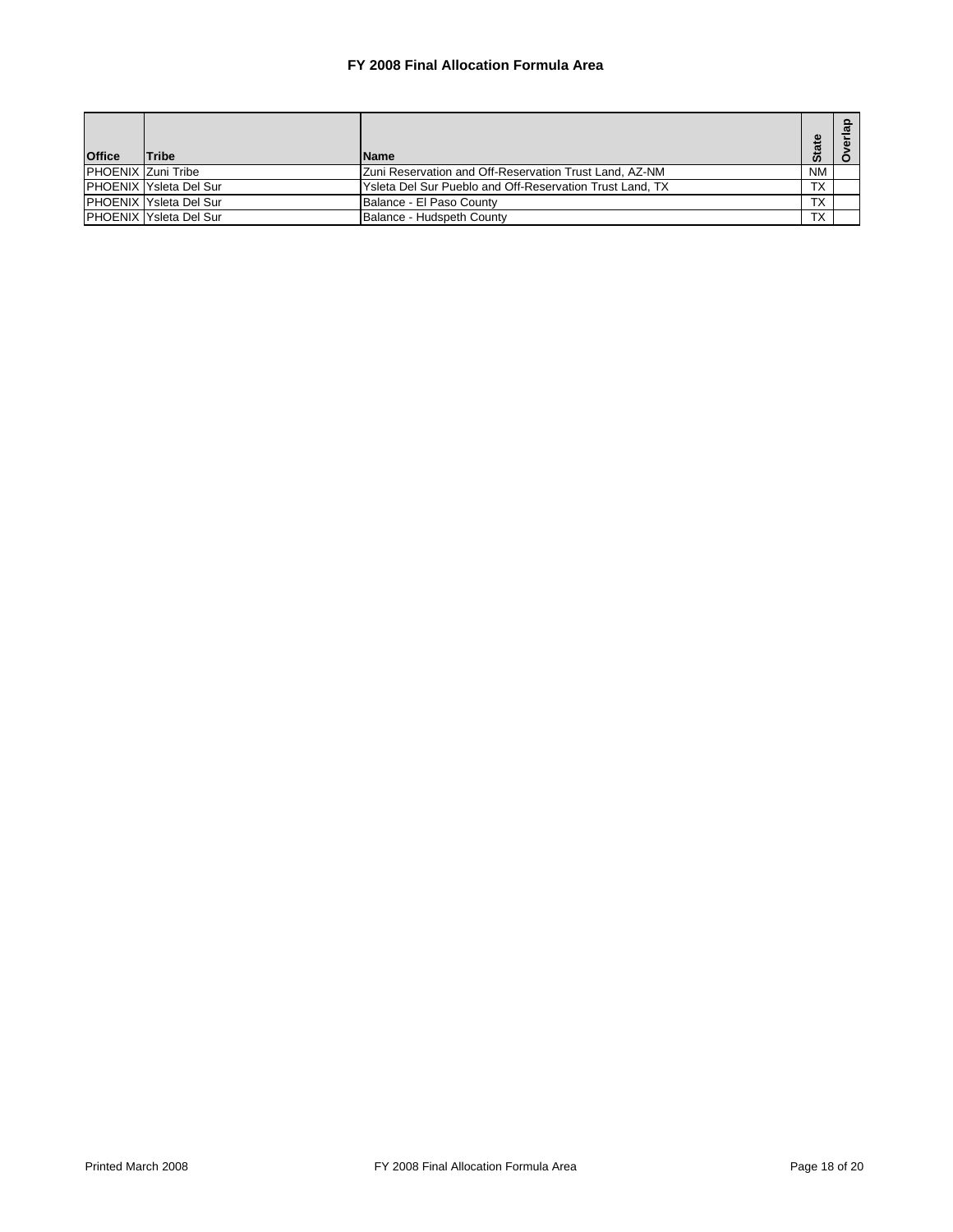|               |                                                                                        |                                                                                |                 | Overlap          |
|---------------|----------------------------------------------------------------------------------------|--------------------------------------------------------------------------------|-----------------|------------------|
|               |                                                                                        |                                                                                | <b>State</b>    |                  |
| <b>Office</b> | <b>Tribe</b><br><b>SEATTLE</b> Coeur D'Alene Tribe                                     | <b>Name</b><br>Coeur d'Alene Reservation, ID                                   | ID              |                  |
|               | <b>SEATTLE Fort Hall Shoshone-Bannock</b>                                              | Fort Hall Reservation and Off-Reservation Trust Land, ID                       | ID              |                  |
|               | <b>SEATTLE Kootenai Tribe</b>                                                          | Kootenai Reservation. ID                                                       | ID              |                  |
|               | <b>SEATTLE Nez Perce Tribe</b>                                                         | Nez Perce Reservation, ID                                                      | ID              |                  |
|               | <b>SEATTLE Burns-Paiute Colony</b>                                                     | Burns Paiute Colony and Off-Reservation Trust Land, OR                         | <b>OR</b>       |                  |
|               | <b>SEATTLE Burns-Paiute Colony</b>                                                     | Balance - Harney County                                                        | <b>OR</b>       |                  |
|               | SEATTLE Coos Bay Confederated Tribes                                                   | Coos, Lower Umpqua, and Siuslaw Reservation and Off-Reservation Trust Land, Of | 0R              | $\ddot{}$        |
|               | SEATTLE Coos Bay Confederated Tribes                                                   | <b>Balance - Lincoln County</b>                                                | <b>OR</b>       | $+$              |
|               | <b>SEATTLE</b> Coos Bay Confederated Tribes                                            | Balance - Coos County                                                          | OR.             | $+$              |
|               | <b>SEATTLE</b> Coos Bay Confederated Tribes                                            | <b>Balance - Curry County</b>                                                  | CA              | $\ddot{}$        |
|               | <b>SEATTLE</b> Coos Bay Confederated Tribes                                            | <b>Balance - Douglas County</b>                                                | OR              | $+$              |
|               | <b>SEATTLE Coos Bay Confederated Tribes</b>                                            | Balance - Lane County                                                          | OR.             | $\ddot{}$        |
|               | <b>SEATTLE</b> Coquille Indian Tribe                                                   | Coquille Reservation and Off-Reservation Trust Land, OR                        | <b>OR</b>       | $+$              |
|               | SEATTLE Coquille Indian Tribe                                                          | <b>Balance - Coos County</b>                                                   | OR              | $+$              |
|               | SEATTLE Coquille Indian Tribe                                                          | <b>Balance - Curry County</b>                                                  | 0R              | $\ddot{}$        |
|               | SEATTLE Coquille Indian Tribe                                                          | <b>Balance - Douglas County</b>                                                | OR.             | $+$              |
|               | <b>SEATTLE</b> Coquille Indian Tribe<br><b>SEATTLE</b> Coquille Indian Tribe           | Balance - Jackson County                                                       | OR<br><b>OR</b> | $+$              |
|               | SEATTLE Coquille Indian Tribe                                                          | Balance - Lane County<br>ille Reservation and Off-Reservation Trust Land, OR   | OR              | $+$              |
|               | <b>SEATTLE Cow Creek Tribes</b>                                                        | Cow Creek Reservation, SD                                                      | OR              | $+$<br>$+$       |
|               | <b>SEATTLE Cow Creek Tribes</b>                                                        | <b>Balance - Deschutes County</b>                                              | OR              | $+$              |
|               | <b>SEATTLE Cow Creek Tribes</b>                                                        | Balance - Josephine County                                                     | <b>OR</b>       | $+$              |
|               | <b>SEATTLE Cow Creek Tribes</b>                                                        | Balance - Klamath County                                                       | OR.             | $+$              |
|               | <b>SEATTLE Cow Creek Tribes</b>                                                        | Balance - Coos County                                                          | <b>OR</b>       | $+$              |
|               | <b>SEATTLE Cow Creek Tribes</b>                                                        | <b>Balance - Douglas County</b>                                                | 0R              | $+$              |
|               | <b>SEATTLE Cow Creek Tribes</b>                                                        | Balance - Jackson County                                                       | <b>OR</b>       | $+$              |
|               | <b>SEATTLE Cow Creek Tribes</b>                                                        | <b>Balance - Lane County</b>                                                   | OR.             | $+$              |
|               | <b>SEATTLE Grand Ronde Confederated Tribes</b>                                         | Grand Ronde Reservation, OR                                                    | OR              | $+$              |
|               | <b>SEATTLE Grand Ronde Confederated Tribes</b>                                         | <b>Balance - Marion County</b>                                                 | OR              | $+$              |
|               | <b>SEATTLE Grand Ronde Confederated Tribes</b>                                         | Balance - Multnomah County                                                     | OR.             | $+$              |
|               | <b>SEATTLE Grand Ronde Confederated Tribes</b>                                         | Balance - Polk County                                                          | 0R              | $+$              |
|               | <b>SEATTLE Grand Ronde Confederated Tribes</b>                                         | <b>Balance - Tillamook County</b>                                              | OR              | $+$              |
|               | <b>SEATTLE Grand Ronde Confederated Tribes</b>                                         | Balance - Washington County                                                    | OR.             | $+$              |
|               | <b>SEATTLE Grand Ronde Confederated Tribes</b>                                         | Balance - Yamhill County                                                       | OR.             | $\boldsymbol{+}$ |
|               | <b>SEATTLE</b> Klamath Tribes                                                          | Klamath Reservation, OR                                                        | OR              | $+$              |
|               | <b>SEATTLE Klamath Tribes</b>                                                          | Balance - Klamath County                                                       | 0R              | $+$              |
|               | <b>SEATTLE Siletz Confederated Tribes</b>                                              | Siletz Reservation and Off-Reservation Trust Land, OR                          | OR.             | $+$              |
|               | <b>SEATTLE Siletz Confederated Tribes</b>                                              | Balance - Benton County                                                        | OR.             | $+$              |
|               | <b>SEATTLE Siletz Confederated Tribes</b>                                              | <b>Balance - Clackamas County</b>                                              | OR              | $+$              |
|               | <b>SEATTLE Siletz Confederated Tribes</b>                                              | Balance - Linn County                                                          | <b>OR</b>       | $+$              |
|               | <b>SEATTLE Siletz Confederated Tribes</b>                                              | <b>Balance - Marion County</b>                                                 | OR.             | $+$              |
|               | <b>SEATTLE Siletz Confederated Tribes</b>                                              | Balance - Multnomah County                                                     | OR<br>OR.       | $+$              |
|               | <b>SEATTLE Siletz Confederated Tribes</b><br><b>SEATTLE Siletz Confederated Tribes</b> | Balance - Polk County<br><b>Balance - Tillamook County</b>                     |                 | $+$              |
|               | <b>SEATTLE Siletz Confederated Tribes</b>                                              | Balance - Washington County                                                    | OR<br>OR        | $\ddot{}$<br>$+$ |
|               | <b>SEATTLE Siletz Confederated Tribes</b>                                              | Balance - Yamhill County                                                       | OR              | $\ddot{}$        |
|               | <b>SEATTLE Siletz Confederated Tribes</b>                                              | Balance - Lane County                                                          | OR              | $\ddot{}$        |
|               | <b>SEATTLE Siletz Confederated Tribes</b>                                              | Balance - Lincoln County                                                       | OR              | $+$              |
|               | <b>SEATTLE Umatilla Confederated Tribes</b>                                            | Umatilla Reservation, OR                                                       | OR.             |                  |
|               | <b>SEATTLE Warm Springs Confederated Tribes</b>                                        | Warm Springs Reservation and Off-Reservation Trust Land, OR                    | <b>OR</b>       |                  |
|               | <b>SEATTLE Chehalis Confederated Tribes</b>                                            | Chehalis Reservation, WA                                                       | WA              |                  |
|               | <b>SEATTLE Colville Confederated Tribes</b>                                            | Colville Reservation and Off-Reservation Trust Land, WA                        | WA              |                  |
|               | <b>SEATTLE</b> Colville Confederated Tribes                                            | <b>Balance - Douglas County</b>                                                | WA              |                  |
|               | <b>SEATTLE Colville Confederated Tribes</b>                                            | <b>Balance - Ferry County</b>                                                  | WA              |                  |
|               | <b>SEATTLE</b> Colville Confederated Tribes                                            | <b>Balance - Grant County</b>                                                  | <b>WA</b>       |                  |
|               | <b>SEATTLE Colville Confederated Tribes</b>                                            | Balance - Okanogan County                                                      | WA              |                  |
|               | <b>SEATTLE Colville Confederated Tribes</b>                                            | <b>Balance - Stevens County</b>                                                | WA              |                  |
|               | <b>SEATTLE Cowlitz Tribe</b>                                                           | Balance - Clark County                                                         | WA              |                  |
|               | <b>SEATTLE</b> Cowlitz Tribe                                                           | <b>Balance - Cowlitz County</b>                                                | WA              |                  |
|               | <b>SEATTLE</b> Cowlitz Tribe                                                           | Balance - Lewis County                                                         | WA              |                  |
|               | <b>SEATTLE</b> Cowlitz Tribe                                                           | Balance - Skamania County                                                      | WA              |                  |
|               | SEATTLE Hoh Indian Tribe                                                               | Hoh Reservation, WA                                                            | WA              | $+$              |
|               | SEATTLE Hoh Indian Tribe                                                               | <b>Balance - Clallam County</b>                                                | WA              | $+$              |